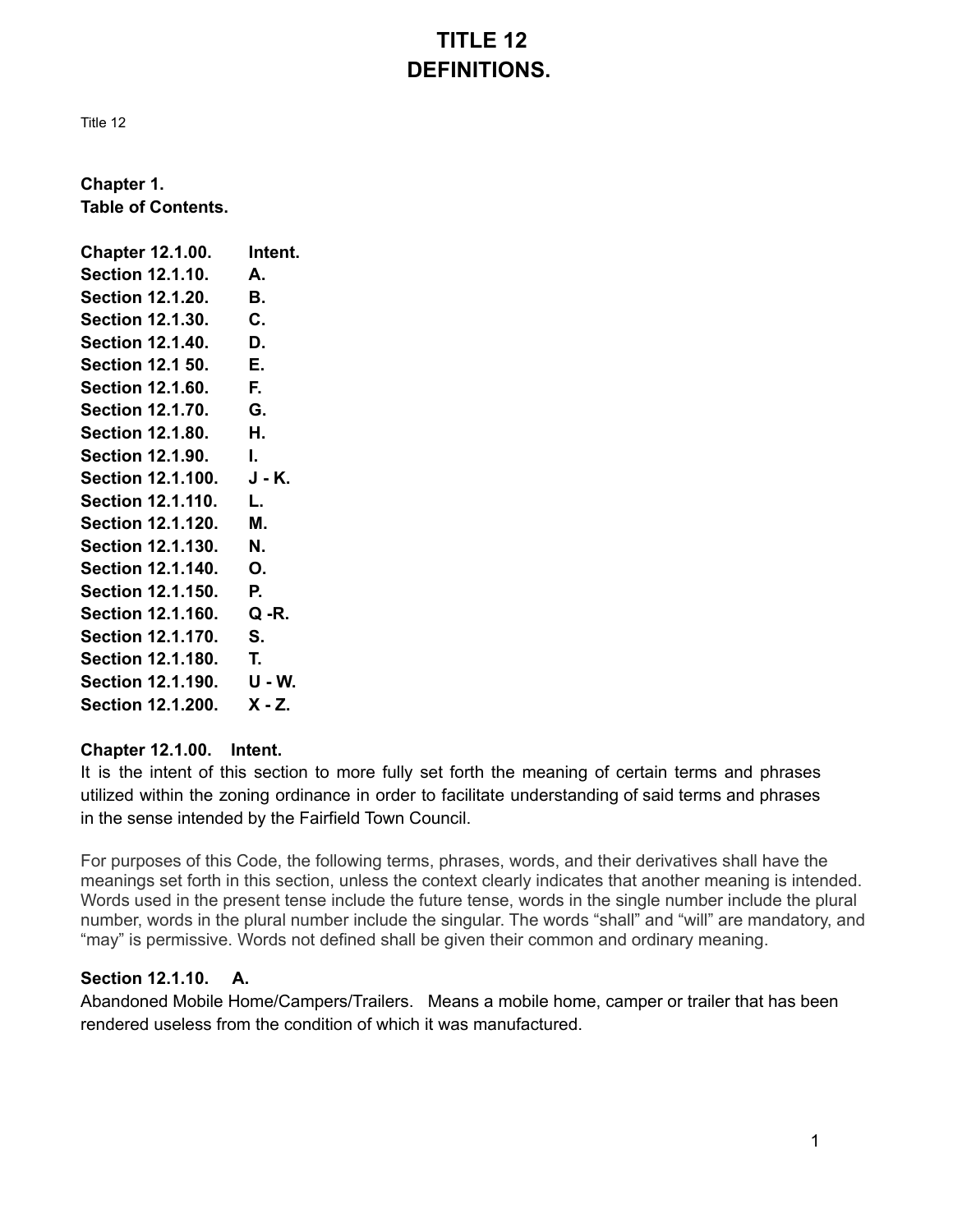Abstain. Means the practice of exercising discretion to relinquish the right to vote when necessary to avoid needless conflict (see conflict of interest).

Accessory Building. Means a detached building which is incidental, subordinate and exclusively devoted to a main building or use, located on the same lot.

# Accessory Dwelling Unit (ADU). Means a habitable living unit that may be added to, created within, or detached from a primary single-family dwelling and contained on one lot.

Accessory Dwelling Unit, Internal. Means an accessory dwelling unit created within a primary dwelling, within the footprint of the primary dwelling for the purpose of offering a long-term rental of 30 consecutive days or longer.

Accessory Structure. Means a subordinate structure detached from but located on the same lot as the principal structure, the use of which is incidental and accessory to that of the principal structure.

Administrative Agency. Means the Fairfield Planning Commission, which consists of the appointed Planning Commissionrs.

Administrative Officer. Means the Planning and Zoning Chairman or any of his/hers duly appointed designees.

Ad Valorem Tax. Means a tax based on the assessed value of an item, such as real estate or personal property. The most common ad valorem taxes are property taxes levied on real estate. However, ad valorem taxes may also extend to a number of tax applications, such as import duty taxes on goods from abroad. (also known as "property tax".

Agriculture. Means an area which is used for the commercial production, keeping, or maintenance for sale of plants and domestic animals typically found in Utah County, or lands devoted to a soil conservation management program, but excluding the keeping of prohibited animals, Commercial Plant Nursery, as defined herein, Concentrated Animal Feeding Operation, as defined by the U.C.A., 1953, as amended, and subject to the Utah Pollutant Discharge Elimination System (UPDES), or similar activities.

Agricultural Building. Means any structure used for agriculture.

Agricultural Business. Means an enterprise involving agricultural products as opposed to agricultural production, including, but not limited to, greenhouses for wholesale or retail sales but does not include the processing or packing plants.

Alcoholic Beverage Package Agency. Means a liquor location operated under contractual agreement with the Department of Alcoholic Beverage Control, by a person other than the State, who is authorized by the Utah Alcoholic Beverage Control Commission to sell package liquor for consumption off the premises of the agency.

Alcoholic Beverage State Liquor Store. Means a facility for the sale of packaged liquor on premises owned or leased by the State of Utah and operated by State employees. This term does not apply to restaurants, private clubs, or package agencies.

Anchor Location. Means the Fairfield Town Office in Fairfield Utah or such other location designated in the agenda for the meeting.

Ancillary Use. Means a use that: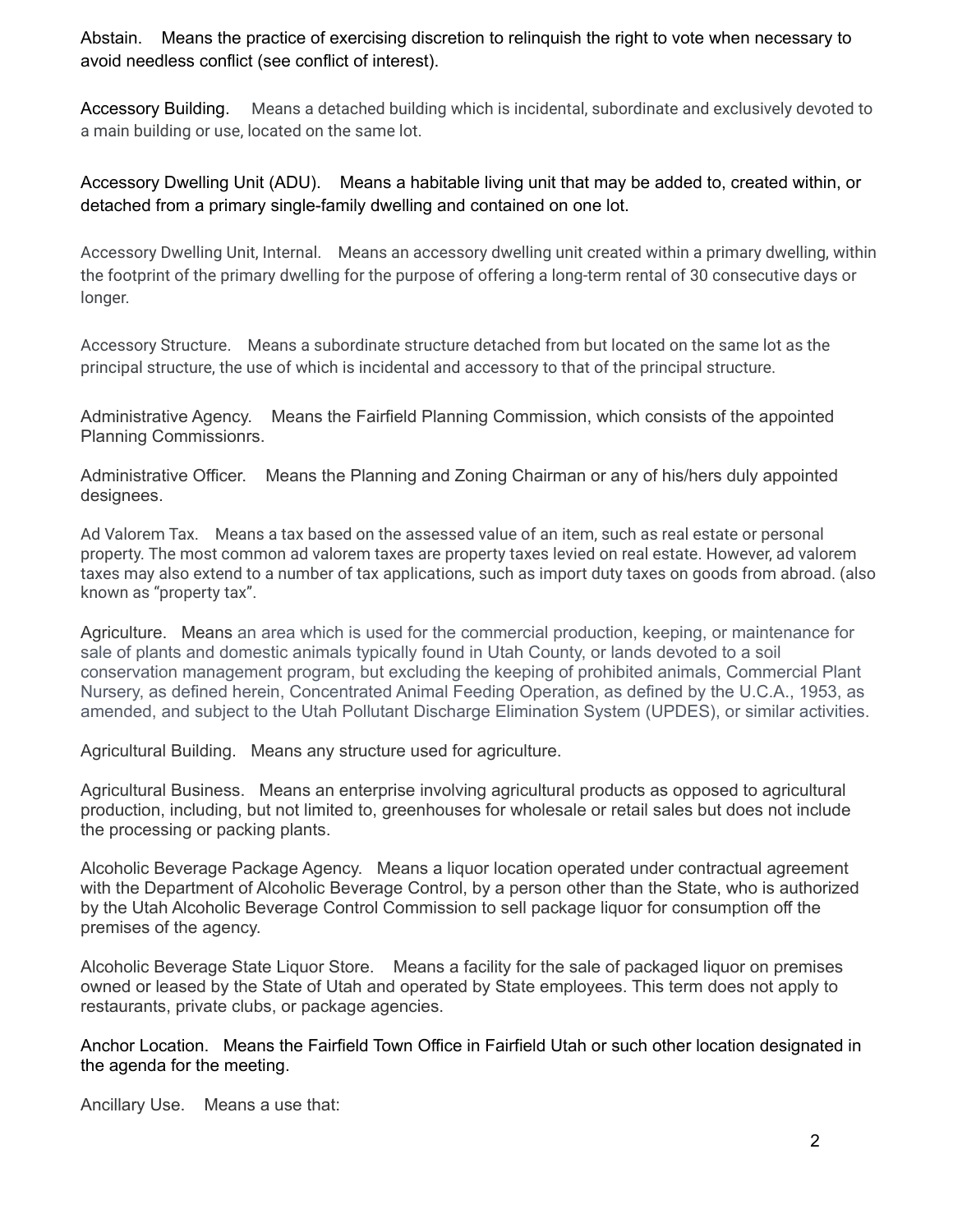- 1. is clearly incidental to and found in connection with a principal or main use;
- 2. is subordinate to and serves a principal or main use;
- 3. is subordinate or less than in extent, area, or purpose to the principal or main use;
- 4. is located on the same lot as the principal or main use; and
- 5. contributes to the comfort, convenience, or necessity of occupants, business, or industry of the principal or main use; and
- 6. Home Occupations are deemed an ancillary use.

Animal Hospital (large), Large Veterinary Office. Means an establishment at which all types of farm animals (large, medium, or small) or household pets may be treated or boarded.

Animal Hospital (small), Small Veterinary Office. Means an establishment at which small farm animals only or household pets are treated or boarded within a completely enclosed building, and large animals such as horses are not treated or boarded.

Apiary. Means a place in which a colony or colonies of bees are kept, such as a stand or shed for beehives or a bee house containing a number of beehives.

Appeal Authority. Means the Authority designated by code or ordinance to decide an appeal of a decision of a land use application or a variance.

Applicant. Means the owner of land proposed to be developed, or the owner's duly authorized agent if that agent has written authorization from the owner, who submits a complete application for consideration by the Town; and includes an individual or entity who is under contract to purchase land proposed to be developed so long as the individual or entity closes on the project before any land use application is brought before the Planning Commission for consideration at a public meeting or hearing.

Application, Telecommunications.. Means the process by which a provider submits a request and indicates a desire to be granted a franchise to utilize the rights-of-way of all, or a part, of the Town. An application includes all written documentation, verbal statements and representations, in whatever form or forum, made by a provider to the Town concerning: the construction of a telecommunications system over, under, on or through the rights-of-way; the telecommunications services proposed to be provided by the Town by a provider; and any other matter pertaining to a proposed system or service.

#### Approved Topsoil. Means soil that does not exceed 41 ppm (total) arsenic representatively sampled and analyzed in accordance with the Resource Conservation and Recovery Act.

Area of Special Flood Hazard. Means the land in the Town of Fairfield area subject to a one percent (1%) chance of flooding in any given year.

Arts and Crafts Sales. Means an establishment that produces articles for sale of artistic quality or effect or handmade workmanship; and includes candle making, glass blowing, weaving, pottery making, woodworking, sculpting, painting, and their associated activities.

Automotive Refueling Station. Means a retail building or premise used primarily for the sale of gasoline, diesel, natural gas, or electricity to customers for the purposes of refueling customers' vehicles. Such premises may also include the sale of food, drinks, or household products..

Automotive Rental and Leasing Agency. Means rental of passenger vehicles, light trucks, and vans, including incidental parking and servicing of vehicles for rent or lease.

Automotive Repair, Major. Means an establishment, not meeting the definition of Automobile Repair, Minor, primarily engaged in the major repair or maintenance of motor vehicles, trailers, and similar large mechanical equipment, including paint, body and fender, major engine and engine part overhaul, and tire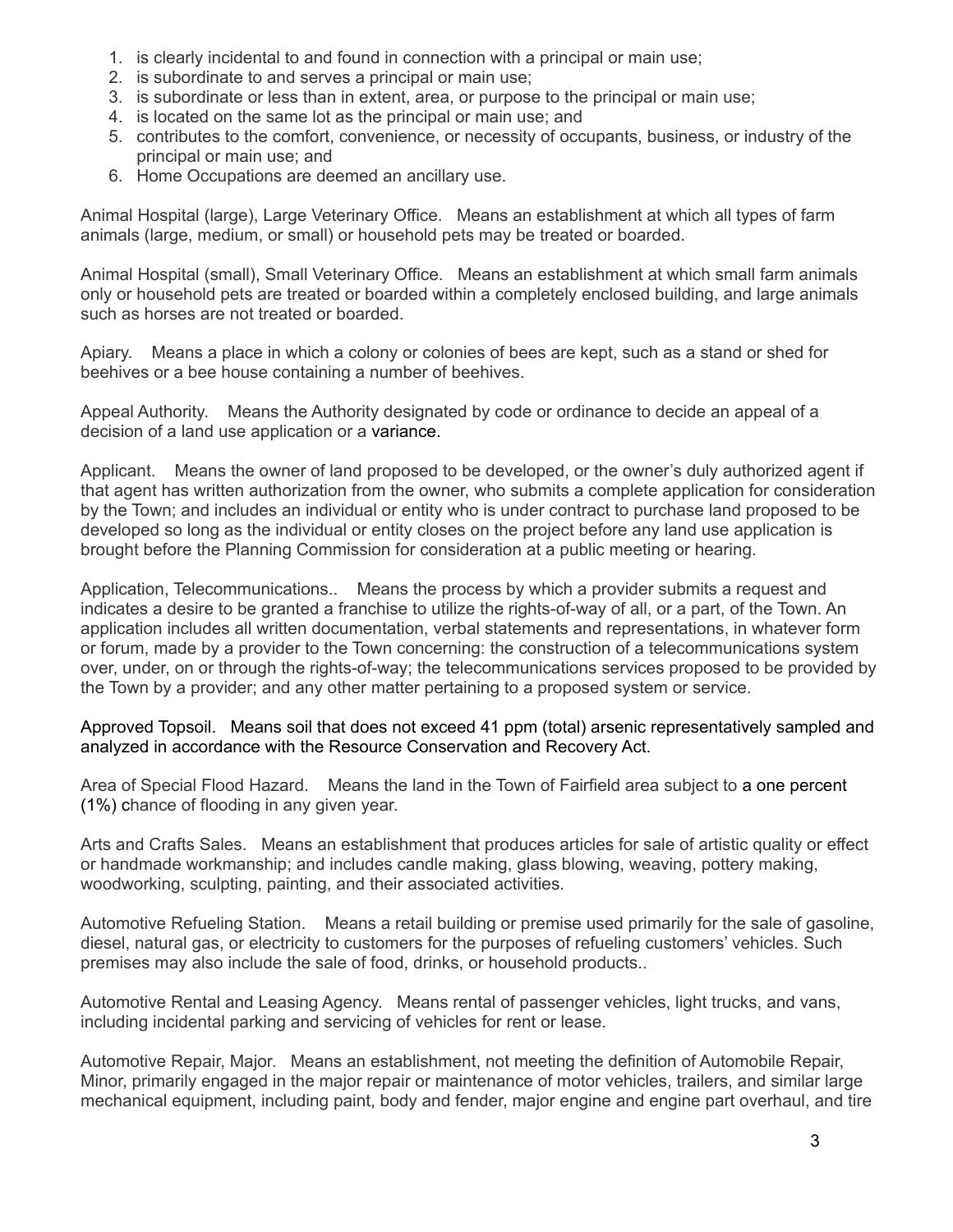repair and sales, provided it is conducted within a completely enclosed building.

Automobile Repair Minor. Means an establishment that is primarily engaged in the minor repair or minor maintenance of motor vehicles, trailers, and similar mechanical equipment, including brake, muffler, tire repair and change, lubrication, oil changes, tune-ups, safety inspections and emissions testing, and detailing, is conducted entirely within a completely enclosed building, and does not include paint work, body and fender work, or major engine and engine part overhaul. "Minor repair" or "minor maintenance" is defined as a routine service that requires no more than 8 total hours of service.

Automobile Sales. Means the premises on which new or used passenger automobiles, non-motorized trailers, or trucks in operating condition are displayed in the open for sale or trade.

# **Section 12.1.20 . B.**

Bakery, Commercial. Means a place for preparing, cooking, baking, and selling of products intended for off-premise distribution only.

Bakery, Retail. Means an establishment primarily engaged in the retail sale of baked products for human consumption. It may include bakery products prepared either on or off site, be an incidental food service or be considered a general retail use.

Base Flood. Means the flood having a one percent (1%) chance of being equaled or exceeded in any given year.

Basement House. Means a one-story dwelling of which fifty percent (50%) or more of the floor area is below the finished grade.

Bed and Breakfast. Means a transient lodging establishment, generally in a single family dwelling or detached guesthouses, primarily engaged in providing overnight or otherwise temporary lodging for the general public and may provide meals for compensation. (Also called a

Bid. Means a formal quotation based on common specifications, for the provision of goods or services. Opened at a public meeting for consideration and award.

Billboard. Means a sign which meets any one or more of the following criteria:

- 1. A permanent structure sign which is used for the display of off-site commercial messages;
- 2. A permanent structure sign which constitutes a principal, separate or secondary use, as opposed to an accessory use, of the parcel on which it is located;
- 3. An outdoor sign used as advertising for hire, e.g., on which display space is made available to parties, other than the owner or operator of the sign or occupant of the parcel (not including those who rent space from the sign owner, when such space is on the same parcel as the sign), iin exchange for a rent, fee or other consideration; or
- 4. An off-site outdoor advertising sign on which space is leased or rented.

Block. Means the land surrounded by streets and other rights-of-way, other than alleys; or land which is designated or shown as a block on any recorded subdivision plat or official map or plat adopted by the Town.

Bond. Means a document that complies with the standards contained in this Title and the Utah Code and binds the parties thereto to take certain action if particular conditions are not met. The terms "Performance Bond" and "Warranty Bond" are more specifically defined in this section.

Bond Agreement. Means an agreement between the developer and the Town, on forms approved by the Town, wherever a performance bond or warranty bond is required by this Title to install improvements secured by an escrow agreement with funds on deposit in a reputable, federally-insured financial institution, a cash bond deposited with the Town, or a letter of credit from a reputable, federally-insured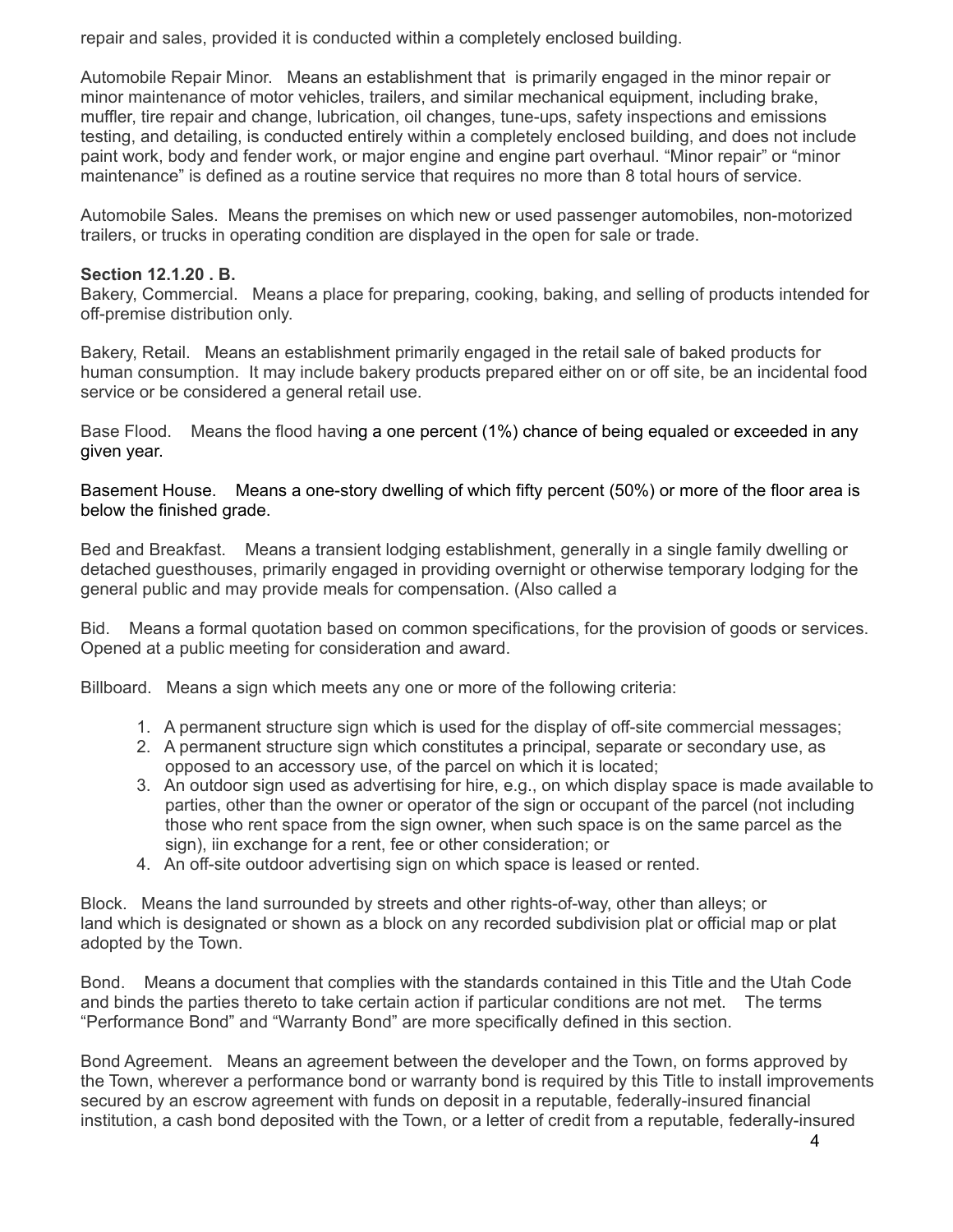financial institution in an amount as specified in this Title.

Bookstore. Means a retail establishment whose primary purpose is the sale of books and periodicals.

Buildable. Means that portion of a building lot not included within any required yard or open space upon which a main building may be located; an area that must be defined on subdivision plats in areas of thirty percent slope or less.

Buildable Area. Means an area of a lot or parcel which is outside of any required setback areas and outside of any other areas regulated by this Code.

Building. Means a structure having a roof supported by columns or walls, intended or used for the shelter, housing, or enclosure of any person, animal, chattel, or property of any kind that has a foundation.

Building Code. Means the codes adopted by the Town by ordinance/code.

Building Height or Structure Height. Means the vertical distance from the natural grade surface to the highest point of the building or structure.

Building Inspector. Means an individual appointed by the Town of Fairfield to enforce the provisions of the building code.

Building Lot. Means a parcel of land which is of such dimensions as to comply with the minimum requirements of this Title for area, width, and depth applicable to the zone in which it is located; and having frontage on a public or approved private street which shall be extended the full required frontage of the lot and improvements installed as required by the Town. No building lot shall utilize any part of the temporary end or dead end of a street for frontage.

Building Material Sales (with outdoor storage). Means a facility where building materials such as lumber, plywood, drywall, paneling, cement blocks and other cement products, and other building products are stored and sold.

Building Official or Town Building Official. Means the appointed official or consultant who is responsible for the building and development functions of the Town as described in the Code and other policies of the Town.

Building, Public. Means a building owned and operated or owned and intended to be operated by a public agency of the United States of America, or the State of Utah or any of its subdivisions including counties and municipalities, in connection with a public use. It does not include buildings primarily used as warehouses, public garages, and equipment sheds.

Business. Means any corporation, partnership, individual, sole proprietorship, joint stock company, joint venture, or any other private legal entity.

Business, Trade, Profession or Calling. Means any enterprise carried on for the purpose of gain or economic profit, except the acts of employees rendering services for employers.

Business Use. Means any property used for the purpose of conducting business. This would include the square footage of outbuildings including storage and yard space.

Bus Lot. Means any lot or land area used for the storage or layover of passenger buses or motor coaches.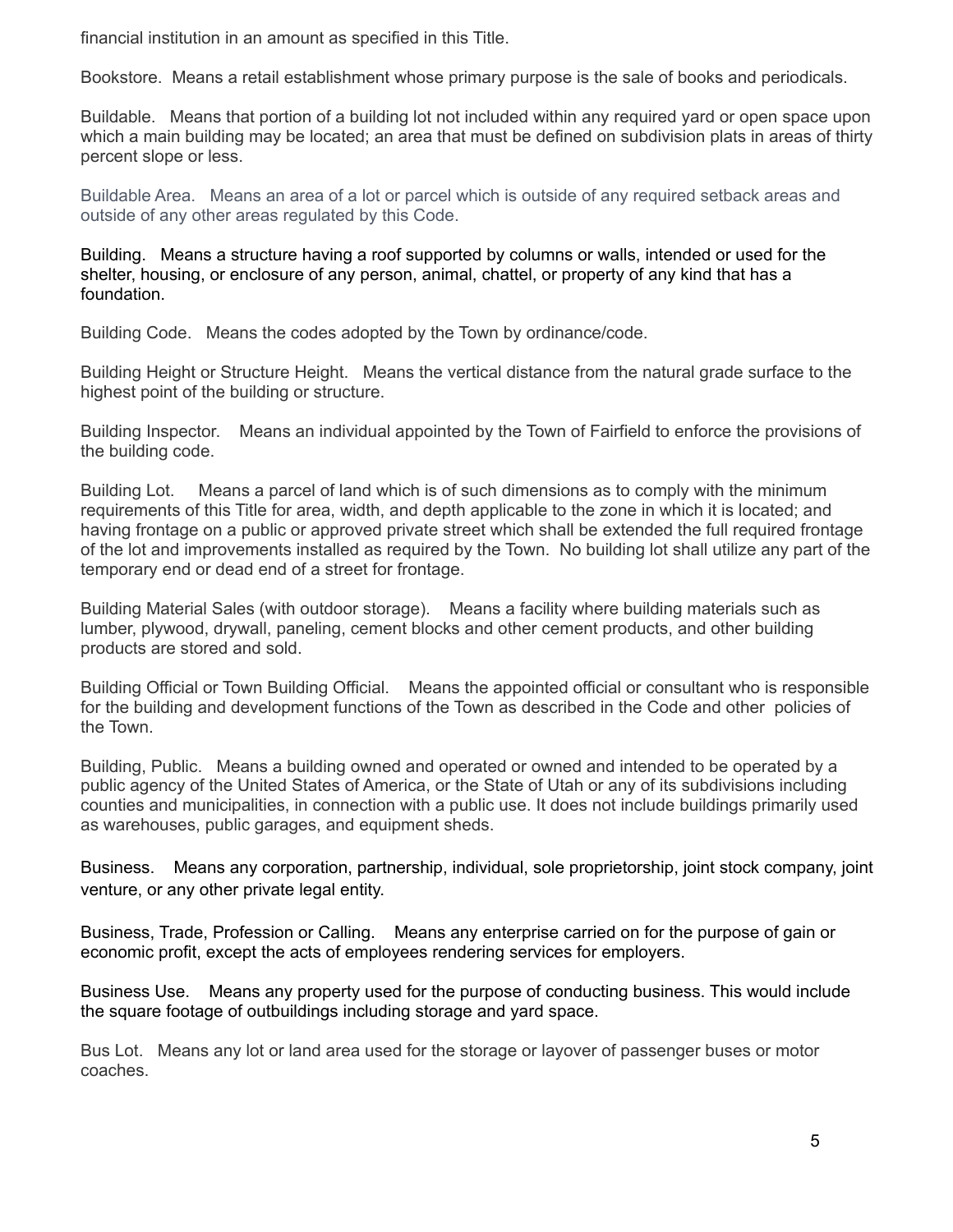#### **Section 12.1.30. C.**

Camping. Means recreational or temporary activity which involves staying overnight in the open, in a tent,or in a trailer, camper, or other recreation vehicle.

Campground and/or Campsite Facility. Means a location where camping occurs which has one or more recreational vehicle pads, tent sites, or other campsites established on the premises. Also, a campground may include one or more of the following ancillary facilities: automobile parking spaces, driveways, tables, water faucets or fixtures, electrical lights or hookups, fire pits or fireplaces, play fields and outdoor recreational facilities, and restrooms or other sewage disposal facilities.

Carport. Means a roofed-over structure which is not completely enclosed by walls and which is designed and/or used for the storage of automobiles and trailers.

Car Wash (full service). Means a car wash with facilities for the washing or waxing of automobiles, light trucks, and vans, which may include drying equipment, vacuums, and other incidental uses. Full service car washes shall not include open self-service bays.

Car Wash (self service). Means a business establishment which provides car cleaning services where part or all of the cleaning is performed by the patron for a fee.

Catch Basin. MeansAn inlet designed to intercept and redirect surface waters.

Cemetery. Means the use or intended use of land for the burial of the dead and dedicated for cemetery purposes, including a columbarium, crematorium, mausoleum, and mortuary when operated in conjunction with and within the boundaries of such a cemetery.

Cemetery, Private. Means a burial place for deceased persons which is maintained by a private individual, corporation, or other non-public agency.

Cemetery, Public. Means a burial place for deceased persons which is owned and maintained by a cemetery district or other public agency.

Certificate of Occupancy. Means a document granting permission to occupy or use a building or land and certifying that the structure or use conforms to the requirements set forth in applicable code and ordinances.

Change Order. Means a written order signed by the purchasing agent, directing the contractor to suspend work or make changes, which the appropriate clauses of the contract authorize the purchasing agent to order without the consent of the contractor or any written alteration in specifications, delivery point, rate of delivery, period of performance, price, quantity or other provisions of any contract accompanied by mutual action of the parties to the contract.

Child Care Center. Means a non-residential building or structure where care, protection, and supervision are provided for children on a regular schedule,for a fee.

Church. Means a building, together with its accessory buildings and uses, where persons regularly assemble for worship and that is maintained and controlled by a religious body organized to sustain public worship.

Clear View Area. Means areas at intersecting streets and driveways where unobstructed vision is maintained, as required by this code.

Cluster Development. Means a design that locates buildings in specific areas of a site to allow the remaining land to be used, but not limited to, recreation, open space, and preservation of sensitive land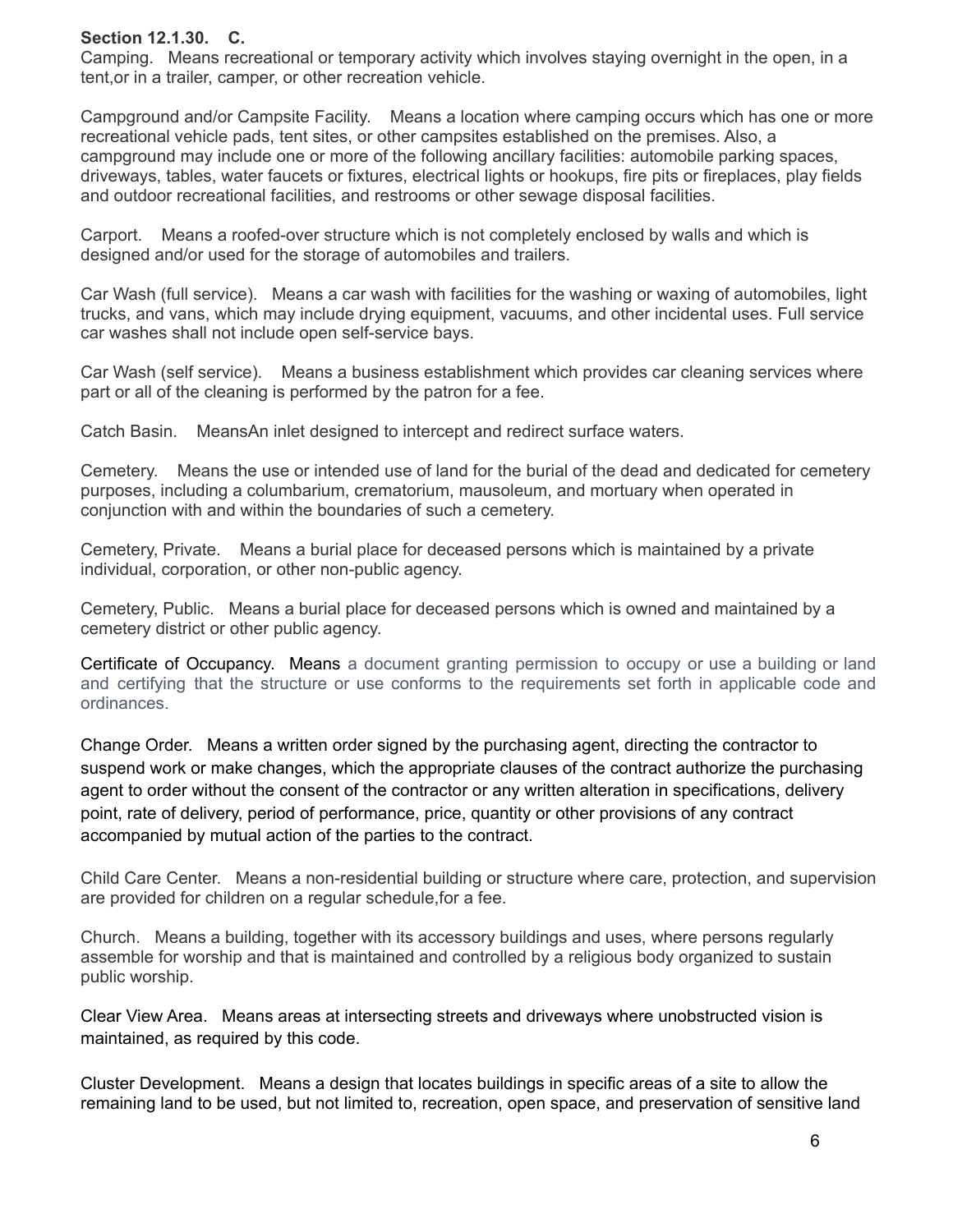areas.

Code. Means the Town of Fairfield Municipal Code, as adopted.

Codification code. Means any or all ordinances of a municipality which have been enacted that are compiled, consolidated, revised, indexed and arranged in a comprehensive manner.

Colony. Means bees in any hive including queens, workers, or drones.

Commercial and Industrial Laundries. Means an establishment which launders or dry cleans articles on site and where all articles are dropped off on the premises by multiple laundry services and not the individual customers.

Commercial Center. Means a development which contains at least twelve acres of commercial land and at least 100,000 square feet of commercial floor space.

Commercial Plant Nursery. Means a use wholly, or partially, contained within one or more greenhouses where trees, shrubs, flowers, or vegetable plants are grown and sold to retail or wholesale customers.

Commercial Recreation. Means any commercial enterprise which receives a fee in return for the provision of some recreational activity including racquet clubs, health facilities, and amusement parks, but not including amusement centers.

Commercial Vehicle. Means a motor vehicle, vehicle, trailer or semi trailer used or maintained for business, compensation or profit to transport passengers or property on a highway, if the commercial vehicle:

- 1. Has a manufacturer's gross vehicle weight rating or gross combination weight rating of ten thousand one (10,001) or more pounds;
- 2. Is designed to transport more than fifteen (15) passengers, including the driver; or Is used in the transportation of hazardous materials and is required to be placarded in accordance with 49 CFR (Code of Federal Regulations) part 172, subpart F.

Common Area. Means an area designed to serve two (2) or more dwelling units in separate ownership or tenure.

Commuter/Light Rail Station. Means a place designated for commuter or light rail trains or cars to stop to allow for boarding of passengers including park-and-ride stations and transfer stations.

Computation of Time. Means the time within which an act is to be done; computed by excluding the first and including the last day, and if the last day falls on a Saturday, Sunday or legal holiday, that shall be excluded.

Comprehensive Plan. See "General Plan".

Concept Plan. Means a sketch or concept application created prior to the preliminary plat for subdivisions or prior to a site plan for non residential development to enable the Town to verify that the developer is in general compliance with the Town's ordinances and development regulations and policies.

Conditional Use. Means a land use that, because of its unique characteristics or potential impact on the municipality, surrounding neighbors, or adjacent land uses, may not be compatible in some areas or may be compatible only if certain conditions are required that mitigate or eliminate the detrimental impacts.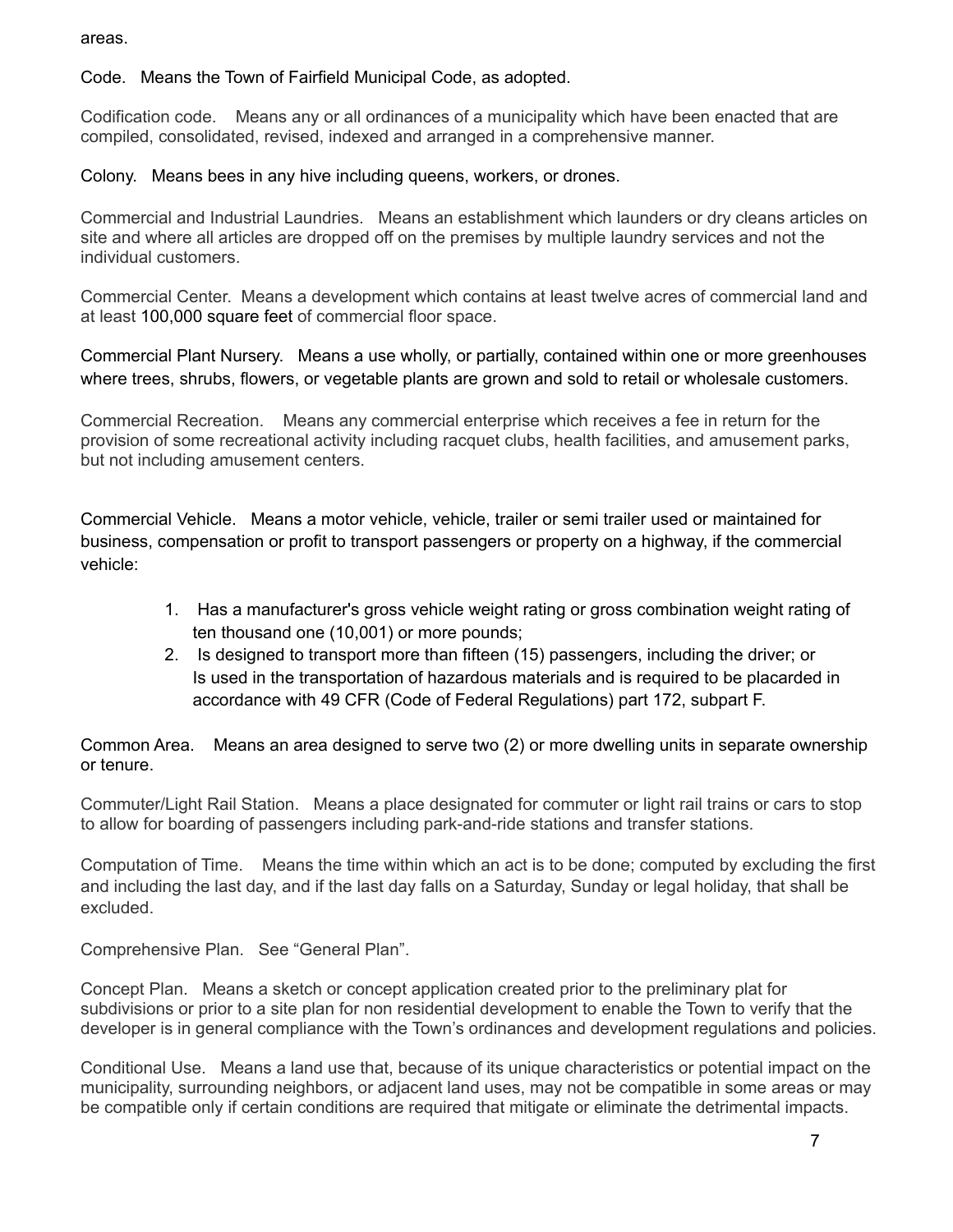Conditional Use Permit. Means a permit issued byFairfield Town outlining the requirements of approval for a conditional use and including written conditions, as well as final, approved development plans, if applicable.

Condominium. Means the ownership of a single unit in a multi-family structure or a structure combined with an undivided interest in the common areas and facilities of the property and that meets all requirements of the Utah Condominium Ownership Act.

Condominium Project. Means a real estate condominium project; a plan or project whereby two (2) or more units, whether contained in existing or proposed apartments, commercial or industrial buildings or structures or otherwise, are separately offered or proposed to be offered for sale.

Condominium Unit. Means a separate physical part of the condominium project property intended for any type of independent use, including one (1) or more rooms or spaces located in one (1) or more floors (or part or parts of floors) in a building or a time period unit, as the context may require.

Conflict of Interest. Means a term used in connection with a public official's relationship to matters of private interest or personal gain and which prohibits participation in the discussion under decision.

Constitutional Taking. Means a governmental action that results in a taking of private property so that compensation to the owner of the property is required by the Fifth or Fourteenth Amendment of the Constitution of the United States or Utah Constitution Article I, Section 22.

Construction Equipment. Means any equipment or device designed and intended for use in construction, or material handling, including but not limited to: hammers, saws, drills, augers, air compressors, pile drivers, pneumatic or hydraulic tools, bulldozers, tractors, excavators, trenchers, cranes, derricks, loaders, scrapers, pavers, generators, off-highway haulers or trucks, ditchers, compactors , rollers, pumps, concrete mixers, graders, or other material handling equipment;

Construction Yard. Means any parcel of ground used for the storage of construction equipment or supplies.

Continuous Sound. Means any sound that exists essentially without interruption for a period of 10 minutes or more.

Control or Controlling Interest. Means a shareholder, or a group acting in kind, that holds a majority of a company's voting stock.

Construction Yard. Means any parcel of ground used for the storage of construction equipment or supplies.

Contract. Means any Town agreement for the procurement or disposal of supplies, services or construction.

Contract Construction Services Establishments. Means establishments or places of business primarily engaged in retail or wholesale sales, from the premises of; materials used in the construction of buildings or other structures.

Contract Services Office. Means an enclosed space containing the permanent business office for a landscape, plumbing, painting, construction, or similar contractor, and used for the housing and operating of company machinery, the provision of services, the storage of materials and equipment, and the maintenance of company equipment, but that does not include outdoor storage other than the parking of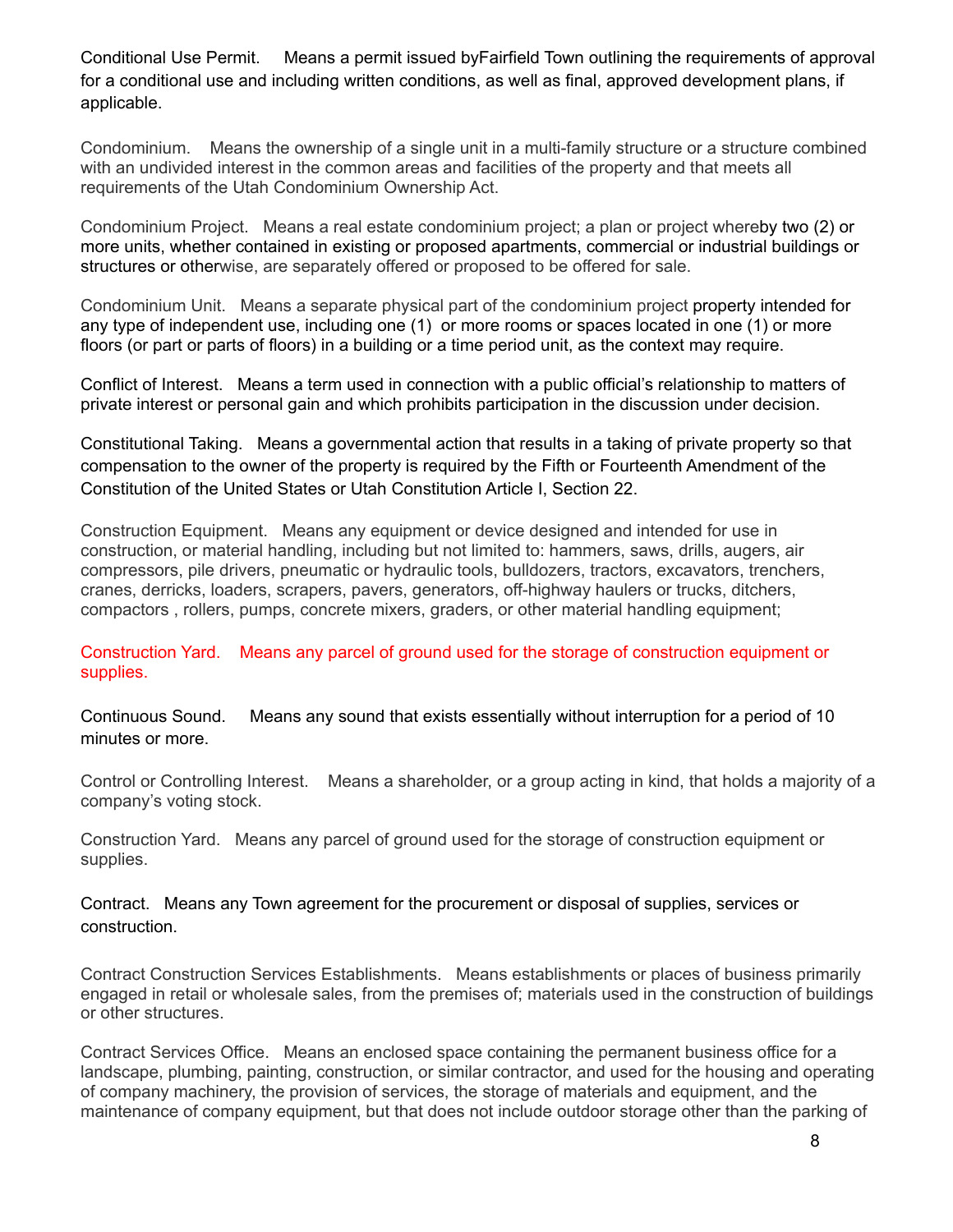company and passenger vehicles. Equipment such as backhoes and front loaders are considered as equipment, not vehicles.

Convenience Store. Means a building or use which is primarily engaged in the provision of frequently needed, day to day retail goods including gasoline, food, and non-food products.

Convenience Store/Fast Food Combination". Means a building that houses a convenience store and either a fast food (restaurant, casual) establishment or a restaurant (sit-down).

Copy Center. Means a retail establishment that provides duplicating services using photocopying, blueprint, and offset printing equipment and may include the collating and binding of booklets and reports.

Corner Lot. Means a lot that abuts two (2) intersecting streets, where the interior angle of intersection or interception does not exceed one hundred thirty-five (135) degrees.

Corral. Means a place or pen where livestock is held.

Correctional Institution. Means a government owned and operated institution for the Court ordered, twenty-four hour, involuntary, secure confinement of adults and juveniles in jails, prisons, detention centers, secure confinement centers, etc., for criminal conduct or conduct which would be a crime if committed by an adult.

Council. Means The Town Council of the Town of Fairfield.

Crematory/Embalming Facility. Means a building used for the cremation and/or embalming of deceased persons or animals but not including facilities for burial, internment, body viewing, or funeral services.

Critical Acceleration. Means the minimum amount of ground acceleration during seismically induced ground.

Critical Age of Repose. Means the maximum slope or angle at which material such as soil or loose rock remains stable.

Critical Facilities. Means communication, utility and transportation lines (including their appurtenant structures which are essential to make the system function, such as switching stations, transformers and monitoring gauge houses); emergency facilities such as fire stations, police stations, ambulance facilities, and hospitals; unique or large structures whose failure might be catastrophic, such as dams holding over ten (10) acre feet of water, petroleum refineries, and buildings where explosive, toxic or radioactive materials are manufactured, stored or handled; high occupancy buildings which are designed to accommodate fifty (50) or more people, such as schools, hotels and offices.

Cyclically Varying Noise. Means any sound that varies in sound level so that the same level is obtained repetitively at successive, relatively uniform levels over time. Example: Back-up beeper on heavy equipment.

# **Section 12.1.40. D.**

Dairy. Means a farming operation for the production of milk in commercial quantities and which is required to be regularly inspected by the State Department of Agriculture or its cooperating agencies; and includes the raising of the natural increase to the dairy herd but does not include the feeding and fattening of livestock for slaughter in conjunction therewith.

De Minimis. Means lacking significance or importance: so minor as to merit disregard.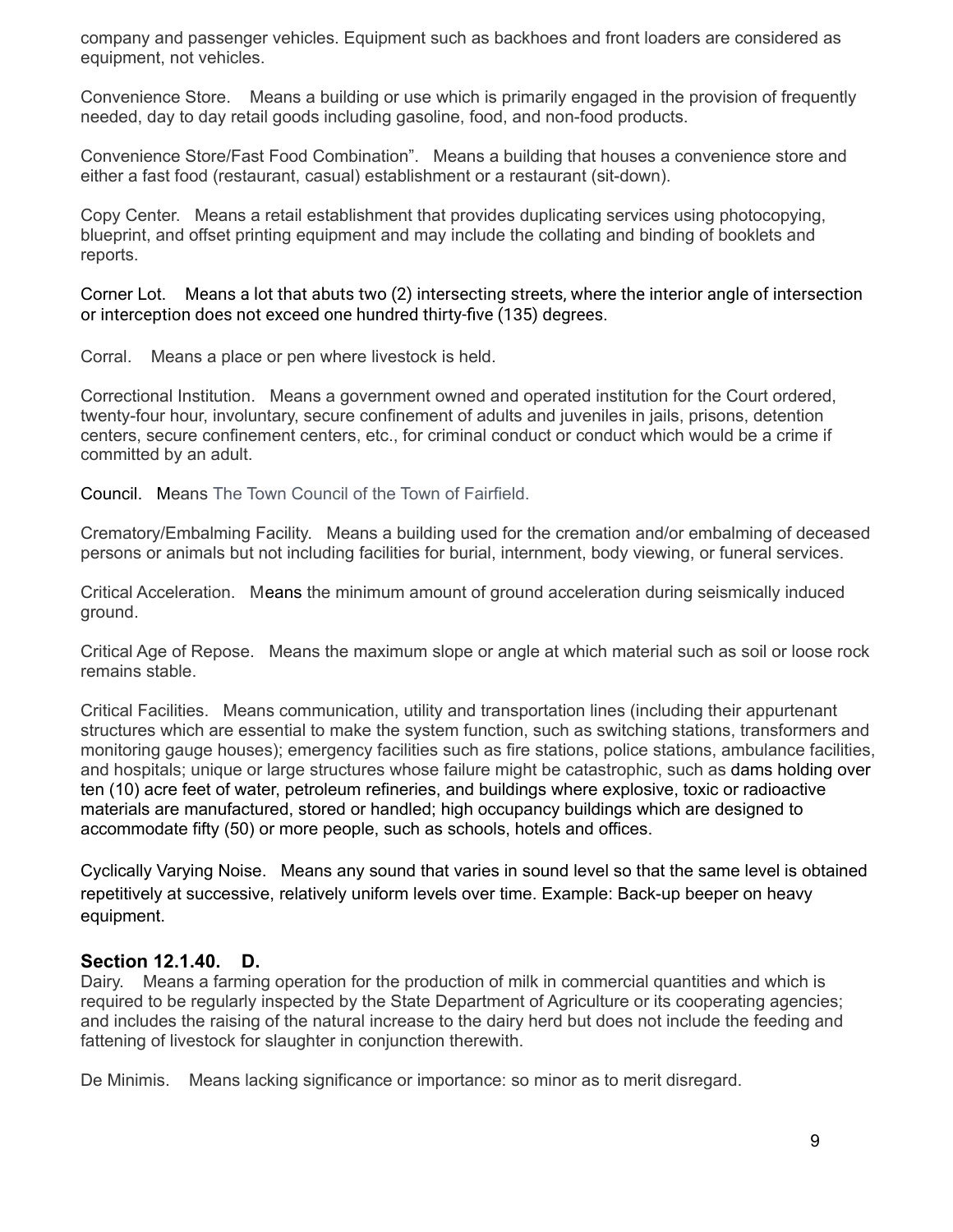Debris Flow. Means a mass of rock fragments, soil, and mud which, when wet, moves in a flow-like fashion. Debris flows will follow a confined channel, but may alter course if present on an alluvial/debris fan surface.

Decibel (dB). Means a unit of measure used to express intensity of noise.

Density. Means the number of dwelling units or sleeping rooms per acre of land.

Depth. Means, when measuring an inside lot, the distance from the front lot line and rear lot line as measured from the center line; or when measuring a corner lot, means the horizontal distance between opposite boundaries of the lot when measured along the lot's centerline.

Destination Oriented Development. Means a building or group(s) of buildings with facilities to accommodate the needs of residents, visitors, or tourists with large portions of the site devoted to recreational opportunities.

Detached. Means freestanding with open space on all four sides.

Developer. Means any person or organization that develops, or intends to develop or sell property for the purpose of future development subject to the provisions of this Code., or other Land Use Ordinances.

Development Activity. Means any of the following:

- 1. Any man-made change to improved or unimproved lands, including but not limited to buildings or structures, mining, dredging, filling, grading, paving, excavation or drilling operations;
- 2. Any construction, reconstruction, or expansion of a building, structure, or use;
- 3. Any change in the use of a building or structure;
- 4. Any change in the use of land that creates additional demand and need for public facilities or services;
- 5. The act of subdividing; or
- 6. The act, process or result of developing.

Development Agreement. Means a written agreement or amendment to a written agreement between a municipality and one or more parties that regulates or controls the use or development of a specific area of land.

Development Review Committee (DRC). Means an informal committee or group of Town staff or Town consultants whose responsibility is to review all development requests, process all development applications, and make recommendations with respect to development applications to the Planning Commission, Town Council, applicants, and Mayor. The DRC's membership includes the Town Mayor, Town Engineer, Planning Department, Town Fire Chief, Town Building Official, Town Attorney, and any other person or agent that the Town Mayor deems appropriate to function as a member of the committee.

Development Site. Means the perimeters and total area of a tract, lot, or parcel of land intended to be used for a development activity.

Development Standards. Means established regulations concerning lot areas, yard setbacks, building height, lot coverage, open space and any other special regulations deemed necessary to accomplish the purpose of this Ordinance or other Land Use Ordinances.

Device. "Device" means a mechanism that is intended to produce, or that actually produces, noise when operated or handled.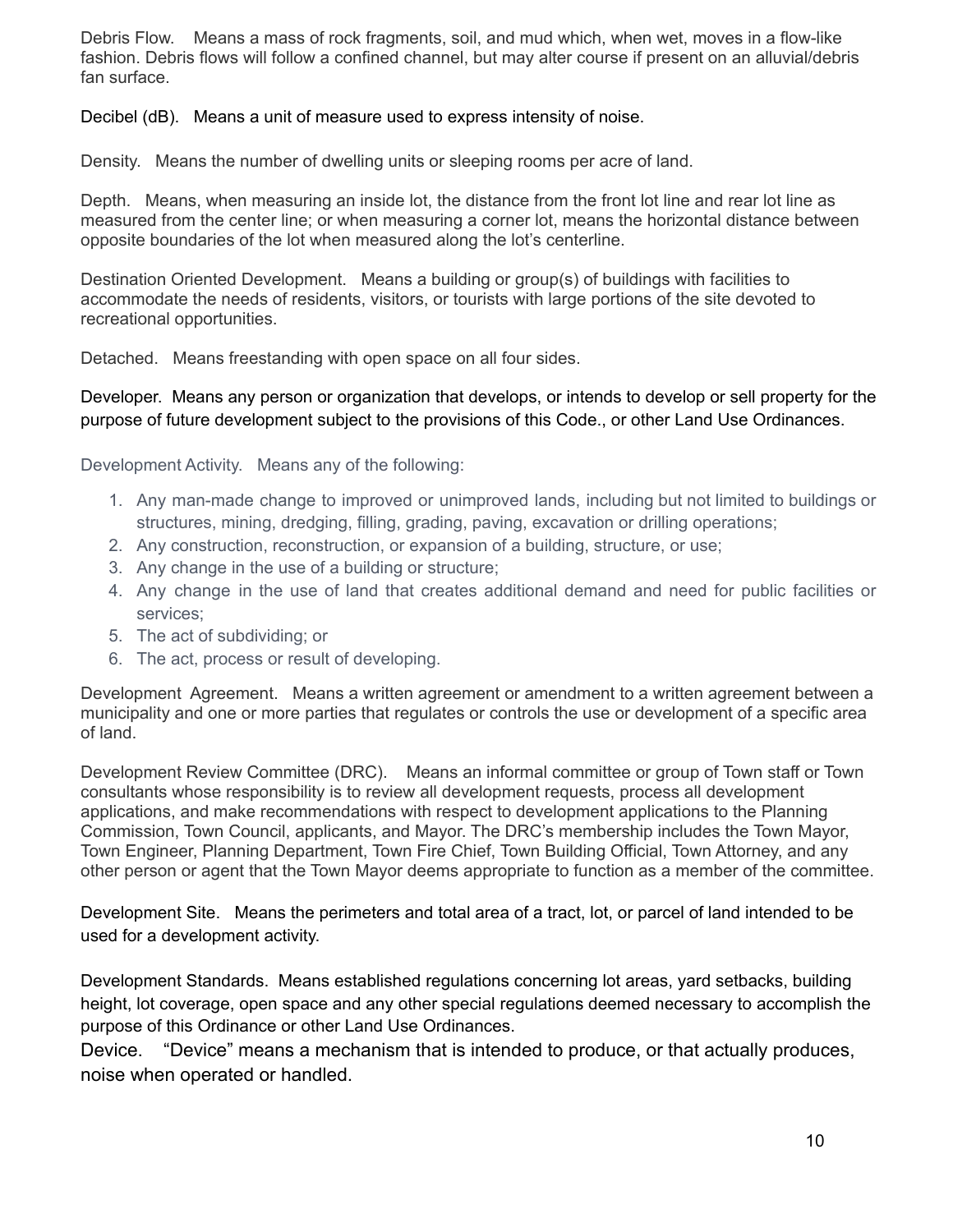Dog Kennels/Sanctuary. Means premises where four (4) or more dogs older than four (4) months are kept for commercial boarding, breeding or sale.

Double Access. Means driveway access on public streets from the front and the rear. This definition does not apply to corner lots.

Driveway, Shared. Means a private roadway that is owned and maintained by one or more than one property owner and provides direct vehicular access between a public or private roadway and a parking area, garage, or other structure to serve more than one dwelling or on more than one lot or parcel.

Driveway, Single. Means a private roadway that is owned and maintained by one property owner and provides direct vehicular access between a public or private roadway and a parking space, garage, dwelling, or other structure on a single lot or parcel.

Dry Cleaner. Means an establishment which launders or dry cleans articles dropped off on the premises directly by the customer; or where articles are dropped off, sorted, and picked up, but where laundering or cleaning is done elsewhere.

Dwelling. Means a structure designed for and occupied by one (1) family, including provisions for living, sleeping, eating, cooking, and sanitation. This definition does not include hotels, apartment hotels, boarding houses, rooming houses, and tourist courts.

Dwelling, Above Commercial. Means a building which contains dwellings located above the ground floor of a commercial, office, or retail use.

Dwelling, Caretakers. Means a dwelling which is occupied by an individual or family whose function it is to operate, manage, or protect a business, or industry.

Dwelling, Farm Caretaker. Means a manufactured home, one-family dwelling, or unit of a duplex or multiple-family dwelling having not more than 4 dwelling units, which is associated with a farm, and where the chief source of income comes from the farm unit.

Dwelling, Multi-Family. Means a building or buildings sharing common walls or common interior floors and containing three or more dwellings.

Dwelling, Primary. Means a single family dwelling that is detached and is occupied as the primary residence of the owner of record.

Dwelling, Single Family. Means a residential dwelling not attached to any other dwelling; on a single lot that is arranged for, designed for, and occupied by not more than one family (as defined herein); and containing at least one bathroom, at least one kitchen, and living and sleeping facilities.

Dwelling, Two-Family. Means a single residential building under a continuous roof, the structure containing only two dwellings sharing common interior walls or common interior floors.

Dynamic Braking Device. Means a device used primarily on trucks for the conversion of the engine from an internal combustion engine to an air compressor for the purposes of braking without the use of wheel brakes, commonly referred to as "Jacob's Brake" or "Jake Brake."

# **Section 12.1.50. E.**

Easement. Means that portion of a property reserved for present or future use under, on, or above the property by a person or agency other than the legal fee owner or owners of the property.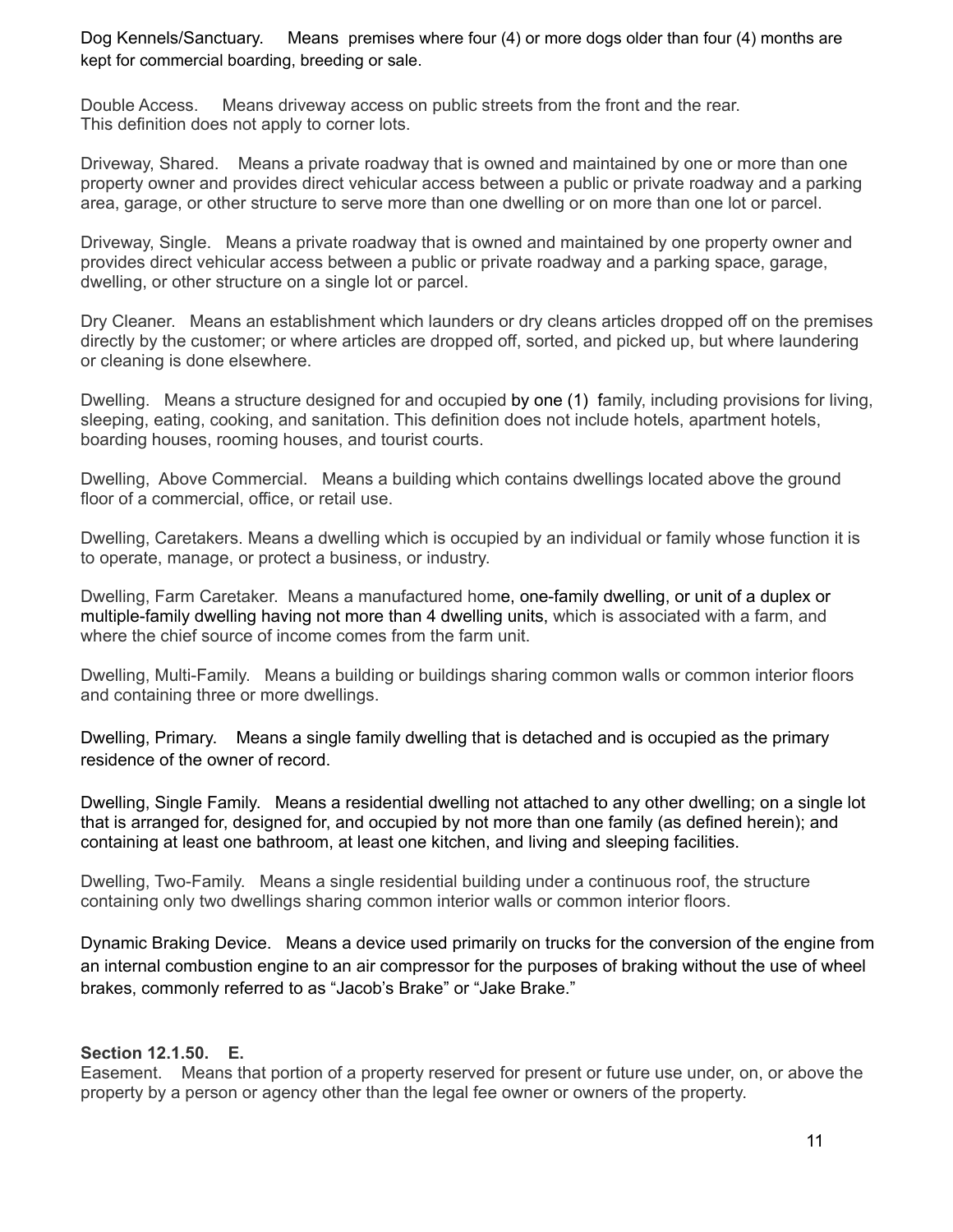Edge Use. Means a use allowed on the outside boundary of a specific land use zone that also has frontage on the collector or arterial roadway.

Educational Center. Means an institution for the teaching of children or adults, including colleges, professional schools, dance schools, business schools, trade schools, and art schools.

Electric Power Distribution. Means the final stage in the delivery of electric power; it carries electricity from the substation to individual consumers. Primary distribution lines carry this medium voltage power to distribution transformers located near the customer's premises.

Electric Power Transmission Line. Means a system of structures, wires, insulators and associated hardware that carry electric energy from one point to another in an electric power system.

Electronic Meeting. Means a public meeting of the public body convened and conducted by means of a telephonic conference device or other electronic means, allowing each member of the Council to call, video conference, or otherwise participate concurrently with all other members of the public body in conduct of the meeting. No more than three (3) members of the public body may participate in the meeting by electronic means at one time. There must always be at least two (2) public body members at the anchor location unless a written determination is made by the chair of the public body that determines an anchor location presents a substantial risk to the health and safety of those who may be present at an anchor location as described in Utah state Code [52-4-207](https://le.utah.gov/xcode/Title52/Chapter4/52-4-S207.html?v=C52-4-S207_2020062520200625)

Electronic Sales and Repair. Means a retail establishment that deals in the sale and repair of electronics.

Emergency. Means a situation or occurrence which, in the opinion of the mayor or agent of the mayor, may present an imminent threat to the health, safety or welfare of any person, place or property.

Emergency Vehicle. Means an automobile or truck suitable for use on conventional public streets, which is operated by police, fire, ambulance, health department, building inspection, or business regulations personnel.

Emergency Work. Means work required to restore property to a safe condition following a public calamity or to protect persons or property from an imminent exposure to danger.

Enclosed Parking. Means a fully-enclosed attached or detached residential accessory building designed or used for the storage of private passenger automobiles owned and used by the occupants of the building to which it is accessory. A private garage designed and constructed as an architectural and integral part of the main building shall be subject to all the requirements of this Code applicable to main buildings.

Engaging in Business. "Means the sale of tangible personal property at retail or wholesale, the manufacturing of goods or property, and the rendering of personal services for others for consideration by persons engaged in any profession, trade, craft, business, occupation or other calling, except the rendering of personal services by an employee to an employer under any contract of personal management. "Engaging in Business" also includes agricultural industries, but not farming or ranching.

Engineer, Town. Means the appointed official or consultant who is responsible for the Engineering functions of the Town as described in this chapter and other ordinances and policies of the Town.

Equestrian Center. Means an establishment engaged in the boarding, feeding, or general care of horses or other large animals for personal or commercial purposes; and includes uses such as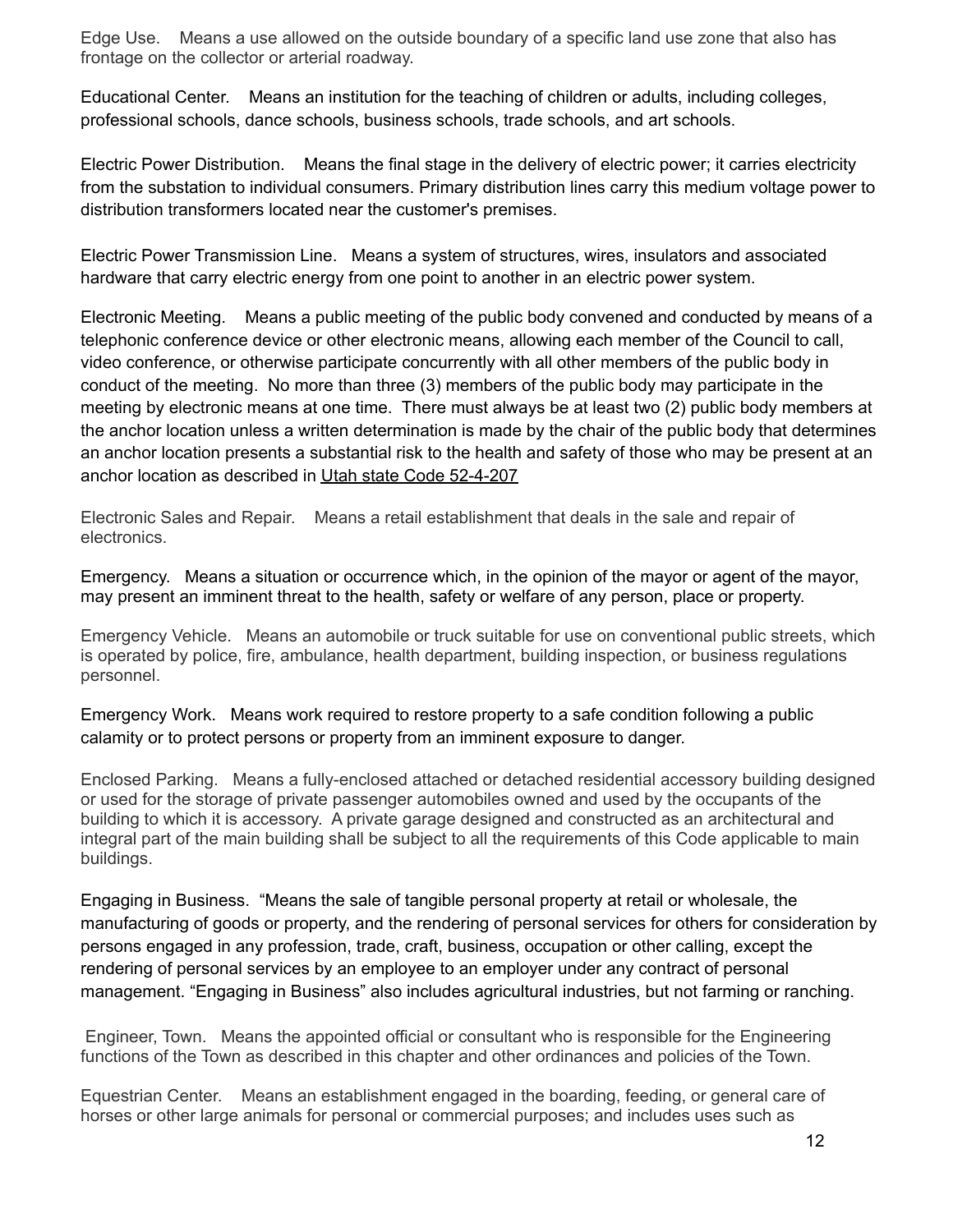agriculturally oriented gatherings, assemblies and shows, and the sale of feed, tack, and other agricultural products.

Equipment Sales and Service. Means an establishment located no closer than three hundred (300) feet (as measured from the property lines) to any residential zone that is primarily engaged in the sale or rental of tools, lawn and garden equipment, including outdoor storage and incidental maintenance.

Equivalent Residential Unit (ERU). Means a unit of measurement used to measure and evaluate development impacts on public infrastructure such as water, sewer, storm drainage, parks, roads, and public safety of proposed residential and non-residential land uses; and is intended to represent the equivalent impact on public infrastructure of one single family residence.

Established Grade. Means the measured grade of a piece of land at time of subdivision or site plan approval, shown on the final subdivision plat or site plan, and from which the height of future structures will be measured.

#### **Section 12.1.60. F.**

Fairfield Town Council. Means the elected officials of the Town Council of Fairfield, State of Utah.

Fairfield Town Road. Means all roads commonly used as a means of travel within Fairfield Town which have been designated as Fairfield Town roads by the Town of Fairfield or by the State Highway Commission or by any dedication duly and properly recorded, or have been used as public roads within the past ten years or as a result of long accustomed usage. The term "roads' ' shall include both hard surfaced and any other surfaces. The roads in this instance shall include the surfaced travel portions of the shoulders, barrow pits and any and all properties within the right-of-way of said road.

Fairfield Town Road Right of Way. Means any right of way owned by the Fairfield Town, whether as a result of a deed or other formal conveyance or as a result of long accustomed usage.

Family**.** Means a person or persons living together in a single family dwelling. "Family" does not include any group of individuals whose association is temporary or seasonal in nature or who are in a group living arrangement because of criminal offenses.

Family, Single Family Limit Designation. Means the number of individuals allowed to occupy each residential unit that is recognized by a land use authority in a zone permitting occupancy by a single family. A municipality may not adopt a single-family limit that is less than three (3), if the municipality has within its boundary a state university, or a private university with a student population of at least 20,000 or four (4) for each other municipality. (Ut. St. Code 10-9a-505.5) 5/5/2021.

Farm. Means a business enterprise, or personal family use in which land is used for the growing of food, feed, or fiber for sale in commercial quantities.

Farm Animals. Means animals kept or raised primarily for, or incidental to, livestock or agricultural operations, which are grouped into the following categories:

Large Farm Animals: Large farm animals include the following: Cow; Horse (mule-ass, pony, or similar species not listed); Ostrich (or other similar sized or closely related species); Llama or other similar species not listed; and Other animals of similar size.

Medium Farm Animals: Medium farm animals include the following: Sheep;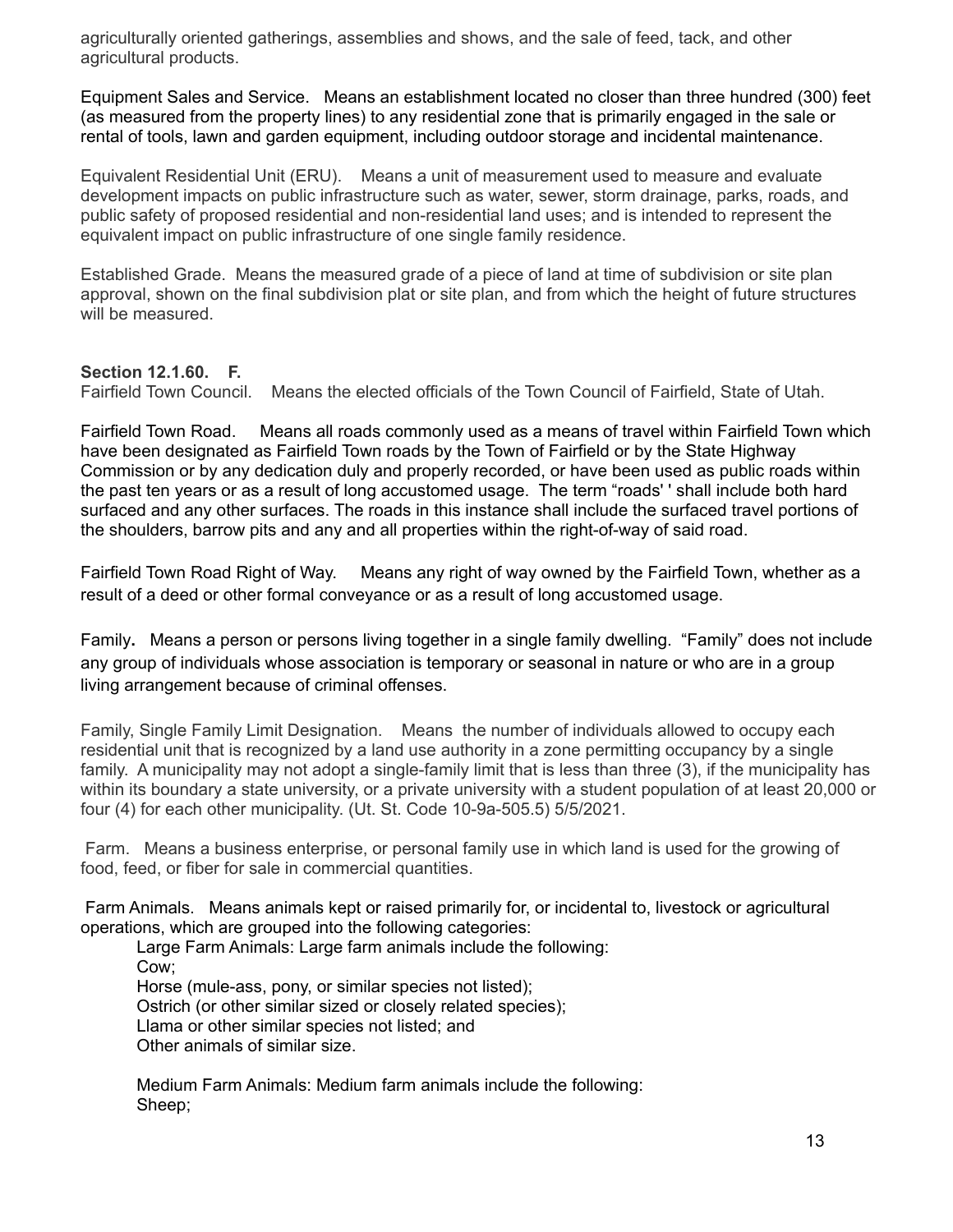Emu; Goat; Turkey; Geese; Peacock; and Other animals of similar size.

Small Farm Animals: Small farm animals include the following: Chicken; Rabbit; Ducks; Pheasants; and Other animals of similar size (excluding mink)

Farmers Market. Means a group of entities engaged in the temporary seasonal selling of homemade goods, homegrown vegetables, and other similar items in an open air market.

FCC. Means the Federal Communications Commission, or any successor thereto.

Feedlot. See "Livestock Feed Yard".

Fee Schedule. Means the list or appendix of fees, also known as the Fairfield Town Fee Schedule, adopted periodically by the governing body which sets forth various fees charged by the Town.

FEMA. Means Federal Emergency Management Agency.

Fence. Means an artificially constructed barrier to identify a property boundary or enclose a space.

Fence, Barbed Wire. Means a fence with one or more strands of wire or other material having intermittent or continuous sharp points that may puncture, tear, cut, or snag. This does not include razor wire.

Fence, Private / Privacy. Means a fence constructed to prevent views through the fence.

Fence, Semi Private. Means a fence with a regular pattern that permits views through a minimum of thirty percent (30%) of the fence when viewed perpendicular to the plane of the fence.

Fence, Wire. Means an open mesh fence made of woven wire, or any other fence where the majority of construction consists of wire, including chain link, no climb, and other agricultural style wire fences but not including razor wire.

Festival (including Bazaars or Fairs). Means an activity or event that may only include shows, games, non-mechanical rides, concessions, or any combination thereof.

Final Plat. Means a map of a subdivision which is prepared for final approval and recordation, which has been accurately surveyed so that streets, alleys, blocks, lots, and other divisions thereof can be identified as meeting any other requirements of this Ordinance or State or County Statutes.

Financial Institution. Means an establishment whose principal purpose is the handling of monetary affairs for members, clients, or the public at large; includes banks, credit unions, savings and loans, mortgage offices, investment companies, trust companies, and similar entities; and does not include Non-Depository Institutions.

Finished Surface Grade. Means the elevation of the finished ground surface adjacent to and measured along all exterior walls.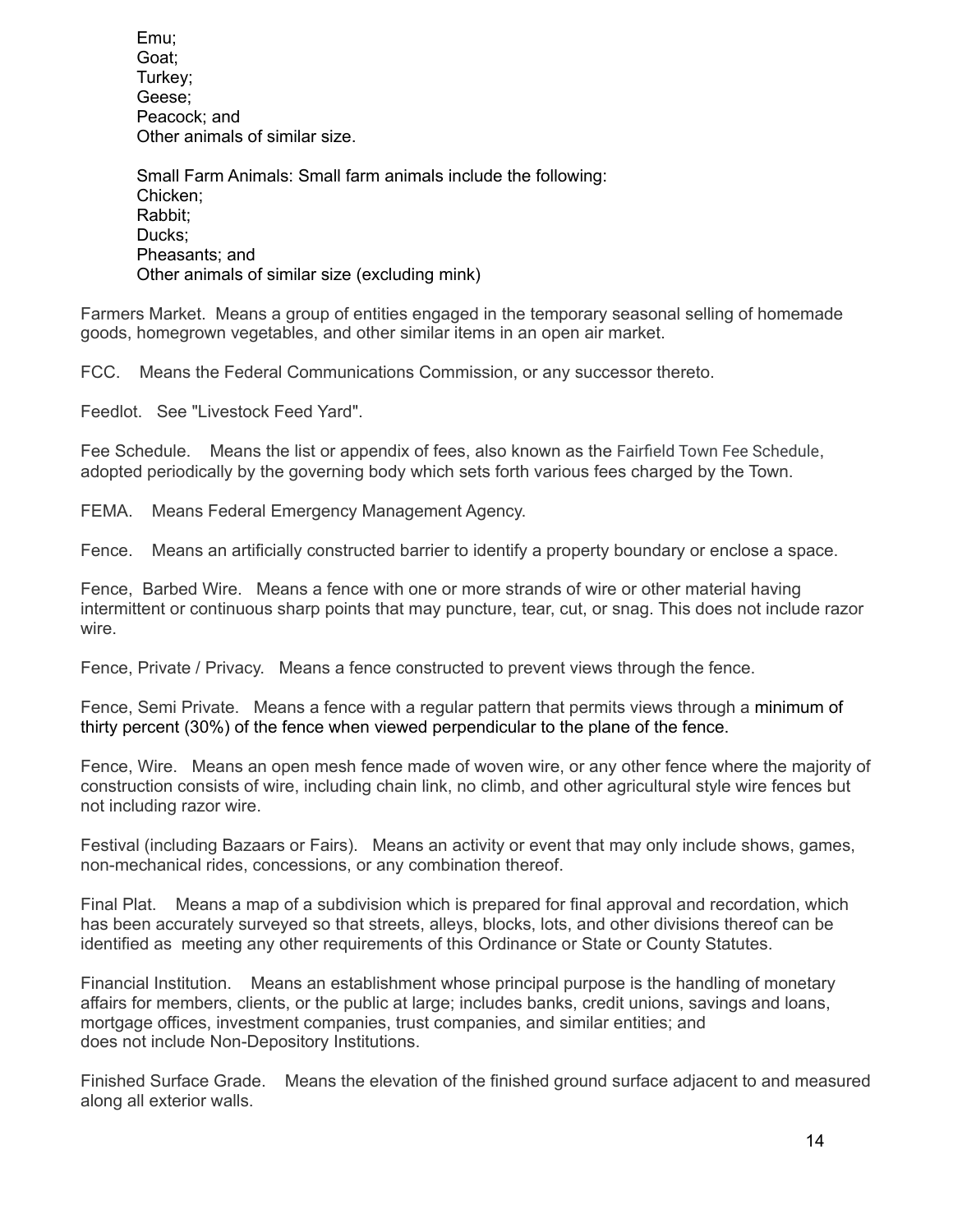Fire Code. Means the International Fire Code adopted by the Town by ordinance.

Fire Authority. Means the department, agency, or public entity with responsibility to review and approve the feasibility of fire protection and suppression services for the subject property.

Fire Department. Means the Cedar Valley Fire Department and any member working for the department.

FIRM. Means Flood Insurance Rate Maps.

Fitness Center. Means a facility where members or nonmembers use equipment or space for the purpose of physical exercise.

Flag Lot. Means a lot that is so named because of the long, slender strip of land resembling a flag pole that extends from the typically rectangular main sections of these lots, or the "flags", out to the street. All lots require frontage and each "flag pole" typically provides just enough frontage for vehicle access and is often shared by several neighbors.

Flood Channel. Means a natural or artificial water course with the definite bed and banks to confine and conduct flood water.

Flood Insurance Rate Map. Means, in abbreviated style in this chapter, FIRM.

Flood Insurance Study. Means the most current official report provided by the Federal Insurance Administration entitled "Flood Insurance Study, Fairfield, Utah, Incorporated Areas" wherein flood profiles, a flood boundary - floodway map, and the water surface elevation of the base flood are contained.

Flood or Flooding. Means a general and temporary condition of partial or complete inundation of normally dry land area from the overflow of inland waters, and/or the unusual and rapid accumulation or runoff of surface waters from any source.

Flood Plain. Means a land area subject to being inundated by water from any source and is generally defined as a "zone A" (100 year flood area) area as defined in FEMA's Flood Insurance Rate Maps of the Town of Fairfield.

Floodway Map. Means the publication entitled "Floodway Flood Boundary and Floodway Map, Fairfield, Utah", wherein the Federal Insurance Administration has delineated the boundaries of the floodways in the unincorporated portion of Fairfield Town.

Floor Area. Means the sum of the gross horizontal area of the several floors of the building or buildings, measured from the exterior faces of the exterior walls.

Floral Sales. Means a retail business whose principal activity is the selling of plants and flowers which are not grown on the site and where business is conducted within an enclosed building.

Foster Care Home. Means a building containing a dwelling unit and associated group quarters wherein room, board, care, and a family environment are provided by the resident family to not more than six (6) minor children who are not related to such family. Such children may not include delinquent, problem, or troubled youth (see "youth group home" use), but youth placed in the home for their own protection and care. To qualify, the home must be approved for such use and operate under the supervision of the State Department of Social Services.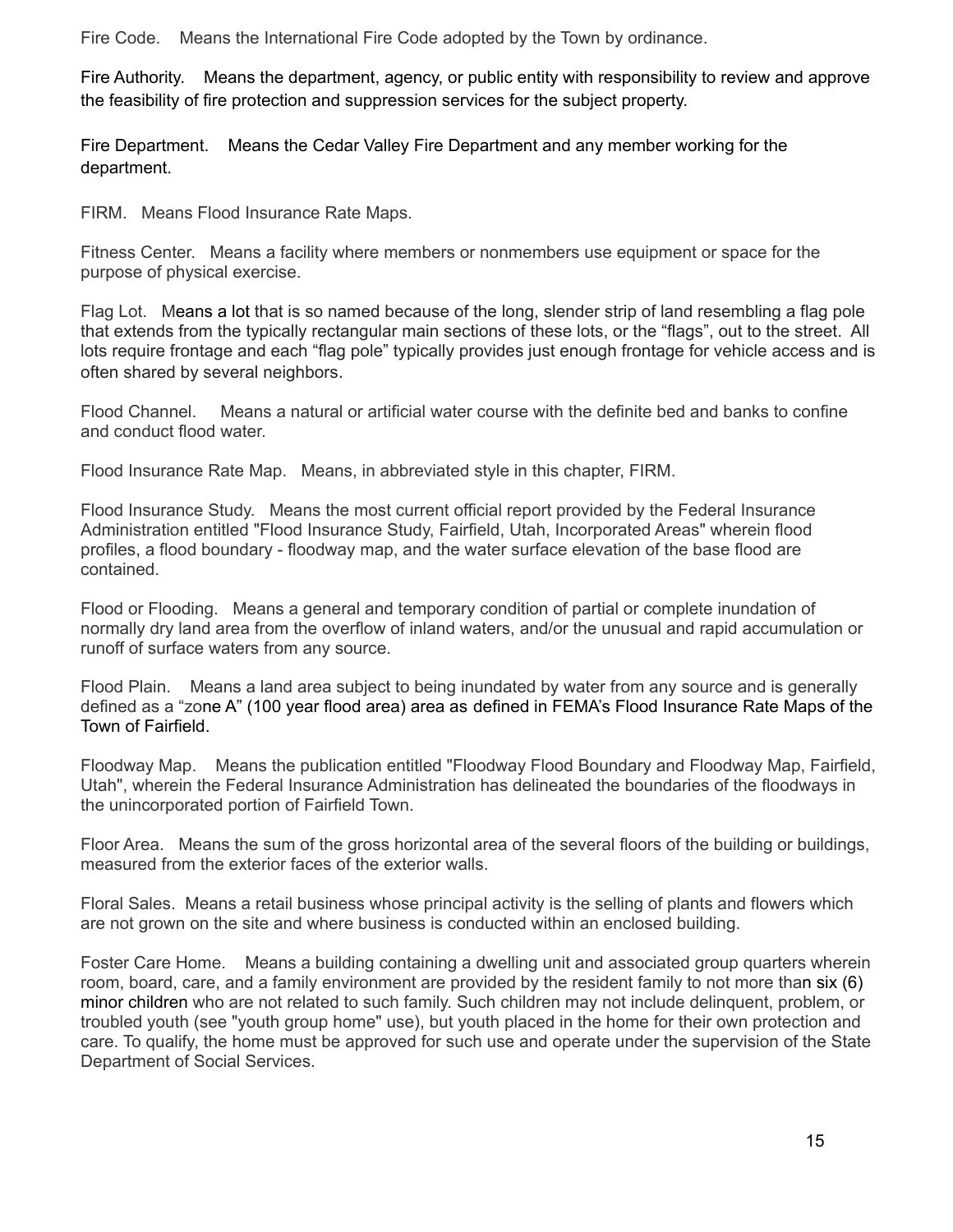Franchise. Means the rights and obligations extended by the Town to a provider to own, lease, construct, maintain, use or operate a system in the rights-of-way within the boundaries of the Town. Any such authorization, in whatever form granted, shall not mean or include:

- 1. Any other permit or authorization required for the privilege of transacting and carrying on a business within the Town required by the ordinances and laws of the Town;
- 2. Any other permit, agreement or authorization required in connection with operations on rights-of-way or public property including, without limitation, permits and agreements for placing devices on or in poles, conduits or other structures, whether owned by the Town or a private entity, or for excavating or performing other work in or along the rights-of-way.

Franchise Agreement. Means a contract entered into in accordance with the provisions of this chapter between the Town and a franchisee that sets forth, subject to this chapter, the terms and conditions under which a franchise will be exercised.

# Front. Means the front of the lot shall be defined as the same side as the road used for frontage and primary access no matter what direction the building is facing.

Frontage. Means the distance between the two side lot lines of a parcel measured along the street, or streets of a corner lot, which the parcel is allowed to access. State or Federal highways, to which no access is allowed, shall not be considered as frontage. For purposes of this Title neither temporary turn-arounds nor dead ends of roadways shall be used as frontage. On cul-de-sacs, frontage may be measured at the front building setback lines.

Front of the Lot. Means the same side as the road used for frontage and primary access no matter what direction the building is facing.

Front Yard. See "Yard, Front".

Fueling Station. Means that portion of the property where flammable or combustible liquids or gases used as fuel are stored and dispensed from fixed equipment into the fuel tanks of motor vehicles.

Fueling Station, Cardlock Facility. Means an automated vehicle fuel sales facility without an attendant.

Funeral Home. Means a building used for the preparation and embalming of deceased persons for viewing, burial, and cremation of deceased persons and the conducting of rituals connected therewith before burial or cremation; and may include a chapel for the conducting of funeral services, areas for funeral services and gatherings, and areas for the display of funeral equipment.

# **Section 12.1.70. G.**

Garage Commercial. Means a building or portion thereof designed and used for storage, repair or servicing of motor vehicles or boats as a business.

Garage Residential. Means an attached or detached residential building designed or used for the storage of private passenger automobiles that is ancillary to the use of the residence. A garage shall be designed and constructed as an architectural and integral part of the main building and shall be subject to all the requirements of this Title applicable to the main building.

Garbage. Means any non-putrescible solid wastes, including ashes consisting of both combustible and noncombustible wastes, such as paper, cardboard, metal containers, glass, bedding, crockery, bags, rags, and demolished materials.

General Fund. Means the general operating fund of the municipality used to account for all financial resources except those required to be accounted for in a special fund.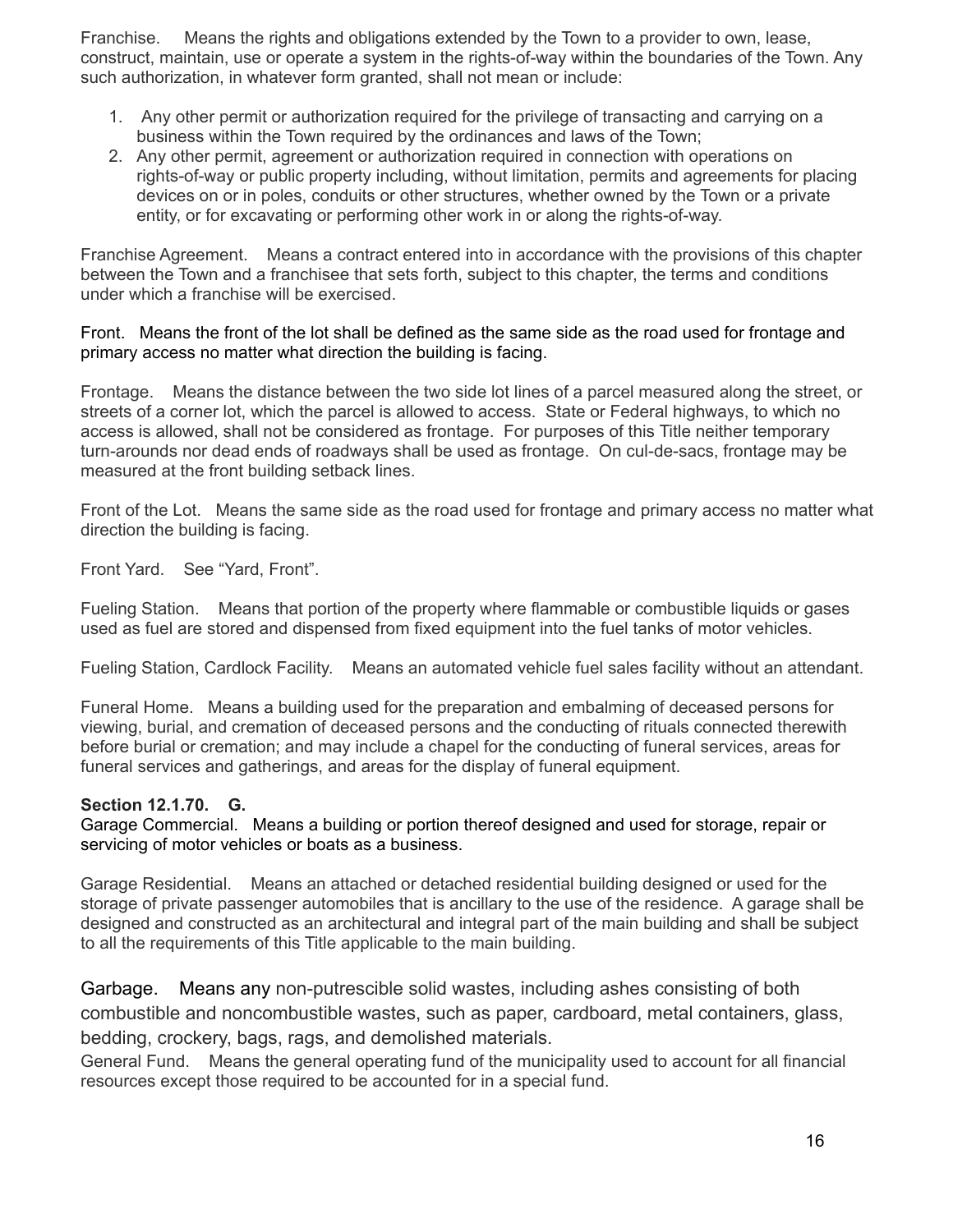General Plan. Means a plan within the meaning of sections of 10-9a-103, 10-9a-301, and 10-9a-302 of the Utah Code Annotated 1953, which has been recommended by the Planning Commission and adopted by the Fairfield Town Council to set forth general guidelines for the proposed future development of land. The plan may include elements concerning land use, transportation, the environment, public services, redevelopment, economics, plan implementation and other topics. The plan, however, is only an advisory guide for land use decisions.

Geologist. Means the Town Geologist or contracted firm.

Golf Course. Means a parcel of land laid out for at least three holes for playing the game of golf and improved with trees, greens, fairways, and possible hazards, and which may also include a clubhouse, shelter, or other associated buildings that are incidental to the parcel of land dedicated to the game of golf.

Grade. Means, when related to buildings, the average elevation of the ground adjacent to the building; when used for streets and driveways, grade shall mean the ratio of vertical distance to horizontal distance along such a street or driveway expressed in either percentage or degree.

Grading. Means the excavation or removal of earth material by artificial means, the filling or deposition of earth material by artificial means, or the combination thereof.

Grading Permit. Means a permit issued by the Town to remove or excavate large portions of a parcel or parcels in preparation for development activity or construction of infrastructure or buildings.

Grazing. Means the act of eating herbage growing from the ground.

Grocery Store. "Means a store where most of the floor area is devoted to the sale of food products for home preparation and consumption; that typically also offers other home care and personal care products; and that is substantially larger and carries a broader range of merchandise than convenience stores.

Gross Revenue. Means all revenues of a provider that may be included as gross revenue within the meaning of Title [11](https://www.codepublishing.com/cgi-bin/uca.pl?cite=11), Chapter [26,](https://www.codepublishing.com/cgi-bin/uca.pl?cite=11-26) Utah Code Annotated 1953, as amended. In the case of any provider not covered within the ambit of Title [11,](https://www.codepublishing.com/cgi-bin/uca.pl?cite=11) Chapter [26](https://www.codepublishing.com/cgi-bin/uca.pl?cite=11-26), Utah Code Annotated 1953, the definition of "gross revenue" shall be set forth in the franchise agreement.

Group Quarters. Means a dwelling such as a lodge, dormitory, or barracks which contains a large bedroom, several sleeping rooms, or other sleeping facilities for the use of unrelated individuals or several family members (who may or may not be related).

# **Section 12.1.80. H.**

Hair Salon. Means a retail business whose principal activity is the cutting, coloring, and styling of hair; and that may provide other services such as nail painting and wax treatments.

Hardware and Home Improvement Retail. Means an establishment providing the sale or rental of building supplies, construction equipment, or home fixtures and accessories; and includes a lumber yard or a contractors' building supply business and may include outdoor storage or tool and equipment sales or rental.

Hard Surfaced. Means covered with concrete, brick, asphalt, or other impervious material.

Health Department. Means the Utah County Health Department and any member working for the Department.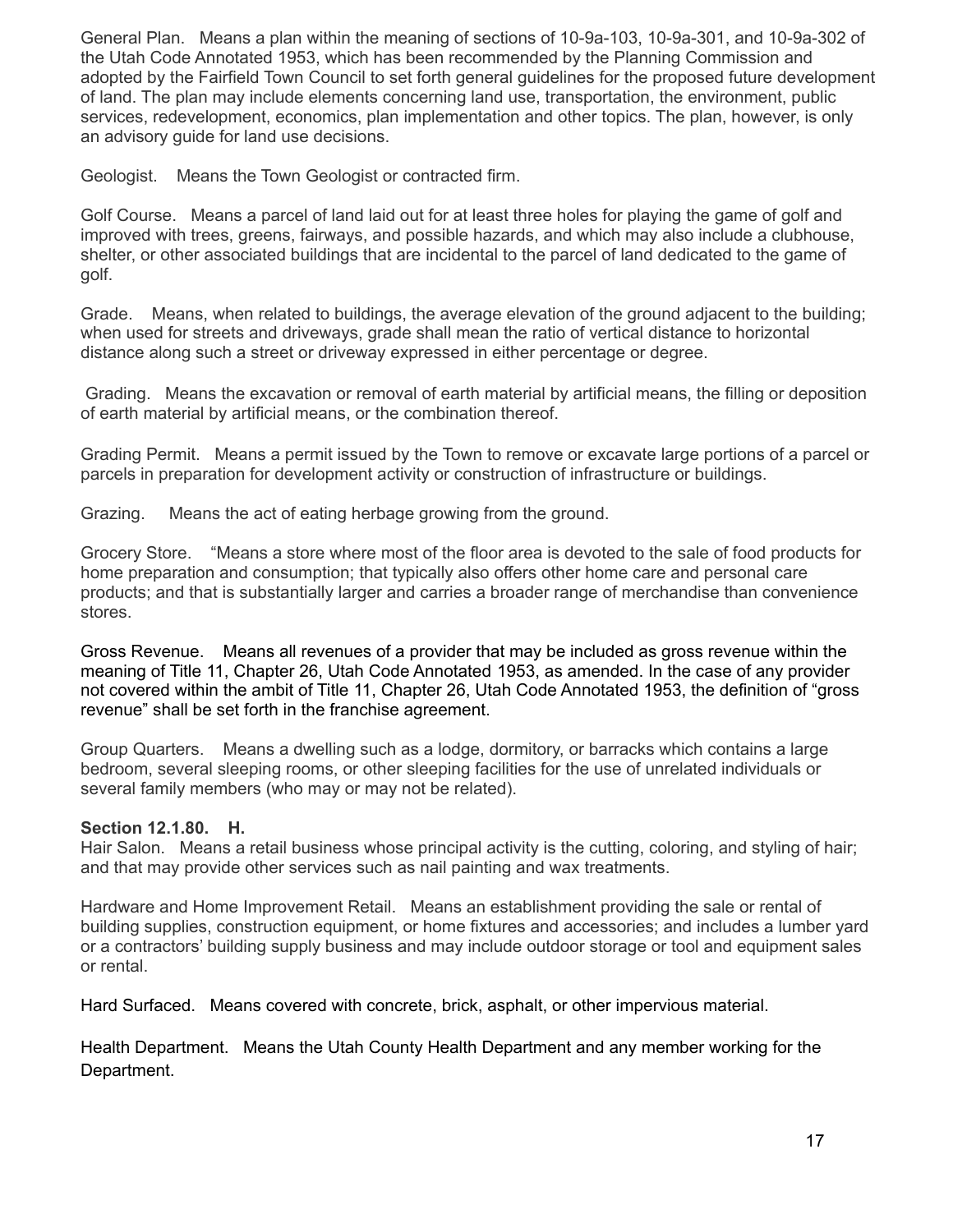Highways. Means roadways owned by the State of Utah or Utah County. It shall include both hard surfaces and other surfaces. The highways shall include the surfaced travel portions of the shoulders, barrow pits and any and all properties within the right of way of said road.

Historical Monument. Means a commemorative plaque, sign, or stone pillar placed by the Utah State Historical Society or other governmental entity, or placed under its sponsorship, on a site listed in the National Register of Historic Places or State Register of Historic Places.

Home Based Business. Means any type of commercial activity, commercial storage, or any business conducted primarily out of a residence for the purpose of economic gain in any area of Fairfield Town which meets the criteria found in Chapter 17.65 of Fairfield Town Ordinance, Home Businesses.

Home, Manufactured. Means a transportable factory built housing unit constructed on or after June 15, 1976, according to the HUD Code, in one or more sections, that: in the traveling mode, is eight body feet or more in width or 40 body feet or more in length, or when erected on site, is 400 or more square feet and is built on a permanent chassis and designed to be used as a dwelling with or without a permanent foundation when connected to the required utilities, and include the plumbing, healing, air conditioning and electrical systems. Utah State Code 15A-1-302

Manufacturing. "Manufacturing" means the assembling, altering, converting, fabricating, finishing, processing, or treatment of a product. This word is used interchangeably with Industrial.

Home, Mobile. Means a transportable factory built housing unit built before June 15, 1976, in accordance with a state mobile home code which existed prior to the HUD Code.

Home, Modular. Means a structure built from sections that are manufactured in accordance with the State Construction Code and transported to a building site and the purpose of which is for human habitation, occupancy or use.

Home Occupation. Means an occupation or business activity which results in a product or service that is conducted in whole or in part in the dwelling unit (including garage or workshop in the dwelling unit) or in a detached garage or workshop on the same lot as the dwelling unit and is subordinate to the residential use of the dwelling unit and must obtain a business license.

Hospital. Means an institution licensed by the State of Utah which provides diagnostic, therapeutic, and rehabilitative services to individuals on both an inpatient and outpatient basis by or under the supervision of one or more physicians and/or properly licensed practitioners. Any medical clinic or professional office which offers inpatient or overnight care, or operates on a twenty-four hour basis, shall be considered a hospital. A hospital may include integral support service facilities such as laboratories, outpatient units, training facilities and offices necessary to the operation of the hospital.

This definition includes both general, acute and specialty hospitals and must be licensed by the Utah Department of Health pursuant to the Health Care Facility Licensing and Inspection Act.

Hotel. Means a building containing guest rooms in which lodging is provided for compensation to transient or permanent guests or both.

Household Pet. Means any animal, which is [normally](https://www.lawinsider.com/clause/normally) [domesticated](https://www.lawinsider.com/dictionary/domesticated) and [customarily](https://www.lawinsider.com/dictionary/customarily) kept for [personal](https://www.lawinsider.com/clause/personal-use) use or [enjoyment](https://www.lawinsider.com/clause/enjoyment) in a [residential](https://www.lawinsider.com/dictionary/residential-zone) zone. For purposes of this [code](https://www.lawinsider.com/dictionary/this-code), [ordinary](https://www.lawinsider.com/clause/ordinary) [household](https://www.lawinsider.com/clause/household-pets) pets shall include, but not be [limited](https://www.lawinsider.com/clause/limited) to: domesticated [dogs,](https://www.lawinsider.com/clause/dogs) [cats](https://www.lawinsider.com/clause/cats), [small](https://www.lawinsider.com/clause/small) mammals, [birds,](https://www.lawinsider.com/clause/birds) [fish,](https://www.lawinsider.com/clause/fish) [reptiles](https://www.lawinsider.com/dictionary/reptiles), and rodents. Not [included](https://www.lawinsider.com/clause/not-included) in this [definition](https://www.lawinsider.com/clause/definition) are wild [animals](https://www.lawinsider.com/clause/wild-animals), domesticated [livestock](https://www.lawinsider.com/clause/livestock), [poultry,](https://www.lawinsider.com/clause/poultry) and those animals whose [ownership](https://www.lawinsider.com/clause/ownership) is [prohibited](https://www.lawinsider.com/clause/prohibited) by the [state](https://www.lawinsider.com/clause/state-of-california) of Utah, the United States [government](https://www.lawinsider.com/clause/united-states-government), or other [portions](https://www.lawinsider.com/clause/portions) of this code.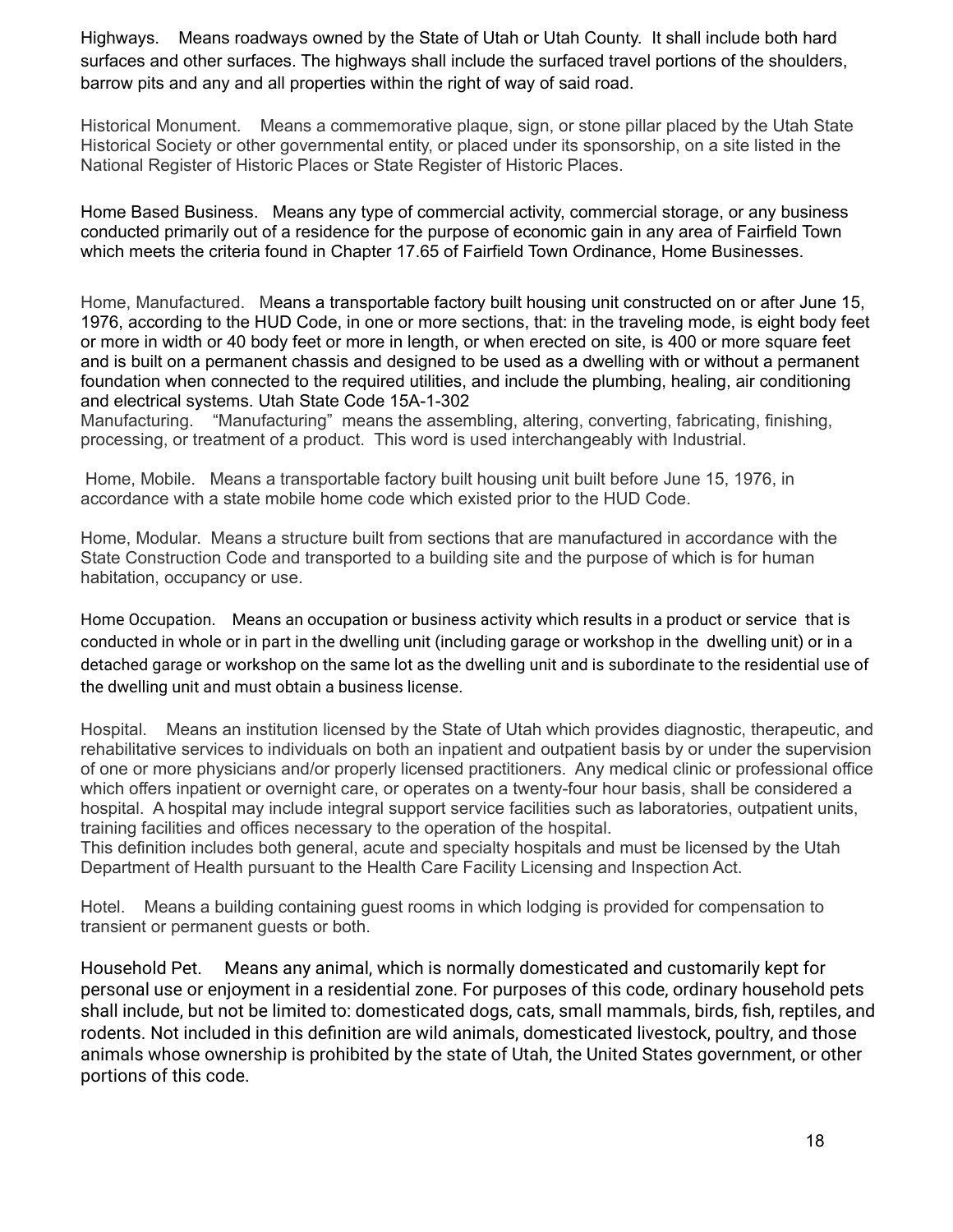Human Occupancy (occupied by humans). Means a house, office building, assembly hall, restaurant, retail store, manufacturing plant, employment site or other fixed site that is used or developed for use by humans to sleep, work, or stay for extended periods (periods where the human occupancy lasts 4 or more hours per day, including facilities wherein the days of use are sporadic or seasonal).

Hunting Preserve. Means an area especially managed or intended for the hunting of wild game, as contrasted with a "Shooting Range".

#### **Section 12.1.90. I.**

Ice Cream Parlor. Means an establishment whose primary business is the sale of ice cream and other types of food or beverages for customer consumption that are not considered a complete meal, such as candy, soda, or coffee.

Ice Cream Vendor or Snow Shack. Means a seasonal business that serves ready-to-eat single-servings of ice cream, snow cones, and similar frozen treats from a self-contained unit that may be motorized or in a trailer on wheels, or in a temporary structure affixed to the ground for the duration of the sales period.

Illegal Building/Structure. Means a building or structure, or portion thereof, established without securing the necessary approvals, permits, or licenses, as required by this Ordinance, the adopted Building Code, or their prior enactments.

Illegal Lot. Means a lot created that has not received the necessary approvals, permits, or licenses, as required by the Town's Land Use Ordinances.

Illegal Use. Means a use established without receiving the necessary approvals, permits, or licenses, as required by the Town's Land Use Title/Ordinances.

Impact Analysis. Means a determination of the potential effect(s), including but not limited to environmental, fiscal, social, matters, etc. upon the Town or a section of the Town.

Impact Fee. Means a payment of money imposed under Utah Code 11-36a. Set-aside fees collected from developers/builders causing infrastructure adjustments to the community. Monies to be used as the development further impacts the municipality.

Impervious Material or Surface. Means material that is impenetrable by water.

Impound Yard. Means a facility that is used for the storage of wrecked motor vehicles, and vehicles impounded by law enforcement, kept for a period of time not exceeding fourteen days. This definition does not allow for the sale of parts.

Impulse Noise. Means a noise with a duration of two (2) seconds or less. Example: a gunshot.

Industrial Outdoor Storage. Means the storage of merchandise, goods, inventory, equipment, raw or unfinished materials, materials for Recycling, or other materials, construction related vehicles, or similar items principally for storage purposes or other items which are not intended for immediate sale, located outside.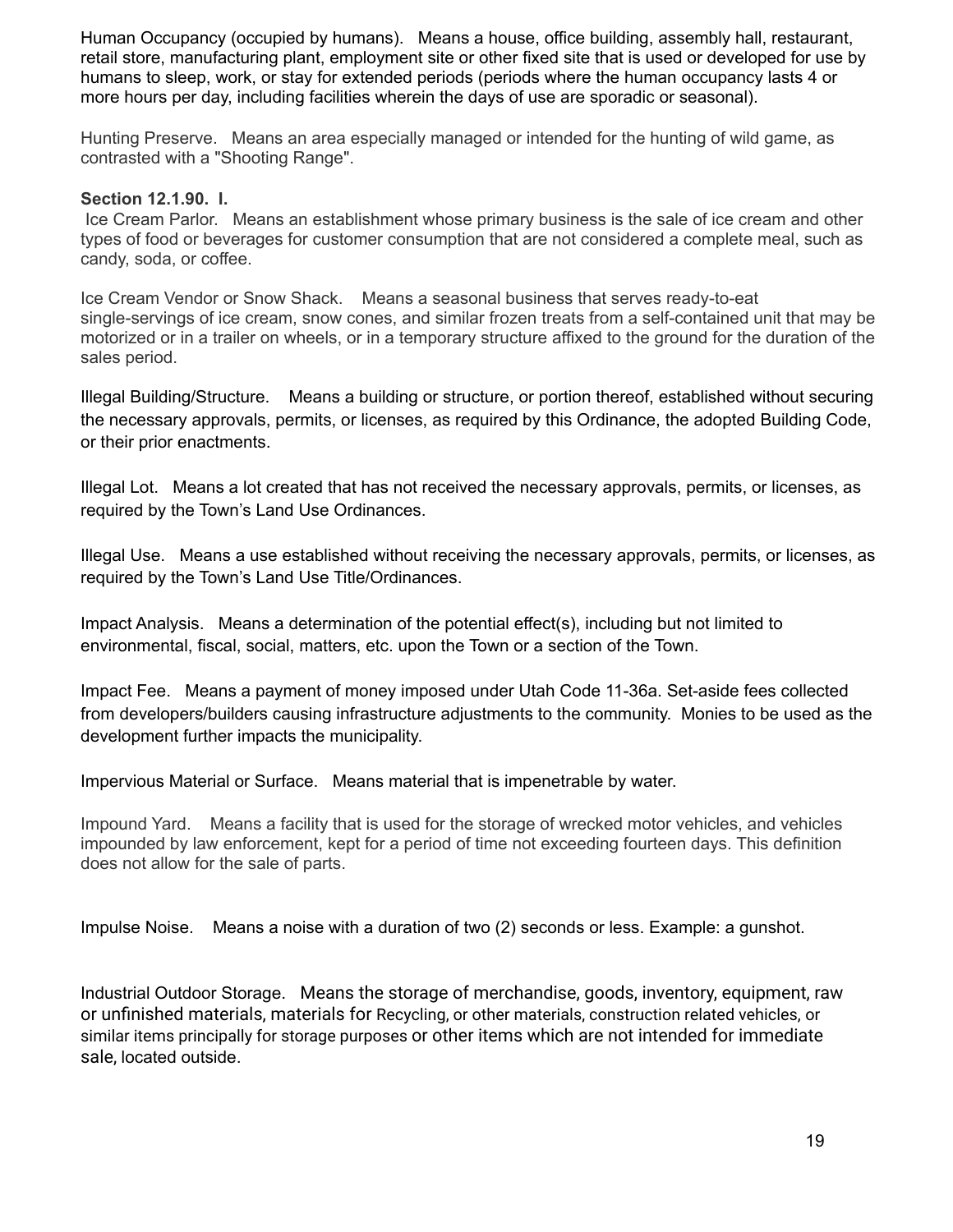Infrastructure Provider. Means a person providing to another, for the purpose of providing telecommunication services to customers, all or part of the necessary system which uses the rights-of-way.

Inhabited. Means being present in or occupied in any manner or form (of a person or group) lived in or occupied (a place or environment).

Inoperable or Abandoned Vehicles. Means motor vehicles, which by reason of dismantling, disrepair, lack of licensing or other cause are either incapable of being propelled under their own power or are prevented by law from being so propelled.

Institutional Use. Means a public, nonprofit, or quasi-public use providing service to the public, such as a public or private school, civic building, library, hospital, or government owned or government-operated structure.

Intermittent Noise. Means a noise similar to a cyclically varying noise but with an irregular interval and a continuous duration of six (6) minutes or less for high level sound levels. Example: a motor vehicle passing a fixed location.

Invitation for Bids. Means all documents, whether attached or incorporated by reference, used for soliciting bids.

ISO. (Insurance Service Office) Fire insurance charges for individual structures are determined by classification and the ISO grade (1 being the best, 10 being the worst).

# **Section 12.1.100. J- K.**

Junk. Means, by way of example and not limitation of the term, used or salvaged metals and their compounds or combination, used or salvaged rope, rubber, tires or car parts, and used or discarded furniture and household appliances.

Junk Dealer. Means a person, firm or corporation engaged in the business of buying and selling junk. approved by the Town under its Zoning Ordinance. All discarded metals, scrap metals, iron, glass, paper, wood, building materials, plastics, fiberglass which may have value second hand but not in its present condition, unused or discarded bicycles, tricycles or other recreational vehicles or parts therefore, waste paper products, unused or discarded building materials, machinery or machinery parts, lumber, accumulations of dirt, gravel, ashes, or fire remains, or any inoperable or abandoned vehicles, parts, or any other waste materials.

Junk Yard (Salvage Yard). Means a place where scrap, waste, discarded or salvaged materials are bought, sold, exchanged, baled, packed, disassembled, handled, or stored; including auto wrecking yards, house wrecking yards, used lumber yards, and places or yards for storage of salvaged house wrecking and structural steel materials and equipment; but not including places where salvaged materials are kept incidental to manufacturing operations conducted on the premises.

Kennel. Means any lot, building structure, enclosure or premises whereupon or wherein four (4)) or more dogs and/or cats over six (6) months of age are kept or maintained for any purpose, including boarding, breeding, buying, grooming, letting for hire, training for fee, or selling.

Kennel, Breeding. Means a kennel lawfully located on a premises one acre or more in size zoned for such use and where no more than ten dogs, registered with a nationally recognized registration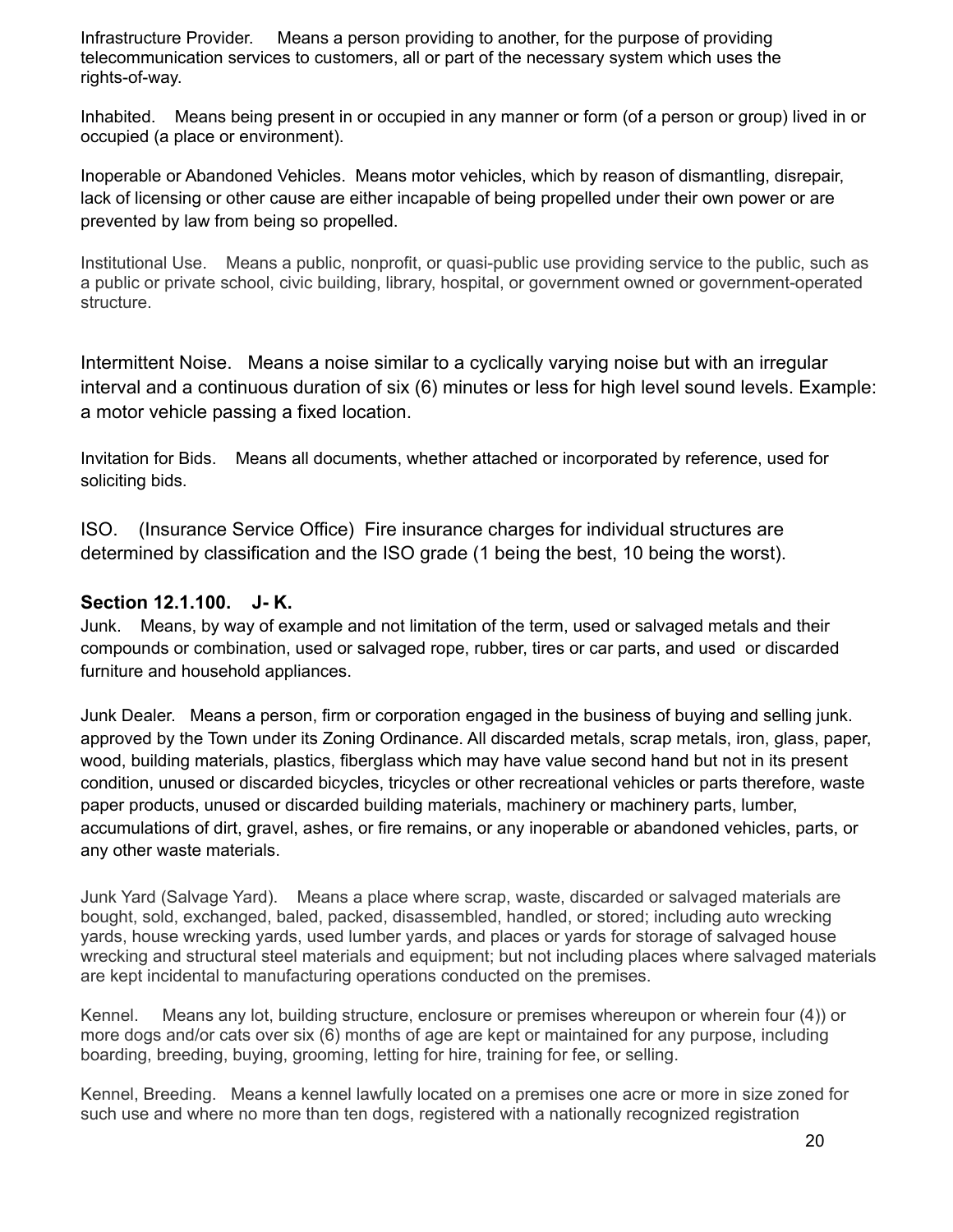organization, over the age of six months are owned, kept, or harbored for the purpose of breeding purebred or pedigreed dogs; provided, however, this definition shall not apply to zoos or to animal hospitals operated by veterinarians duly licensed under the law.

Kennel, Commercial . Means an establishment where four (4) or more dogs, older than four (4) months, are kept for the purpose of boarding, breeding, raising or training dogs for a fee or on a nonprofit basis.

Kennel, Private. Means the keeping, breeding, raising, showing, or training of four or more dogs over four months of age for personal enjoyment of the owner or occupants of the property, and for which commercial gain is not the primary objective.

# **Section 12.1.110. L.**

Land Use Authority. Means a person, board, commission, agency, or other body designated by ordinance/code to act upon a land use application.

Land Use Element of the General Plan. Means the comprehensive, long range strategic plan for the future of the Town and includes elements such as future land uses, transportation, housing, storm drainage, culinary water, secondary water, economic development, capital facilities plan, and intergovernmental coordination, adopted as the Land Use Element of the General Plan by the Town Council.

Land Use Ordinance. Means all regulations adopted by the Town of Fairfield relating to the development and use of real property within the Town.

Landscape Park. Means a parcel of land which is developed using an aesthetically arranged combination of trees, shrubs, ground cover, or other natural vegetative material and/or incidental structural landscaping features (i.e. fountains, reflecting pools, sculpture, play apparatus, benches, and tables) and which is maintained as a place of ornamentation and recreation.

Landscape Park Recreational Facility. Means a play field, building or other structure or area which is located in an approved landscape park as an ancillary feat and which is shown on the park's approved plan. Such facilities shall be recreational in nature, such as a slide, swing set, picnic pavilion, swimming pool, gymnasium, golf course, tennis court or ball field. The facilities shall not include sleeping or living facilities, nor uses that produce noise, dust or light that will conflict with neighboring residences or businesses.

Landscaping. Means the installation of any combination of the following items to produce an aesthetic effect of to enhance and preserve natural features of the site:plant materials, such as lawn, annual and perennial flowering plants, native vegetation, vines, shrubs, and trees, but not including weeds or noxious plants; ground cover, such as mulch, bark, and decorative rocks; ponds, fountains, falls, and streams; and statutes, outdoor artwork, benches and tables, earth berms, pots, and planters.

Landslide. Means a general term for the downslope movement of a mass of soil, surficial deposits, or rock. Landslides may be rotational or translational.

Large Scale Development. Means a development or subdivision which has been recommended for approval, approval with conditions, or denial by the Planning and Zoning Commission, and approved by the Fairfield Town Council and which consists of several buildings and structures planned and developed under unified control as a single unit or project, including a planning unit development, a planning subdivision, a mountain home development, a recreational resort, and a mobile home park.

Laundromat. Means a facility where patrons, or individuals employed by the laundromat, wash with soap and water in coin-operated machines (or other means of payment), and/or dry with coin-operated machines (or other means of payment) clothing or other fabrics. A laundromat does not include dry cleaning or dry cleaners.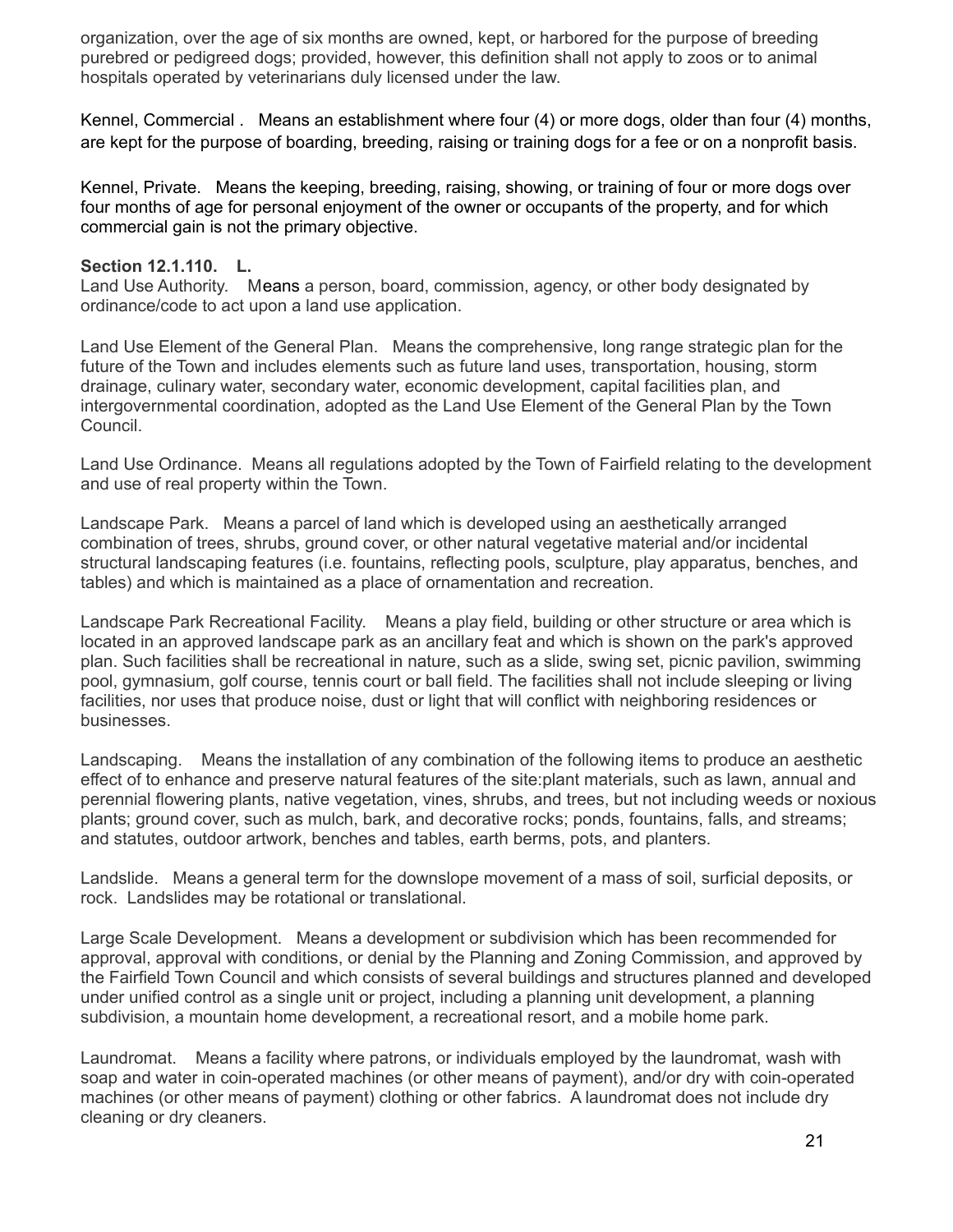Library. Means a public facility containing printed information, electronic information, and/or pictorial material for the public use and purpose of study, reference, and recreation.

Licensing Official. Means a person in charge of issuing and revoking licenses. The Town Recorder is the licensing official for Fairfield Town.

Light Manufacturing. Means the manufacture, predominantly from previously prepared materials, of finished products or parts, including processing, fabrication, assembly, treatment, and packaging of such products, and incidental storage, sales, and distribution of such products, but excluding basic industrial processing and custom manufacturing.

Livestock. Means domestic animals, such as meat and dairy cattle, horses, pigs and poultry, raised for home use or for profit.

Livestock Auction Yard. Means a farm animal exchange company and includes livestock pens, auction facilities and structures, and public and transport parking for the sale of domestic livestock only.

Livestock Feed Yard. Means a feedlot or feed yard is a type of animal feeding operation (AFO) which is used in intensive animal farming for finishing livestock, notably beef cattle, but also swine, horses, sheep, turkeys, chickens or ducks, prior to slaughter. Livestock feed yards are not allowed within the boundaries of Fairfield Town in any zone.

Lot. Means a tract of land, regardless of any label, that is created by and shown on a subdivision plat that has been recorded in the office of the county recorder. A parcel of land that is a legal unit.

Lot Coverage. Means the portion of a lot that is occupied by buildings or structures including accessory uses.

Lot, Interior. Means any lot other than a corner lot.

Lot Layout. Means a plat of a lot, drawn to scale, showing its actual measurements, the size and location of any existing buildings, and buildings to be erected; the location of the lot and abutting streets; and any further requirements as described in this Code.

Lot Line. Means a boundary line of a parcel of land.

Lot Line. Means a line dividing one lot from another, or from a street or any public place.

Lot Line Adjustment. Means a plat by which one or more lot(s) or tract lines are moved or removed.

Lot Line, Front. Means any street right-of-way line of record or established by use, which forms one or more boundaries of a lot.

Lot Line, Front Lot Line for Flag Lot. Means the lot line nearest to a dedicated public street and at the end of the staff.

Lot Line, Primary. See Primary Lot Line.

Lot Line, Rear. Means a lot line that is opposite a front lot line. A triangular lot has two side lot lines but no rear lot line. For other irregularly shaped lots, the rear lot line is all lot lines that are most nearly opposite the front lot line.

Lot line, Rear for Corner Lot. Means that interior lot line which has been designated as the rear lot line as determined by the direction the house faces.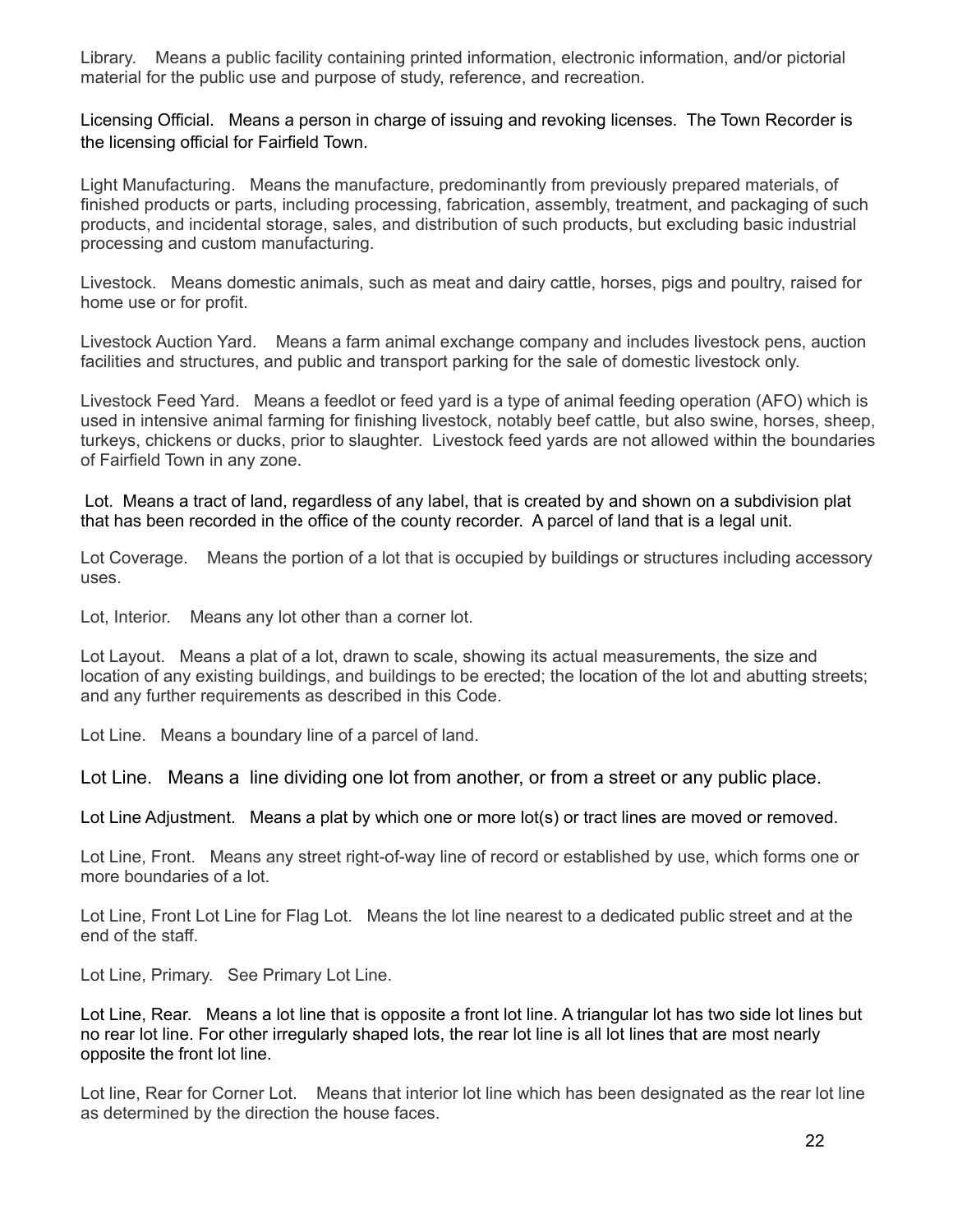Lot Line, Rear for Interior Lot. Means the interior line lying opposite of the front lot line.

Lot Line, Side. Means a lot line that is neither a front or rear lot line. On a corner lot, the longer lot line which abuts a street is a side lot line.

Lot Line, Side for Corner Lot. Means any interior lot line for multi-frontage lot; or, for other corner lots, that interior lot line which has been designated as the side lot line by the lot owner, unless designated on the plat.

Lot Line, Side for Interior Lot. Means those interior lines lying opposite each other, running between the front and rear lot lines; or in the case of a multi-frontage lot, those interior lines which run between the two front lot lines.

Lot Line, Side Street. Means a lot line that is both a side lot line and a street lot line.

Lot Line, Street. Means a lot line, or segment of a lot line that abuts a street. A street lot line does not include lot lines that abut an alley. On a corner lot, there are two (or more) street lot lines. A street lot line can include front lot lines and side lot lines.

Lot Width. Means frontages at the required setback.

Lot Width, for Corner Lot. Means the width of the lot as measured along both street frontages at the required setback; and in the case of an interior , means the horizontal distance between the side lot lines measured along a line lying at right angles to the centerline of the lot at the point of the required setback..

Lot Width, for Interior Lot. Means the horizontal distance between the side lot lines measured along a line lying at right angles to the centerline of the lot at the point of the required setback.

# **Section 12.1.120. M.**

Maintain. Means to provide such maintenance, repair and, to the extent necessary and appropriate, replacement, as may be needed to keep the subject property in good condition and repair.

Main Building. Means the principal building or one of the principal buildings upon a lot, or the building or one of the principal buildings housing the principal use upon the lot; and includes all of the appendages constructed as an architectural and integral part thereof.

Maintain. Mans to provide such maintenance, repair and, to the extent necessary and appropriate, replacement, as may be needed to keep the subject property in good condition and repair.

Major Collector. See "Collector street (major and minor)".

Major Grading Permit. See "Grading Permit, Major".

Marina. Means a public or private dock or basin providing secure moorings for boats and often offering supply, repair, and other facilities.

Metes and Bounds. Means a method of describing the boundaries of land by directions and distances from a known point of reference.

Meeting Administrator. Means the Town Recorder or other employee of the Town specifically assigned and designated to operate the telephonic or electronic conference equipment at the anchor location to assure that all members of the public body are continuously able to participate in the meeting and to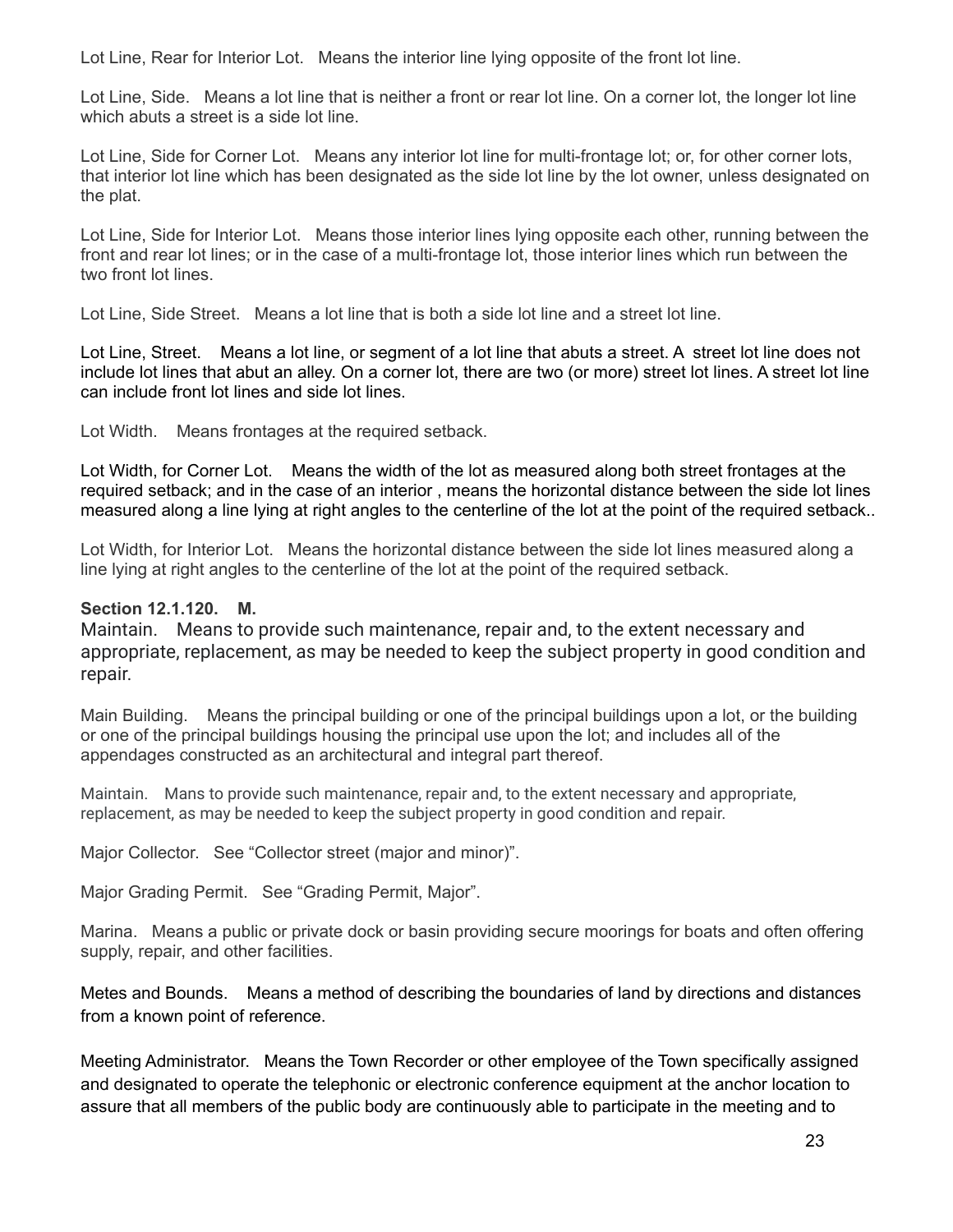advise the party conducting the meeting of the initiation, recess, if appropriate, or adjournment of the meeting.

Mill. Means a term used to express the property tax rate. (one mill is one-tenth of a cent. Thus ten mills equal one cent or one percent).

Mining. Means all or any part of the process involved in the mining of minerals by removing overburden and mining directly from the mineral deposits, open pit mining or minerals naturally exposed, mining by auger method, dredging and quarrying, underground mining, and surface work incidental to an underground mine.

Mixed Use. Means a tract of land or building or structure developed for two (2) or more different uses such as, but not limited to residential, office, retail, and other possible compatible uses approved by the Town Council.

Mixed Use Development. Means a building or group of buildings designed to encourage a diversity of compatible land uses, which include a mixture of two (2) or more zoning uses that are approved by the Town Council.

Mobile Food Vendor. Means a business that serves food and / or beverages from a self-contained unit either motorized or in a trailer on wheels, conducts all or part of its operations on premises other than its own, and is readily movable, without disassembling, for transport to another location. The term "mobile food vendor" shall not include snow shacks or ice cream vendors.

Model Home. Means a dwelling temporarily used as a sales office for a residential development under construction, and not for general real estate business.

Mortgage/Farm Preservation Lot Subdivision. Means a subdivision that allows one (1) parcel to be split off of a larger piece of acreage for the purpose of getting a mortgage

Motel. Means a building or group of detached or connected buildings designed or used primarily for providing sleeping accommodations for automobile travelers and having a parking space adjacent to a sleeping room, which includes automobile courts, tourist courts with more than one building, and motor lodges.

Motor Vehicle. Means any vehicle that is self-propelled by mechanical power, including, but not limited to, passenger cars, trucks, truck trailers, semi-trailers, campers, motorcycles, mini bikes, go-karts, snowmobiles, ATV's/UTV's and racing vehicles.

Muffler. Means an apparatus or device used for reducing sound.

Municipal Roadway. Means a street or road which has been dedicated to and accepted by the municipality including utility easements.

Municipality. Means, unless otherwise indicated, Fairfield Town, Utah.

# **Section 12.1.130. N.**

Natural Hazard. Means a naturally occurring geologic condition or phenomenon that may present a potential danger to life and property. Natural hazards which are treated in the NHO Zone of this ordinance are limited to surface fault rupture, rock fall, landslides, and debris flows. Natural hazards include the above-listed conditions even though they are aggravated or induced by man.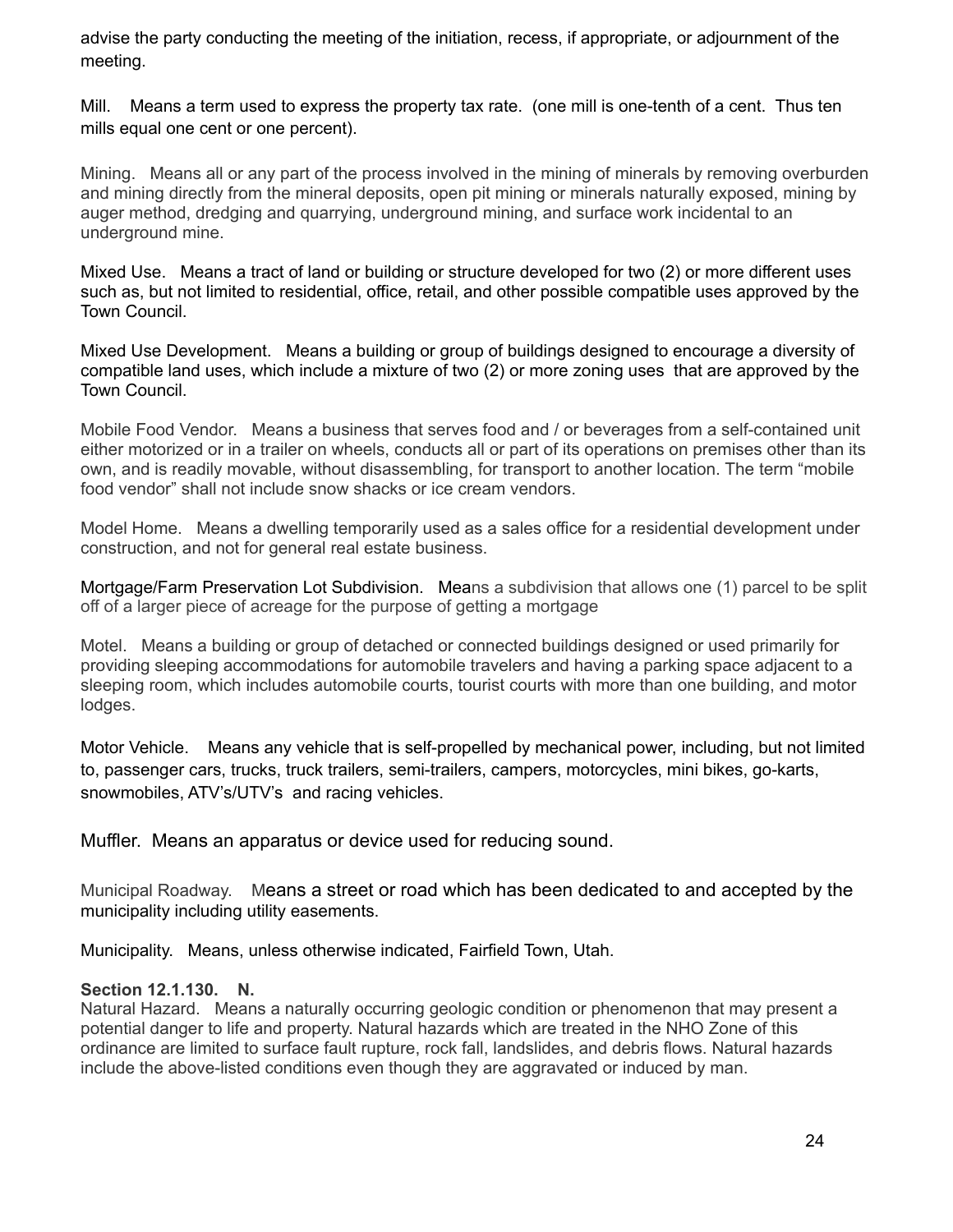Neighborhood Grocery Store. Means a store that is 25,000 square feet or less, where most of the floor area is devoted to the sale of food products for home preparation and consumption; that typically also offers other home care and personal care products; and that is substantially larger and carries a broader range of merchandise than convenience stores.

New Construction, for the Purpose of Determining Insurance Rates. Means structures for which the "start of construction" commenced on or after the effective date of an initial FIRM [Oct. 15, 1982] or after December 31, 1974, whichever is later, and includes any subsequent improvements to such structures. For floodplain management purposes, "new construction" means structures for which the "start of construction" commenced on or after the effective date of a flood plain management regulation adopted by the community and includes any subsequent improvements to such structures.

Noise. Means any sound that is unwanted and causes or tends to cause an adverse psychological or physiological effect on human beings.

Noise Disturbance. Means any sound that annoys or disturbs a reasonable person(s) with normal sensitivities or that injures or endangers the comfort, repose, health, hearing, peace or safety of another person(s).

Noise, Plainly Audible. Means any noise for which the information content of that noise is unambiguously transferred to the listener, including, but not limited to, the understanding of spoken speech, comprehension of whether a voice is raised or normal, or comprehension of musical rhythms.

Noise Source. Means any instrument or device for amplifying sound, or anything which produces, reproduces, or amplifies sound. The term shall include multiple sources of sound.

Non Commercial Vehicle. Means the following vehicles are not considered a "commercial vehicle" for purposes of this Code; Equipment owned and operated by the United States department of defense when driven by any active duty military personnel and members of the reserves and national guard on active duty, including personnel on full time national guard duty, personnel on part time training, and national guard military technicians and civilians who are required to wear military uniforms and are subject to the code of military justice; firefighting and emergency vehicles, operated by emergency personnel, not including commercial tow trucks; City, Town or County commercial vehicles being used in the servicing of adjacent properties or streets; and recreational vehicles that are driven solely as family or personal conveyances for noncommercial

Nonconforming Building Lot. Means a parcel of land of record that was lawfully subdivided and in compliance with all laws at the time of division and no longer meets the minimum requirements for a building lot in the zone where it is located because of a subsequent amendment to the applicable land use ordinance.

Nonconforming Lot of Record. Means a lot which does not conform to the area and/or width requirements of this ordinance for a zoning lot, but which was shown continuously on the records of the County Clerk or Recorder as an independent parcel since before the effective date of this ordinance.

Nonconforming Use. Means a use of land that legally existed before its current land use designation; has been maintained continuously since the time the land use ordinance regulation governing the land change; and, because of one or more subsequent land use ordinance changes, does not conform to the regulations that now govern the use of the land. To qualify as "legally existing," the use shall have been properly issued a permit prior to the enactment of this ordinance or, alternatively, the use shall have been legally commenced prior to the first enactment of zoning in Utah County on November 16, 1942, and thus used continuously thereafter.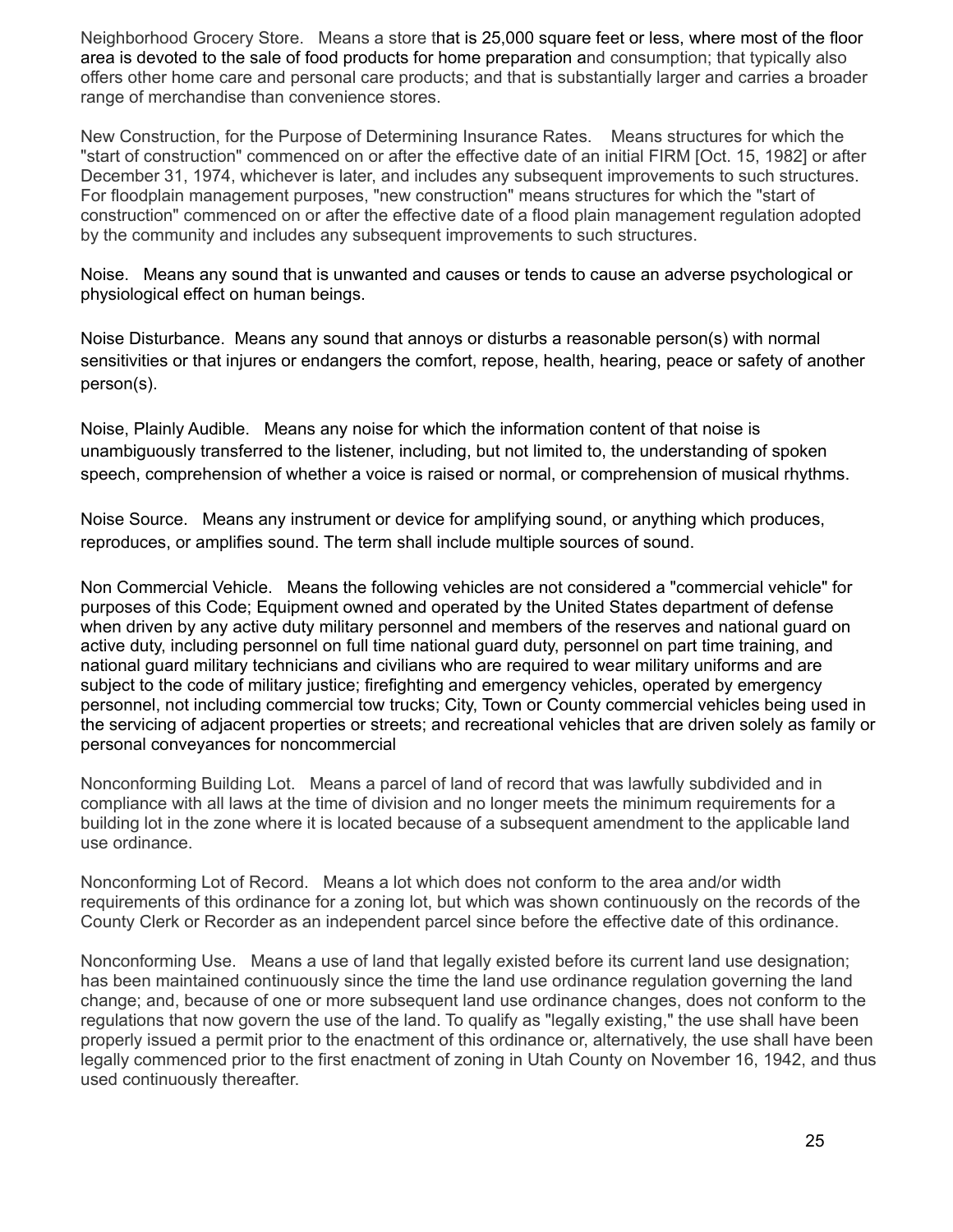Nonconforming, When Used in the Context of a Building or Structure. Means a building or structure meeting the definition contained in Utah Code § 10-9a-103 (44) for a Non Complying Structure.

Non Depository Institution. Means a financial business, other than a depository institution such as a bank, credit union, mortgage lender, or savings and loan association, that is registered by the State of Utah pursuant to the Check Cashing Registration Act or the Title Lending Registration Act, which includes the following defined businesses: a check cashing business; a payday loan business; a title loan business; a deferred deposit lender.

Nuisance. Means doing any act or omitting to perform any duty, which act or omission either annoys, injures, endangers or is unsightly, which includes, but is not limited to, keeping or depositing on or scattering over the premises any of the following: lumber, junk, trash or debris, abandoned, discarded or unused objects or equipment such as automobiles, furniture, stoves, refrigerators, freezers, cans, containers or other discarded items not currently in use and any other object or animal that threatens the comfort, repose, health and safety of the public or offends public decency. "Nuisance" also has the meanings as defined in Utah Code Annotated sections 78B-6-1101, 76-10-803, and 76-10-801.

Nursery. Means buildings, land, and other structures and facilities for the cultivation of plants for subsequent replanting or harvesting, including hydroponics operations.

Nursing Home. Means a building containing group quarters wherein room, board, care, and supervision are provided to two or more persons who, because of illness, age, or physical deformity, cannot properly care for themselves. The building may also include a dwelling unit to house the supervisory personnel. To qualify, the home must be approved for such use by the Utah State Division of Health.

# **Section 12.1.140. O.**

.

Oath. Means an affirmation in all cases in which, by law, an affirmation may be submitted for an oath and in such cases the word "swear" and "sworn" shall be equivalent to the words "affirm" and "affirmed".

Occupant. Means, as applied to a building or land, any person who occupies a property.

Off Site. Means land or areas which are not included in the land or area defined as on-site.

Off Street Parking. Means the space within a building, lot, or parking lot, but not within any portion of any public street right-of-way, for the temporary parking of one vehicle. any part of such building or land, whether alone or with others.

Offense. Means any act forbidden by any provision of this code or the omission of any act required by the provision of this code.

Office, High Intensity. Means an office in which business uses are conducted which typically require more than 6 employees per 1000 sq. ft., and in which no goods or merchandise are stored, displayed, or sold. An example would include call-centers.

Office, Medical and Health Care. Means offices or clinics which provide services for the treatment and care of illness or injury, including only medical, dental, and chiropractic offices; or offices devoted to the healing arts so long as licensed and accredited, including massage therapists and licensed physical therapists; and may include a pharmacy or drugstore intended to serve patients of medical or dental professionals.

Office, Office Structure. Means a room, suite of rooms, or building used for conducting the affairs of a business, profession, service industry, or government.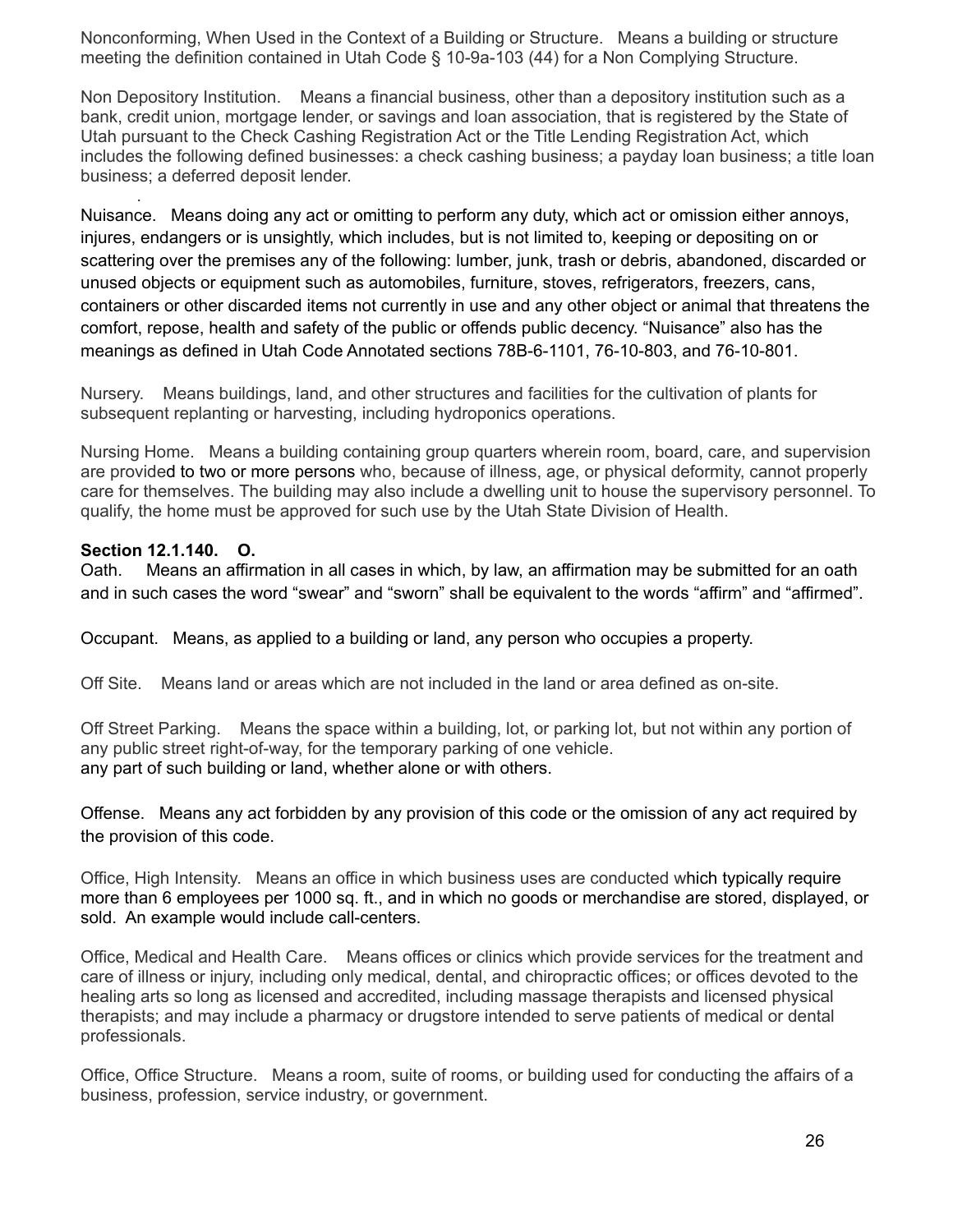Office, Professional. Means a place intended for the conduct of administration or services by a business enterprise and in which no goods or merchandise are stored, displayed or sold.

Officers, Departments, Commissions, Boards, Councils and Employees. Means, when referred to in this code, officers, departments, commissions, boards, councils and employees of Fairfield Town Utah, unless the context clearly indicates otherwise.

Open Space. Means an open, landscaped, and improved area that is unoccupied and unobstructed by residential or commercial buildings, setbacks between buildings, parking areas, and other hard surfaces that have no recreational value; provides park or landscaped areas that meet the minimum recreational needs of the residents of the subdivision; includes parks, recreational areas, gateways, trails, buffer areas, berms, view corridors, entry features, or other amenities that facilitate the creation of more attractive neighborhoods; may include hard surfaced features such as swimming pools, plazas with recreational value, sports courts, fountains, and other similar features with recreational value, as well as sensitive lands with recreational value, subject to the limitations stated in the definition of sensitive lands, within a development that have been designated as such at the discretion of the Planning Commission and Town Council; and may not include surplus open space located on another lot unless such surplus open space was previously approved as part of an overall site plan, development agreement, or plat approval.

Open Video Service. Means any video programming services provided to any person through the use of rights-of-way by a provider that is certified by the FCC to operate an open video system pursuant to Section 651, et seq. of the Act, regardless of the system used.

Open Video System. Means the system of cables, wires, lines, towers, wave guides, optic fiber, microwave, laser beams, and any associated converters, equipment, or facilities designed and constructed for the purpose of producing, receiving, amplifying or distributing open video services to or from subscribers or locations within the Town.

Operator. Means any person who provides service over a telecommunications system and directly or through one or more persons owns a controlling interest in such system, or who otherwise controls or is responsible for the operation of such a system.

Overlay Zone. Means a zone which is created and inbtended to restrict and regulate property and property usage in addition to other zoning requirements.

Outdoor Seasonal Sales. Means a type of temporary use that includes outdoor retail operations such as Christmas tree lots, pumpkin patches, fireworks stands, or other similar seasonal retail uses but not including mobile food vendors, ice cream vendors, or snow shacks.

Outdoor Vending Machines. Means any self-contained or connected appliance, machine, or storage container located outside or in a non-enclosed space that dispenses or provides storage of a product or service; and does not include newspaper racks, phones, and automatic teller machines.

Owner. Means, when applied to a building or land, any part owner, joint owner, tenant in common, joint tenant or lessee of the whole or of any part of such building or land.

# **Section 12.1.150. P.**

Parcel. Means the entire legal description of the property.

Parcel of Land. Means a contiguous quantity of land in the possession of, or owned by, or recorded as the property of, the same owner.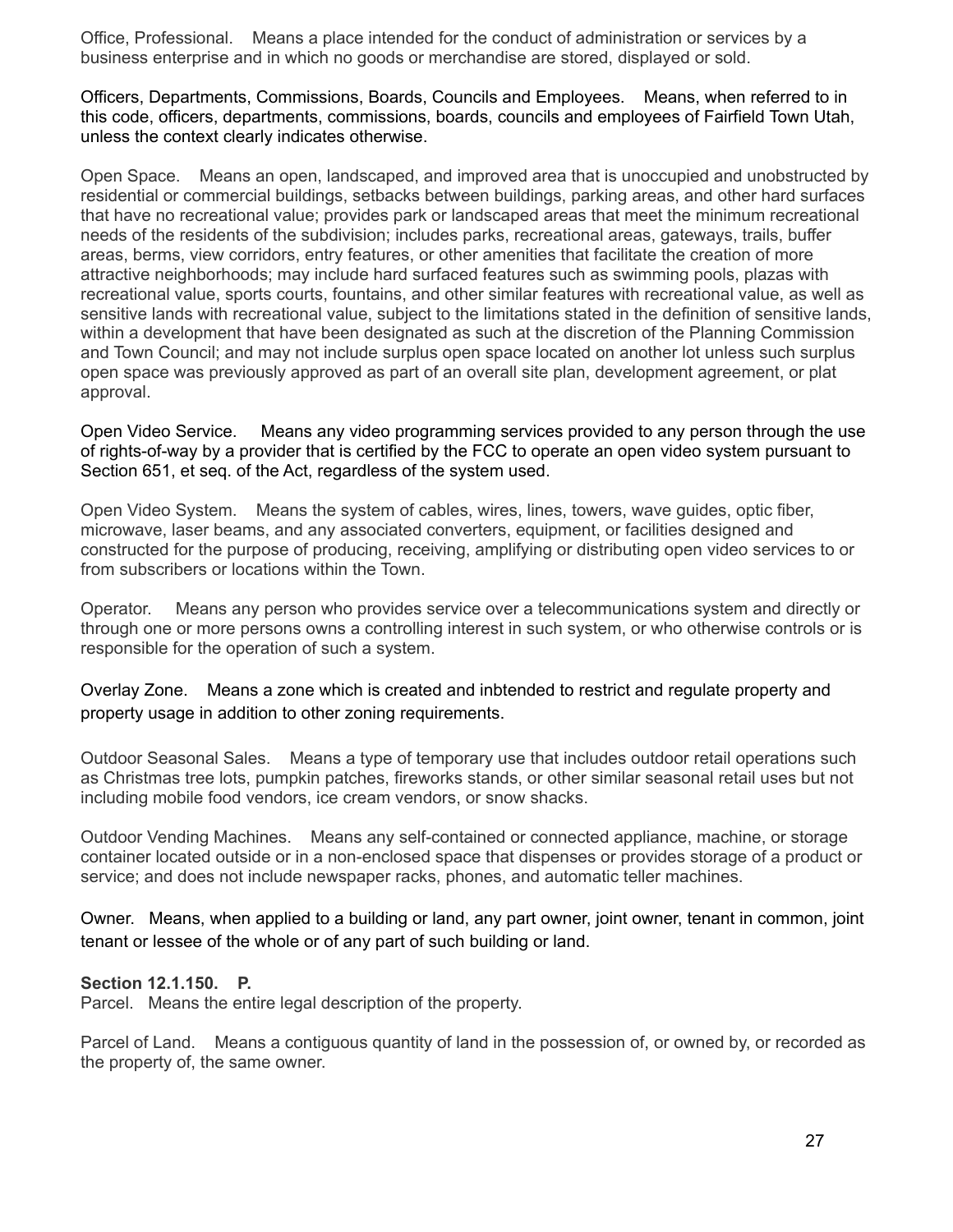Parking Lot. Means an open area, other than a street, used for the temporary parking of more than four (4) automobiles and available for public use, whether free, for compensation, or as an accommodation for clients or customers.

Parking, Off-Street. See "Off-Street Parking".

Parking Space. Means a space not less than fifteen (15) feet in length nor less than seven and one-half (7.5) feet in width for compact auto spaces and not less than eighteen (18) feet in length, nor less than eight and one-half (8.5) feet in width for full size auto spaces. Compact auto spaces may comprise no more than thirty five percent (35%) of the total parking provided.

Parking Strip. Means the strip of land located within the public right of way between the edge of a lot or parcel and the curb and gutter, or the edge of the sidewalk and the curb and gutter, whichever measurement is farther from the curb.

Pasture. Means an enclosure for animals in which no feed is provided except that which the animals obtain by grazing.

Parks, Playgrounds or Community Recreation. Means any of the following recreational land uses, which are easily accessible to residents depending on the local needs:

- 1. Areas of natural quality set aside for outdoor recreation such as viewing, sitting, and picnicking
- 2. Arenas
- 3. Athletic fields
- 4. Community centers
- 5. Golf courses
- 6. Parks
- 7. Playgrounds
- 8. Recreation center buildings
- 9. Sports facilities
- 10. Swimming pools
- 11. Tennis courts
- 12. Walking and jogging tracks and
- 13. Any similar public use areas or buildings that provide recreational opportunities.

Pawn Shop. Means an establishment primarily engaged in the loaning of money on the security of property pledged in the keeping of the pawnbroker, and the sale of such property.

Pending Ordinance. Means a Town Code, Zoning Map, or General Plan amendment that has been reviewed by the Planning Commission in an open and public meeting and a recommendation has been forwarded to the Town Council; or been first reviewed by the Town Council and has been included or attached to a resolution indicating the Council's intent to initiate proceedings to amend. A pending ordinance or change to the code is binding on any land use application or building permit application filed with the Town prior to final approval of the pending ordinance by the Town Council. If the town's actions meet this definition, the town's actions shall satisfy the requirements of Utah Code § 0-9a-509 as initiating a formal proceeding to amend this Title.

Performance Bond. Means a document meeting the requirements of the code and guaranteeing completion of any improvements required by the town and accompanied by a Bond Agreement; in an amount as specified in the code; on forms approved by the Town; and having the form of an escrow bond with funds on deposit in a reputable, federally-insured financial institution, a cash bond deposited with the Town, or a letter of credit from a reputable, federally-insured financial institution.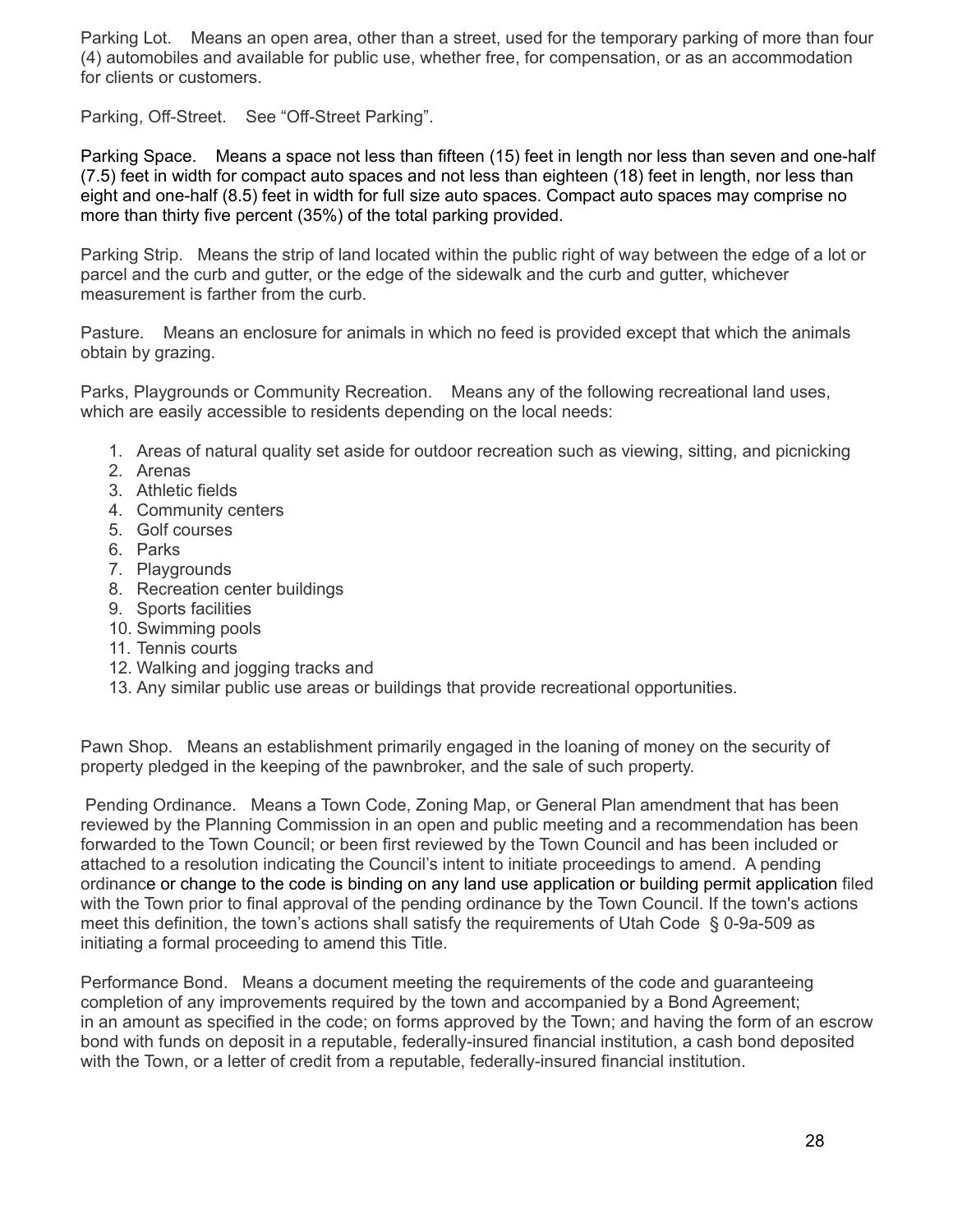Person. Means an individual, public or private corporation, government, partnership, organization,trust, unincorporated association, or any other legal entity.. See Ut. St.. Code. 76-1-601(11, 10-9a-103(48).

Personal Service Establishment. Means an establishment which offers specialized goods and services to consumers including barbershops, beauty shops, massage facilities, garment repair, pressing, tailoring, shoe repair, and other similar establishments.

Personal Services. Means establishments primarily involved in providing personal grooming and related services; and includes, but is not limited to, barbershops, beauty parlors, and tailors, but does not include laundries or dry cleaners.

Personal Wireless Services Facilities. Means the same as definition as provided Section 704 of the Act, which includes what is commonly known as cellular and PCS services that do not install any system or portion of a system in the rights-of-way.

Phantom Roads as referred to by Fairfield Town. Means all roads that were on the original Fairfield plat map and were held in trust by the United States government until Fairfield became a town. Fairfield maintains rights of ownership of such roads.

Place of Business. Means a location maintained or operated by a person within the Town limits from which a business activity is conducted or transacted.

Planned Performance Development. Means a development that is encouraged to use imaginative, efficient utilization of land as well as consolidation of open spaces and clustering of the dwelling units. Density in the Planned Performance Development is determined by additional amenities and open space.

Planning Commission. Means the Town of Fairfield Planning Commission.

Planning Director. Means the employee, contractor, individual, or firm responsible for all municipal planning activities including long-range land use planning, ordinance preparation, administration and enforcement of the land development code, land use interpretation, development review, coordination with the Town Planning Commission, and any other responsibilities required by the Town relating to planning and development. Currently being taken care of by the Planning and Zoning Commissioner.

Plant and Tree Nursery. Means a facility used for the growing and the wholesale or retail sale of plants, trees, shrubs, flowers, ground covers, etc. and may also include sales of related products, including fertilizers, mulch, landscape decoration, etc.

Plat. Means a map or other geographical representation of lands being laid out and prepared in accordance with LUDMA.

Plat, Final. Means a drawing prepared in accordance with the Land Use Ordinances showing the final design of a land division and complying with all standards and requirements of best surveying practice and in a form required by the Utah County Recorder's Office for recordation.

Postal Center. Means a facility that contains service windows for mailing packages and letters, post office boxes, offices, vehicle storage areas, and sorting and distribution facilities for mail.

Preliminary Plat. Means the initial formal plat of a proposed land division or subdivision containing the information required by this Code.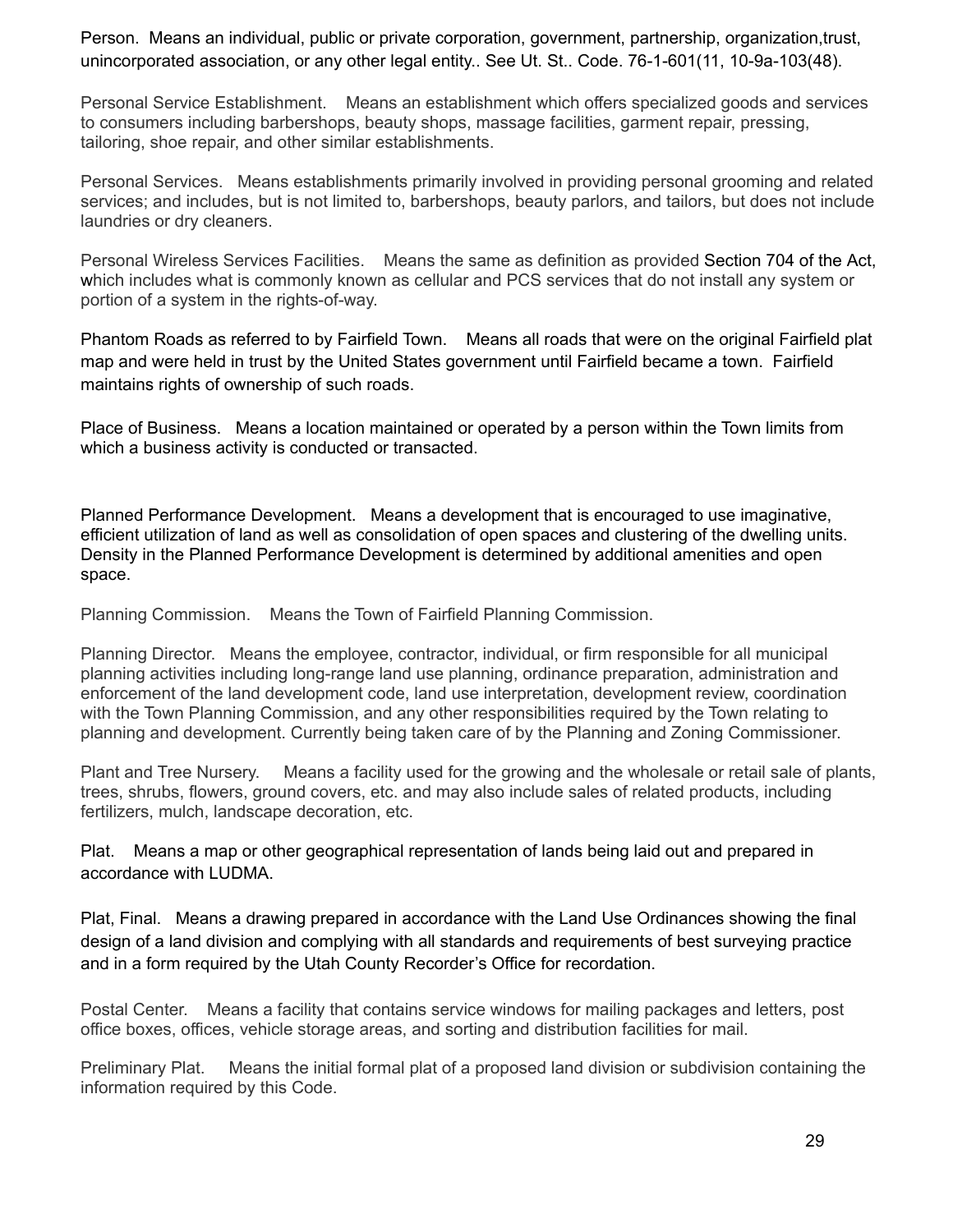Premises. Means a lot, together with any buildings and structures located thereon.

Premises Occupation. Means a domestic manufacturing, artistry, or service business (but not the sale of goods produced off-site) which is carried on in an accessory building on the same lot as a residence by persons residing on the premises.

Preschool. Means a preschool, also known as nursery school, pre-primary school, or play school, is an educational establishment or learning space offering early childhood education to children for a fee before they begin compulsory education at primary school.

Primary Building. Means the principal building located on a lot, parcel, or tract of land and designed or used to accommodate the primary use.

Primary Lot. Means the lot on which the residence will be built.

Primary Use. Means the principal purpose for which a lot, parcel, tract, or building is designed, arranged or intended, or for which it is occupied or maintained.

Printing, Lithography and Publishing Establishment. Means any commercial printing operation involving a process that is considered printing, imprinting, reproducing, or duplicating images and using printing methods including offset printing, lithography, web offset, flexography, and screen process printing.

Private Improvements. Means any open space, park space, club house, pool, tot lot, gazebo, picnic area, trails, or any other privately owned and maintained improvement provided in connection with subdivision, Conditional Uses, or site plan approval.

Private Road. See "Road, Private."

Procurement. Means buying, purchasing, renting, leasing with an option to purchase, or otherwise acquiring any supplies, services or construction.

Produce Stand. Means a temporary roadside building or structure used for the seasonal retail sales of unprocessed fresh fruits, vegetables, flowers, herbs, plants, and other unprocessed agricultural food products. May also include cottage products produced from these agricultural food products such as honey, jam, and applesauce.

Prohibition of Unlawful Noise. Means it is unlawful for any person to produce, continue, or cause to be produced or continued, any noise disturbance (as defined in this chapter) within the limits of the Town.

Project Plan. Means a map prepared by a licensed Engineer, Surveyor, Landscape Architect, or Architect that illustrates the basic components of a proposed development; and submitted with Conditional Use applications in cases where the submittal of a Site Plan is not required.

Property. Means any lot, parcel, or tract of land, including improvements thereon, and recorded as real property in the Office of the Utah County Recorder.

Property Boundary. Means an imaginary line extending perpendicular to the ground surface, and its above-ground vertical extension, that identifies the line between the real property owned by one person or entity and that adjoining property owned by another.

Property Line. Means the boundary line of a lot, parcel, or tract.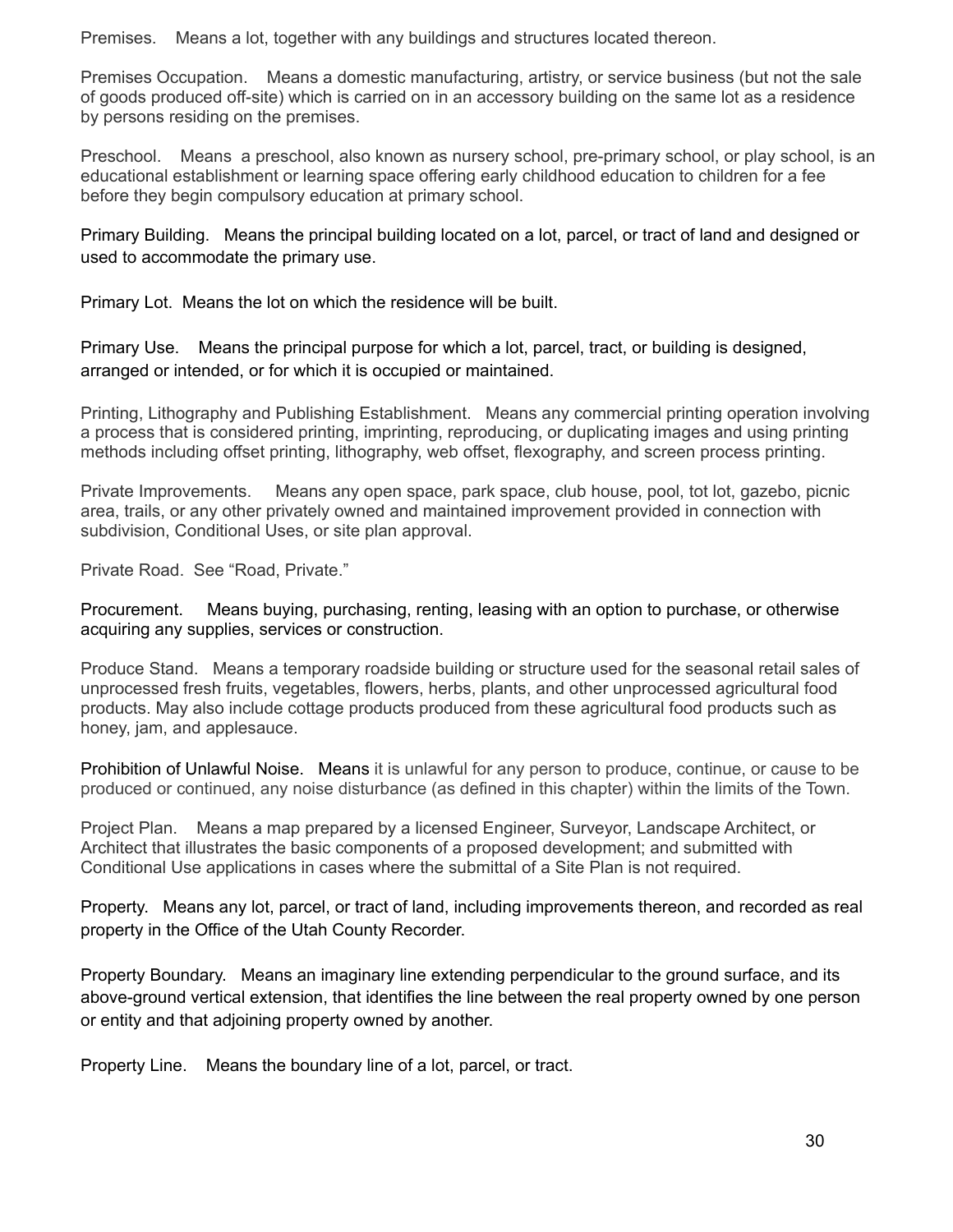Property Owner. Means the owner in fee simple of real property as shown in the records of the Utah County Recorder's Office and includes the plural as well as the singular, and may mean either a natural person, firm, association, partnership, trust, private corporation, limited liability company, public or quasi-public corporation, other entities authorized by the State of Utah, or any combination of the foregoing.

Protected Open Space. Means open space that is either placed in a conservation easement or listed as unbuildable on the recorded plat.

Provider. Means an operator, infrastructure provider, resaler, or system lessee.

PSC. Means the Public Service Commission, or any successor thereto.

Public. Means that which is under the ownership or control of the United States Government, Utah State or any subdivision thereof, Utah County, or the Town of Fairfield (or any departments or agencies thereof).

Public Body. Means the Town Council, Planning Commission, Cemetery Board or any other public board, commission or committee that the Town Council may create.

Public Building or Facilities (Town owned). Means uses which may be housed in separate buildings or which may occupy a space within a building that are operated by the Town of Fairfield to serve public needs; and public uses such as police, jail, fire service, ambulance, judicial court, government offices, library, cultural facility, recreation center, senior center, public utility stations, and maintenance facilities.

Public Hearing. Means a hearing at which citizens, land owners and other interested parties are provided a reasonable opportunity to express their position on specific issues, both pro and con, as mandated by either statute or by order of proper authority after due notice.

Public Improvement. Means any street dedications, installations of curb, gutter, sidewalk, road base and asphalt, water, sewer, and storm drainage facilities, or other utility or service required to provide services to a lot, parcel, building, or structure.

Public Meeting. Means a meeting that is required to be open to the public under State Code Title 52, Chapter 4, Open and Public Meetings Act.

Public Park. Means a landscape park which is owned or leased by a federal or state agency, a town or town government, or county government and which is operated under the aegis of such agency or government for public use.

Public/Private Utility Building or Facility. Means a building or structure used or intended to be used by any public or private utility, including any:

- 1. Gas treatment plant reservoir, tank, or other storage facility;
- 2. Water treatment plant, well, reservoir, tank, or other storage facility;
- 3. Electric generating plant, distribution, or transmission substation;
- 4. Telephone switching or other communications plant, earth station, or other receiving or transmission facility;
- 5. Storage yard for public or private utility equipment or vehicles; and any parking lot for parking vehicles or automobiles to serve a public or private utility.

Public Record. Means any record retained by a government body as further defined by statute and open to inspection.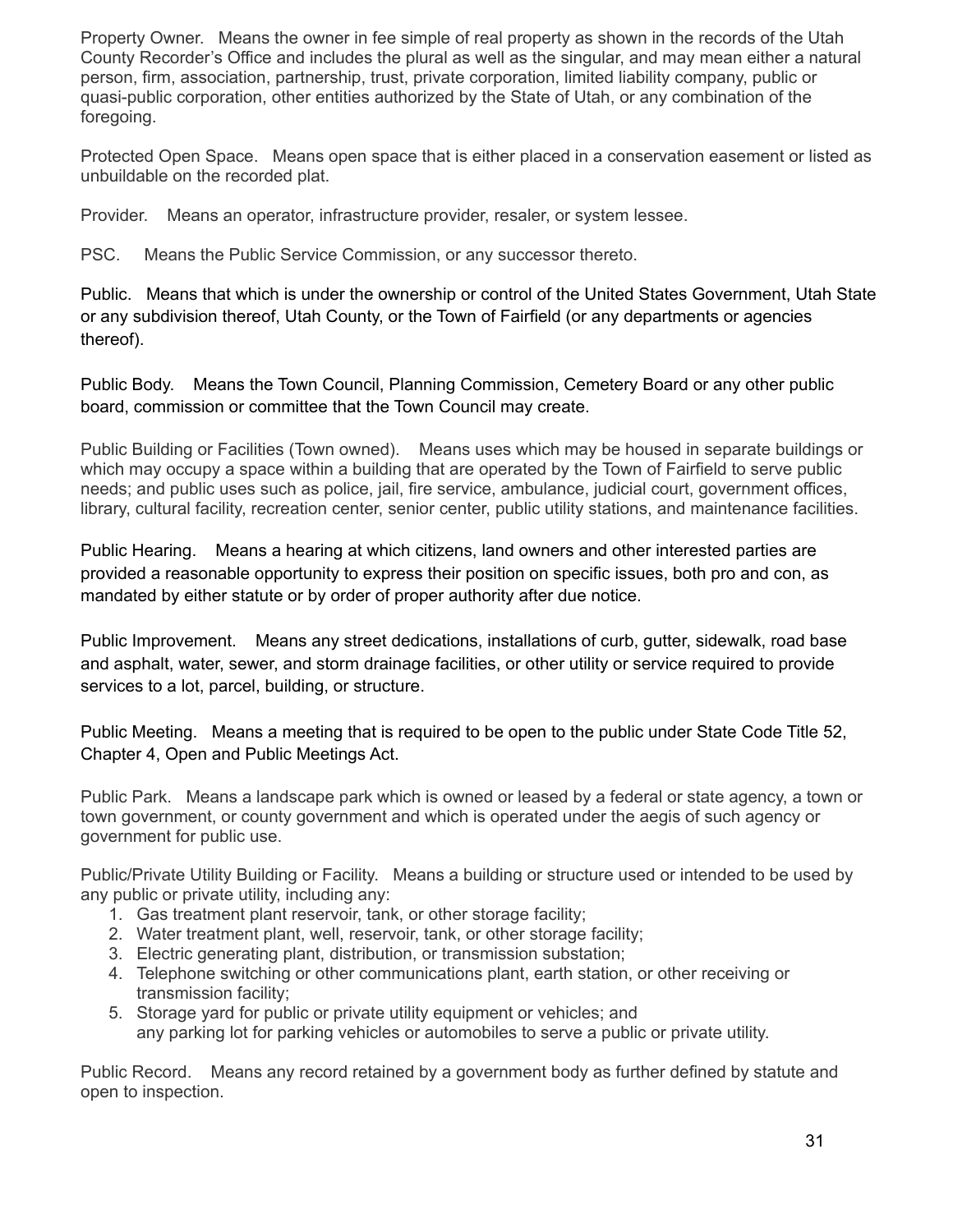Public Right-of-Way. Means a road, street, alley, lane, court, place, viaduct, tunnel, culvert, or bridge laid out or erected as such by the public, or dedicated or abandoned to the public, or made such in any action by the subdivision of real property, and includes the entire area within the right-of-way.

Public Street. See Street, Public.

Public Thoroughfare. Means any Town street; county, state or interstate road; or other road upon which the public has a right to travel.

Public Use. Means a use operated exclusively by a public body or quasi-public body, such use having the purpose of serving the public health, safety, or general welfare, and including streets, parks, recreational facilities, administrative and service facilities.

Public Works Representative. Means the individual over the Roads Department.

Purchase Description. Means the words used in a solicitation to describe the supplies, services or construction to be purchased, and includes specifications attached to or made a part of the solicitation.

Purchasing Agent. Means the person duly authorized by the Town Council to enter into and administer contracts and make written determinations with respect thereto.

# **Section 12.1.160. Q- R.**

Reception Center. Means an establishment with facilities that are rented for either private or public gatherings which may also provide catering or entertainment services.

Recreation Center. Means an establishment providing a variety of commercial recreation activities that are enclosed within a structure along with outdoor activities including one or more of the following: bowling, roller or ice skating, arcade games, billiards, miniature golf, amusement rides, slides and swimming pools, and related amusements; and may include ancillary uses, such as the preparation and serving of food or the sale of equipment related to the enclosed uses.

Recreation Rentals. Means an establishment that specializes in the rental of outdoor recreation equipment or similar items and accessories.

Recreational Camps and Resorts. Means cabin sites and commercial outdoor recreation establishments.

Recreational Resort. Means a type of large scale development providing accommodations for owners and guests, which include some of the following activities (but not limited to): skiing, hunting, fishing, golfing, horseback riding, swimming, sight-seeing, dining, and lodging.

Recreational Vehicle" or "RV". Means a vehicular-type unit primarily designed as temporary living quarters for recreational, camping, travel or seasonal use that either has its own motive power or is mounted on, or towed by, another vehicle. The basic types of RV entities are: camping trailer, fifth wheel trailer, motor home, park trailer, travel trailer, truck camper, and tiny house trailer which are individually defined as follows:

Recreational Vehicle Court/Park. Means an area or tract of land used to accommodate two or more recreational vehicles or camper units for a short period of time (less than 45 days).

Recreational Vehicle Sales. Means an establishment that sells motor homes, all-terrain vehicles, snowmobiles, watercraft, and other similar vehicles and accessories.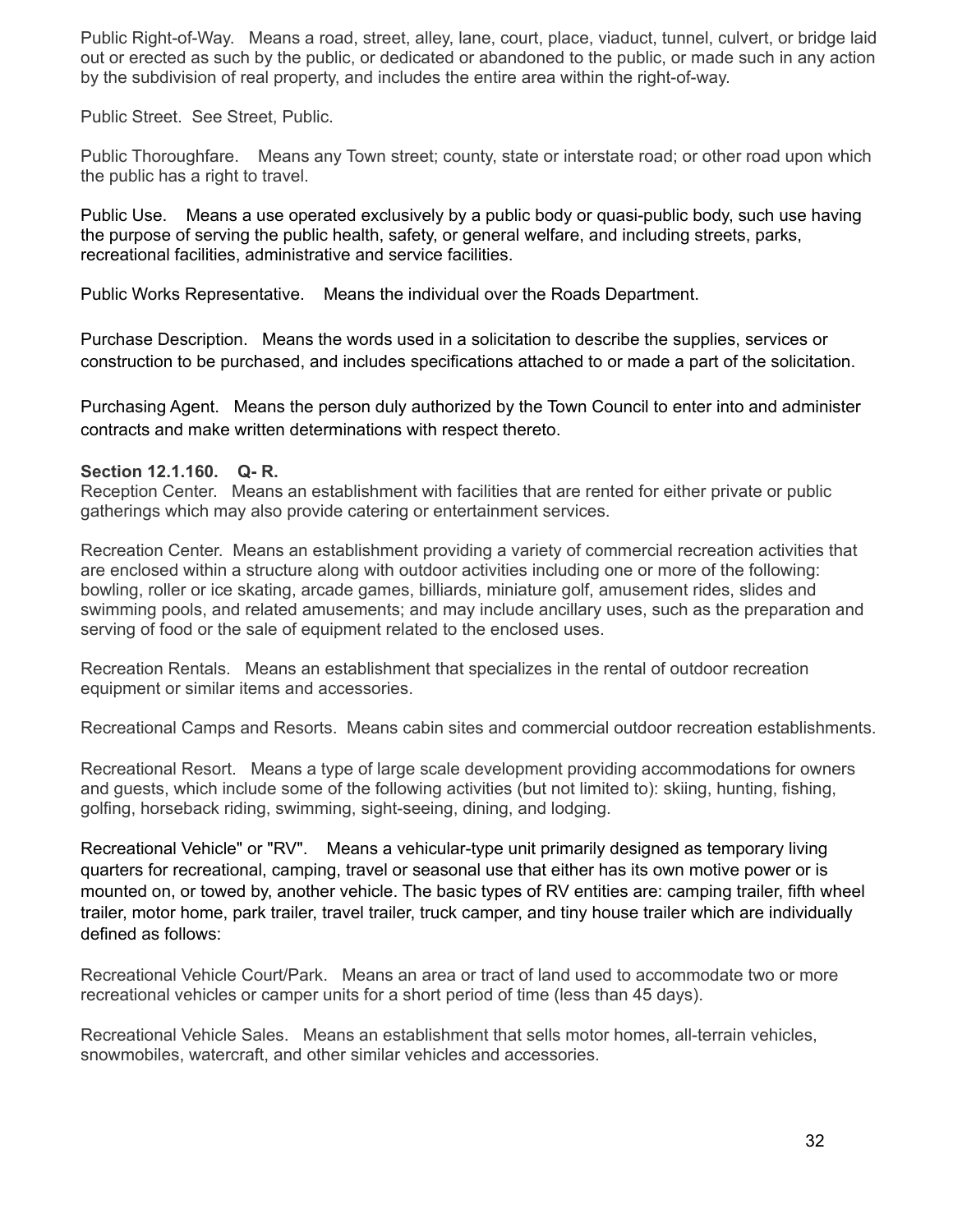Recycling Facility. Means a location whose primary use is where waste or scrap materials are stored, bought, sold, accumulated, exchanged, packaged, disassembled, or handled, including scrap metals, paper, rags, tires, bottles, and other such materials.

Request for Proposals. Means all documents, whether attached or incorporated by reference, used for soliciting proposals.

Research and Development. Means an establishment which conducts research, development, or controlled production of high technology electronic, industrial, or scientific products or commodities for sale; or laboratories conducting educational or medical research or testing. Research and development uses, including medical or electronic assembly and manufacturing; any use engaged in research and development, testing, assembly, repair, and manufacturing in the following industries: biotechnology, pharmaceuticals, medical instrumentation or supplies, communications and information technology, electronics and instrumentation, and computer hardware and software; and includes as part of this use any offices, warehousing, wholesaling, and distribution of the finished products produced at the site

Reseller. Means any person that provides local exchange service over a system for which a separate charge is made, where that person does not own or lease the underlying system used for the transmission.

Resident. Means any member of a household whose primary place of residence within the Town of Fairfield meets the Utah State standard defining a resident. Excepting therefrom any health inpaired individuals who resided in the Town of Fairfield immediately prior to moving into a care facility due to varying factors and must live in a care facility, including family members homes, outside the Town of Fairfield.

Residential Day Care Center. Means a building containing a dwelling unit and associated facilities wherein ordinary board, care and supervision are provided during customary daytime periods by the resident family to not more than six (6) people who are not related to such family. To qualify, the center must be approved for such use by the State Department of Social Services.

Residential Density. Means the average number of dwellings on one acre of land in a given area. Net residential density is determined by dividing the total number of dwellings in a defined area by the total acreage of all parcels of land within the area that are used exclusively for residential and accessory purposes. Gross residential density is obtained by dividing all land in a defined area used for residences, streets, sidewalks, park strips, landscaped islands, local schools, local parks, and local shopping facilities, into the total number of dwellings in said area.

Residential Facility for Elderly Persons. Means housing that provides a program of independent or assisted services to deal with the activities and instrumental activities of daily living for the elderly.

Residential Facility for Persons with a Disability. Means a residence that meets the definition of Utah Code Section 10-9a-103; b. treats persons with a "disability" as defined in Utah Code Section 10-9a-103;

Restaurant, Casual. Means an establishment where foods or beverages are prepared for consumption that occurs in the building, on the premises, within a motor vehicle parked on the premises, or off-premises; and whose operation includes one or more of the following characteristics: food or beverages are served to the occupants of a motor vehicle (e.g., drive-through window or drive-in); and food and beverages are usually served over a general service counter whether or not there is a seating area within the restaurant.

Restaurant, Deli. Means a shop, store, or business no larger than 2,000 square feet selling primarily meats, cheeses, and sandwiches with limited onsite seating and more than 50% of business typically consisting of take-out.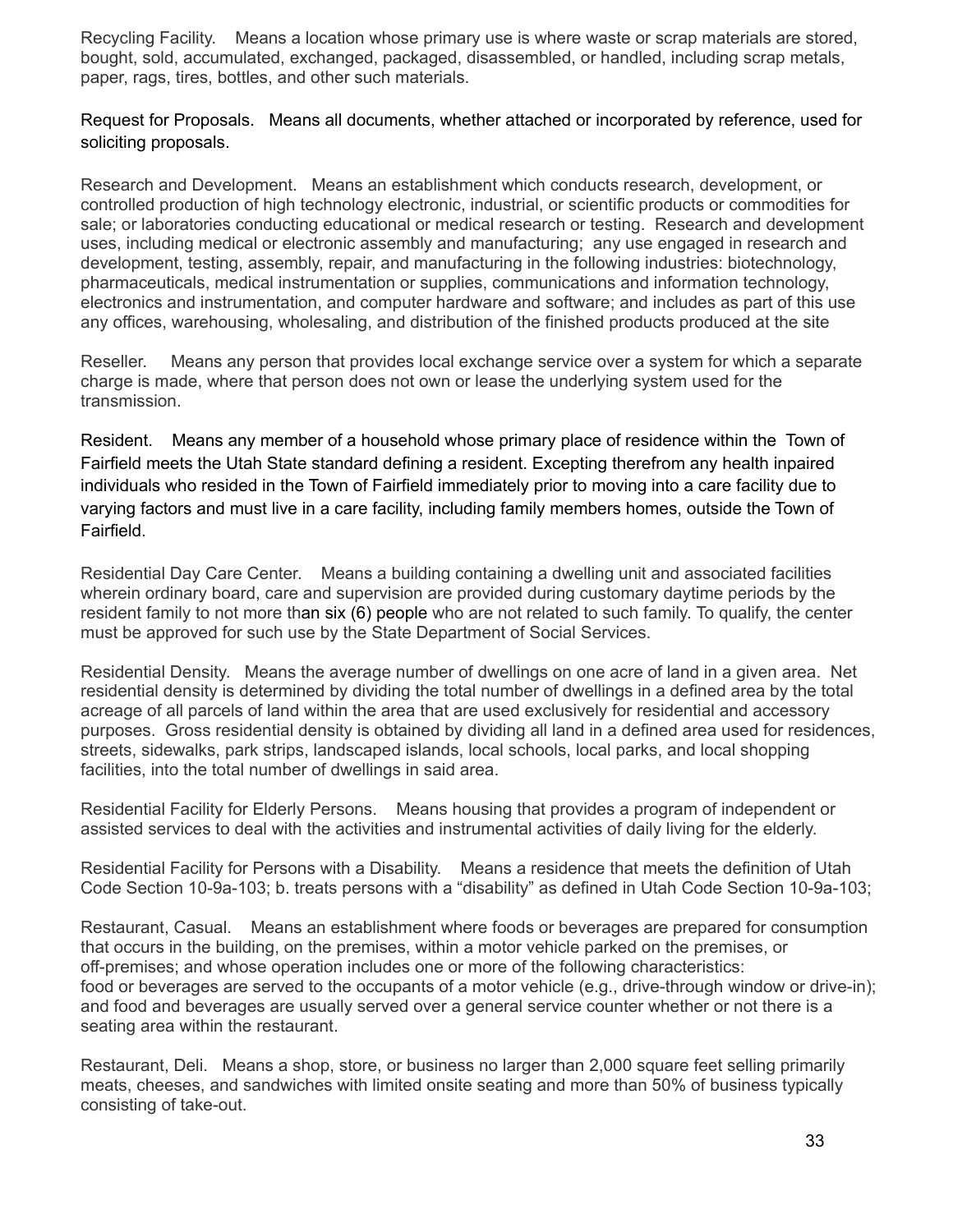Restaurant, Sit Down. Means an establishment that provides, as a principal use, foods and beverages prepared for consumption within or without the establishment with no drive-up or drive-through window or drive-in and whose operation includes the following characteristics: customers are customarily served their food or beverage by a restaurant employee at the same table or counter at which said items are consumed; and a restaurant employee customarily clears the table of trash and food; and take-out service may be provided so long as it is not the principal business of the establishment and no drive-up or drive-through window, or drive-in, is utilized.

Restrictive Covenant. Means a limitation on the use of land usually set forth in the deed. (Restrictive covenant usually runs with the land and is binding upon subsequent owners of the property).

Retail. Means the sale of commodities or goods in small quantities to ultimate consumers; A place of business devoted in whole or in part to the sale, rental or servicing of goods or commodities which are normally delivered or provided on the premises to a consumer.

Retail, Big Box. Means a singular retail or wholesale use, which occupies no less than 50,000 square feet of gross floor area, that may require high parking to building area ratios; have a regional sales market; and include regional retail or wholesale sales; and membership warehouse clubs that emphasize bulk sales, discount stores, and department stores

Retail, Specialty. Means retail operations that specialize in one type or line of merchandise; and may include apparel stores, jewelry stores, bookstores, shoe stores, stationary stores, antique stores, and similar establishments.

Retail, Tobacco Specialty Store. Means a commercial establishment in which the sale of tobacco products accounts for more than 35% of the total annual gross receipts for the establishment; food and beverage products, excluding gasoline sales, is less than 45% of the total annual gross receipts for the establishment; and the establishment is not licensed as a pharmacy under Utah Code Title 58, Chapter 17b, Pharmacy Practice Act.

Retail, Variety Store. Means a store retailing a diversified offering of several categories of goods.

Riding Arena, Commercial. Means commercial roping and riding arenas (unlighted), as well as commercial roping and riding arenas (lighted) which may or may not be totally enclosed within a structure.

Riding Arena, Private. Means an animal enclosure included within a barn or in an open corral, for the purpose of carrying out activities related to the training of horses, riding schools, and other equestrian skills, but not including any use for commercial entertainment.

Rights-of-way. Means the surface of and the space above and below any public street, sidewalk, alley, or other public way of any type whatsoever, now or hereafter existing as such within the Town.

Road, Private. Means a thoroughfare, held in private ownership and controlled by one or more persons, firms or corporations, and used or held for use primarily as a means of access to adjoining properties.

Roadside Stand. Means a temporary stand or structure for retail sales.

# **Section 12.1.170. S.**

Salvage Yard. "See "Junk Yard".

Sanitary Landfill. See "Solid Waste Disposal Site".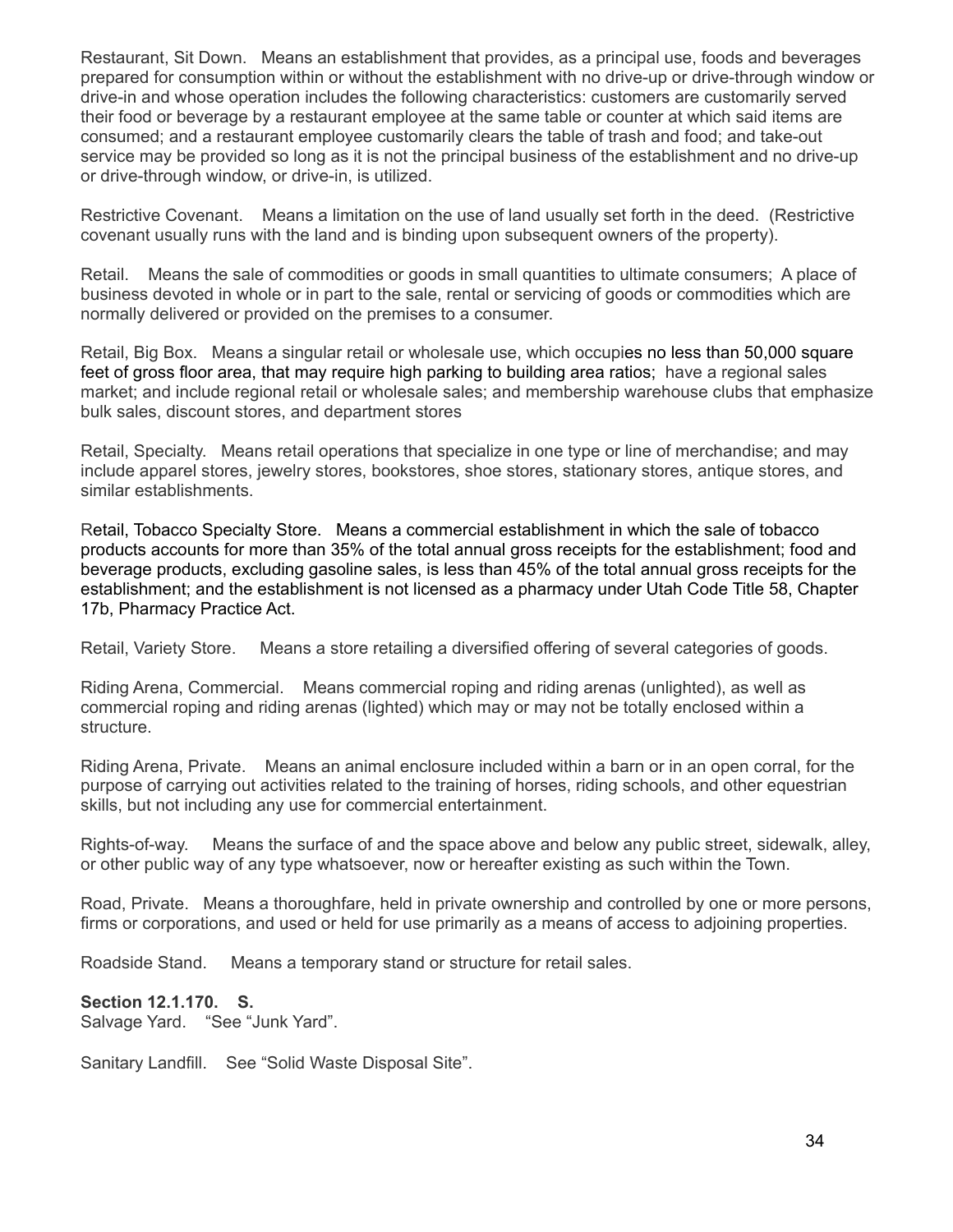School, Charter. Means a school licensed in accordance with Utah Code Title 53A, Chapter 1a, Part 5, The Utah Charter Schools Act. A charter school is considered to be a public school in this Title for the sole purpose of determining whether it is a permitted or conditional use. A charter school shall meet all applicable federal, state, and local laws, including this Title and all Town land use ordinances. This definition shall not be interpreted to limit, restrict, or alter in any way the requirements of charter schools under Utah Code § 10-9a-305 to follow this Title and all Town land use ordinances.

School, Private or Quasi - Public. Means a school that is operated by a private or quasi-public organization or individual, excluding charter schools and public schools, which includes an academic curriculum recognized as satisfying the requirements of elementary, secondary, or higher education in the State of Utah and is accredited by an accrediting agency recognized by the State of Utah.

School, Public. Means an educational facility operated by a public school district as defined in the Utah State Code.

School, Trade or Vocational. Means a post high school educational or vocational training facility.

Sealed Container. Means a covered, closable container which is rodent-proof, fly-proof and watertight such as garbage cans with properly fitting tops or plastic garbage bags which have been closed or twisted shut.

Seasonal Home Development. Means a type of development which is approved for the purpose of providing sites for vacation dwellings for temporary use by families which have permanent residences elsewhere and which occupy the dwelling intermittently, primarily during weekends or vacation periods; the development was not intended to get the normal governmental services (school bus service, mail service, snow removal, etc.) that are customary for permanent residences.

Secondary Water System. Means a system which is designed and intended to provide, transport, or store water used for watering of crops, lawns, shrubbery, flowers, and other non-culinary uses.

Sensitive Lands. Means land and natural features including canyons and slopes in excess of 30%, ridge lines, natural drainage channels, streams or other natural water features, wetlands, flood plains, landslide prone areas, detention or retention areas, debris basins, and geologically sensitive areas.

Septic Tank. Means a watertight underground cistern and the attached underground drain pipes used to dispose of sewage into the soil.

Septic Tank Drain Field. Means the plot of land in which drain lines of a septic tank are located.

Setback. Means the shortest horizontal distance permitted in each zone, as set forth in the Town's zones, between the identified boundary lines of a lot and a building, structure, or part thereof.

Sexually Oriented Business. Means a business which depicts, portrays, or describes "specified sexual activities" or "specified anatomical areas," or instruments, devices, or paraphernalia which are designated or used in connection with specified sexual activities, including but not limited to adult arcade, adult bookstore, adult novelty store, adult video store, adult cabaret, adult motel, adult motion picture theater, adult theater, or nude or seminude model studio.

Shooting Range, Indoor or Outdoor. Means an area or structure specially designed for the safe discharge and use of rifles, shotguns, pistols, silhouettes, skeet, trap, black powder, or any similar firearm for the purpose of sport-shooting or military/law enforcement training. May also include archery, and may or may not be open to the general public.

Sidewalk. Means a passageway for pedestrians, excluding motor vehicles.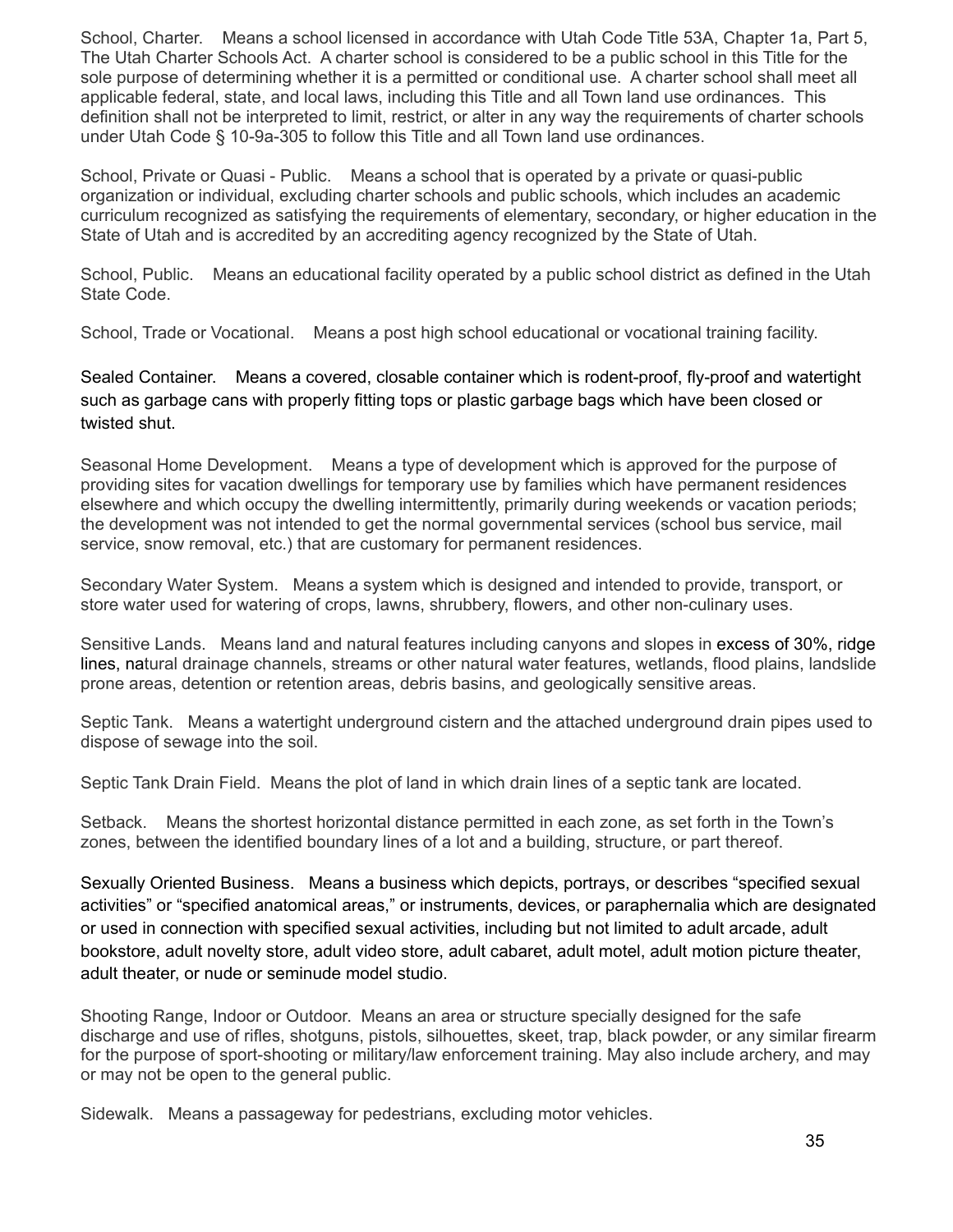Sign. Means any medium, including its structure, symbols, and other component parts, which is used or intended to be used to attract attention to the subject thereon.

Sign, Accessory. Means a sign which is located on the premises and which directs attention to a business or profession which is conducted on the premises.

Signal. Means any transmission or reception of electronic, electrical, light or laser or radio frequency energy or optical information in either analog or digital format.

Single Source Provider. Means purchases from one selected supplier, even though there are other suppliers that provide similar products. If your company decides to buy only Dell computers then that is a single source provider.

Site Plan. Means a schematic, scaled drawing of a lot, parcel, or tract which indicates, as may be required by this Ordinance, including but not limited to the placement and location of buildings, setbacks, yards, property lines, adjacent parcels, utilities, topography, waterways, irrigation, drainage, landscaping, parking areas, driveways, trash containers, streets, sidewalks, curbs, gutters, signs, lighting, fences and other features of existing or proposed use, activity, building or structure.

Slaughter House. Means an animal processing plant where cattle or other livestock are killed preparatory to butchering and consumption.

Sleeping Apartment. Means a room or specific space for sleeping and living quarters which may not contain cooking facilities. In a suite of interconnected bedrooms (motel rooms) which have no cooking facilities, each three bedrooms (motel rooms) shall be considered a "sleeping apartment". A dormitory, lodge, barrack, or other quarters that provide bedrooms (each bedroom may not exceed five hundred (500) square feet in total floor area that connect by hallway or central court shall be considered one "sleeping apartment" for each ten (10) bedrooms or for each twenty (20) persons, whichever is less.

Slope. Means the average grade of the surface of land expressed in either percentage or in degrees.

Soil Breakthrough. Means soil migrating through the fabric and cap in a manner that exposes the public and shall be deemed in violation of this Ordinance.

Soil Ordinance Boundary. Means all land that lies within the boundaries of Fairfield Town.

Solar Panel. Means a panel designed to absorb the sun's rays as a source of energy for generating electricity or heat.

Solid Waste Disposal Site (MSW Landfill). Means a garbage dump, recycling center, or landfill operation utilizing solid wastes which meets all Health Department standards for approval.

Sound. Means an audible temporal and spatial oscillation in pressure, or other physical quantity with interval forces that cause compression or rarefaction of the medium, and that propagates a finite speed to distant points.

Sound Pressure Level. Means the sound level measured with a sound level meter using the A weighting network. The standard notation or abbreviation is "dBA".

Stable. Means a building in which horses are sheltered, which may be accessory to a residential or other use or a freestanding principal use.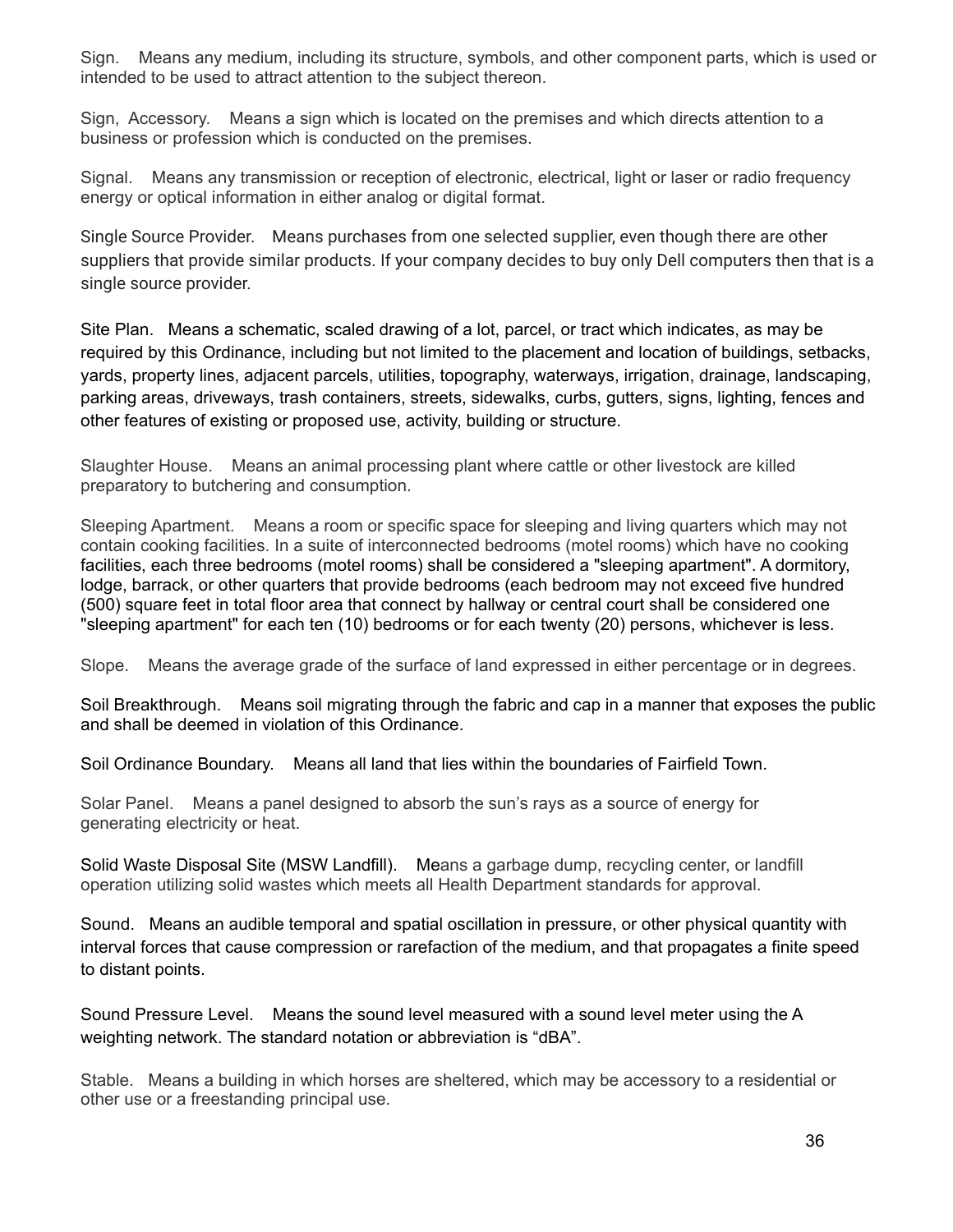Stationary Noise Source. Means any device, fixed or moveable, that is capable of creating a noise level at the property upon which it is regularly located.loc.

Stockyards. Means an enclosure with pens, sheds, etc. where cattle, hogs, sheep, or horses are kept temporarily before slaughtering or shipment:

Storage, Outdoor. Means a location where a business keeps equipment, supplies, and other business related materials in an outdoor area fully enclosed by a minimum six (6) foot opaque wall or fence. Outdoor storage does not include wrecking yards, dumps, and other debris storage.

Storage, Self-Storage or Mini-Storage Units. Means a building or group of buildings divided into separate compartments used to meet the temporary storage needs of small businesses, apartment dwellers, and other residential uses; and may include refrigerated or climate-controlled facilities.

Storage, Vehicle. Means a location where recreational vehicles, cars, trucks, and other vehicles are stored in an enclosed structure, or in an outdoor area fully enclosed by a minimum six (6) foot opaque wall or fence. Vehicle Storage does not include sales.

Story. Means that portion of a building included between the surface of a floor and the ceiling next above it, but not to include underfloor crawl space or attic space without floor decking or without the required height.

Street. Means all roads, alleys, lanes, highways, courts, places, squares, trails, bridges and sidewalks laid out or erected as such by the public, abandoned or dedicated to the public, or made public by any means whatsoever;

| Collector -  | A street which collects traffic from local streets and connects with a minor and major<br>arterial.                                                                                                                                                                      |
|--------------|--------------------------------------------------------------------------------------------------------------------------------------------------------------------------------------------------------------------------------------------------------------------------|
| Cul-de-sac - | A street with a single common ingress and egress and with a turn-around at the end;<br>not a through street.                                                                                                                                                             |
| Dead End -   | A street with a single common ingress and egress.                                                                                                                                                                                                                        |
|              | Major Arterial - A street with access control, channeled intersections, restricted parking and which<br>collects and distributes traffic.                                                                                                                                |
|              | Minor Arterial - A street with signals at important intersections and stop signs on the side streets<br>which collects and distributes traffic to and from collector streets.                                                                                            |
| Highway-     | A street that is the entire width between the boundary lines of every public way that is<br>maintained when any part thereof is open to the use of the public for purposes of<br>vehicular travel.                                                                       |
| Local -      | A street which provides for direct access to abutting land and for local traffic<br>movement.                                                                                                                                                                            |
| Public-      | A tract of land which is an existing state, county, or municipal roadway, or is<br>shown on a plat duly filed and recorded in the office of the county recorder, or has been<br>accepted by the town council as part of a development project, and is for public use, to |

provide a thoroughfare for public use that is primarily for vehicular travel, an access to abutting properties, the installation of public utility service lines or pipes; and drainage facilities and other public works and appurtenances for the convenience and welfare of the public.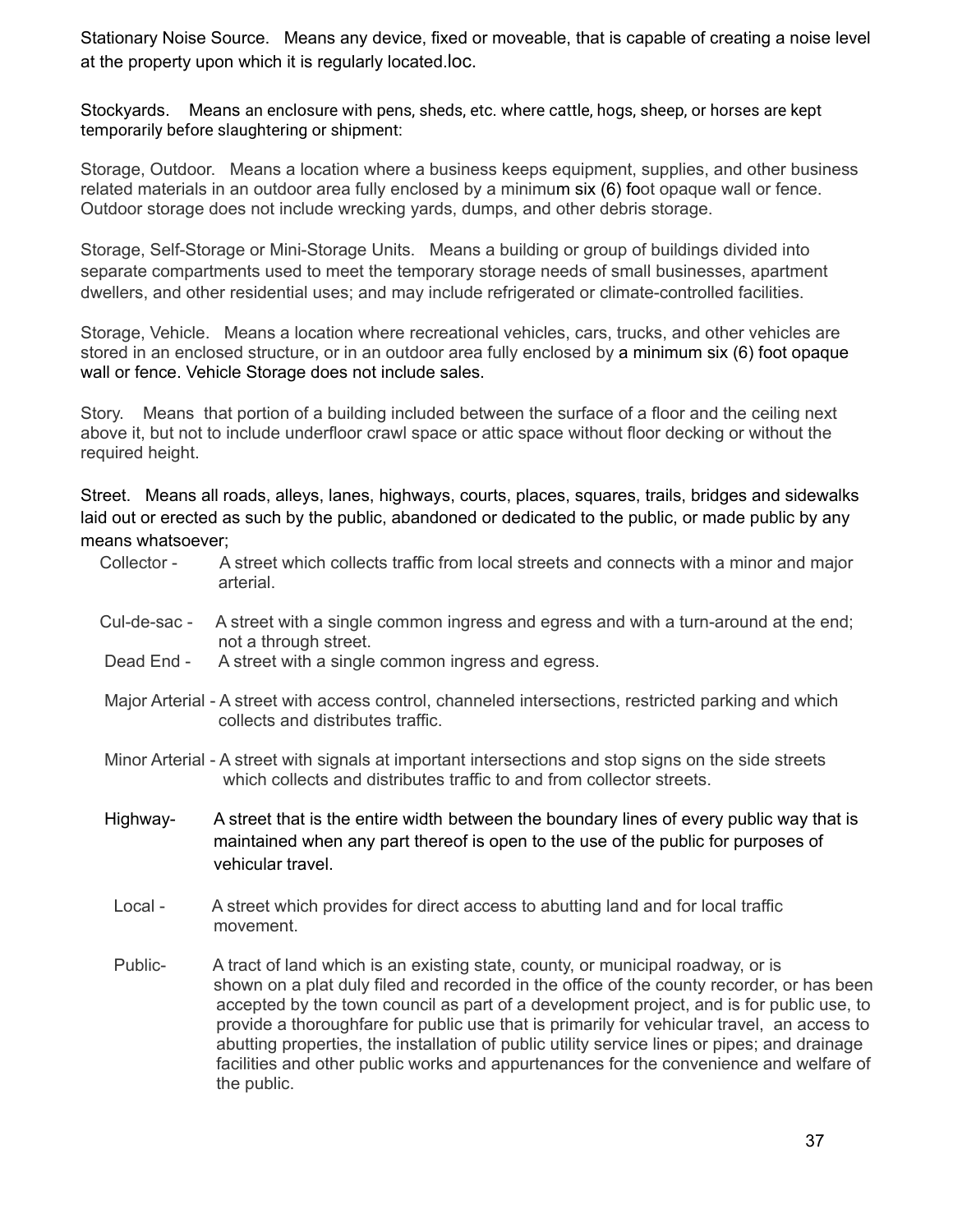Structure. Means anything constructed or erected on the ground, or attached to something located on the ground, including buildings, radio and wireless telecommunication equipment, sheds, swimming pools, tennis courts and sport courts, gazebos, decks (two feet six inches (2'-6") or above in grade), and retaining walls.

Structure, Totally Enclosed. Means a building capable of being sealed on all sides such as a house, garage or storage shed with a roof, floor and walls or closable doors around its perimeter.

Subdivider. Means a person who, having interest in land, causes it, directly or indirectly, to be divided into a subdivision; directly or indirectly sells, leases, develops, or advertises for sale, lease or development, any interest, lot, parcel, site, dwelling, unit, or plat in a subdivision; or engages directly or through an agent in the business of selling, leasing, developing, or offering for sale the lease or development of a subdivision.

Subdivision. A subdivision is any land that is divided, re-subdivided or proposed to be divided into two (2) or more lots or other division of land for the purpose, whether immediate or future, for offer, sale, lease, or development, either on the installment plan or upon any and all other plans, terms, and conditions. Subdivision includes the division or development of land whether by deed, metes and bounds description, devise and testacy, map, plat, or other recorded instrument, regardless of whether the division includes all or a portion of parcel or lot; and except as provided in subsection (65)(c) of Uah State Code, Section 10-9a-103, divisions of land for residential and nonresidential uses, including land used or to be used for commercial, agricultural, and industrial purposes.

Subdivision, Improved. Means subdivided lots that meet all zoning and building permit requirements.

Subdivision, Unimproved. Means an undeveloped lot that has no or little improvements.

Substantial Damage. Means damage of any origin sustained by a structure whereby the cost of restoring the structure to its before-damage condition would equal or exceed fifty percent (50%) of the market value of the structure before the damage occurred.

Substantial Improvement. Means any reconstruction, rehabilitation, addition or other improvement of a structure, the cost of which equals or exceeds fifty percent (50%) of the market value of the structure before the "start of construction" of the improvement. This term includes structures which have incurred "substantial damage", regardless of the actual repair work performed. The term does not, however, include either any project for improvement of a structure to correct existing violations of state or local health, sanitary, or safety code specifications which have been identified by the local code enforcement official and which are the minimum necessary to assure safe living conditions or, any alterations of a "historic structure", provided that the structure continues to be designated as a "historic structure" following the improvement.

Swimming Pool. Means constructed pool, any part of which is above or below grade; and prefabricated pool, any part of which is below grade, or a prefabricated pool that is completely above grade and has a capacity of five thousand (5,000) gallons) or more, used for swimming or bathing.

Swimming Pool, Community. Means a pool that is open to a limited public through membership, such as an HOA or club.

Swimming Pool, Private. Means a pool on an individual residential lot intended for primary use by the occupants of that lot.

Swimming Pool, Public. Means a pool that is open to the general public, with or without a fee.

System Lessee. Means any person that leases a system or a specific portion of a system to provide services.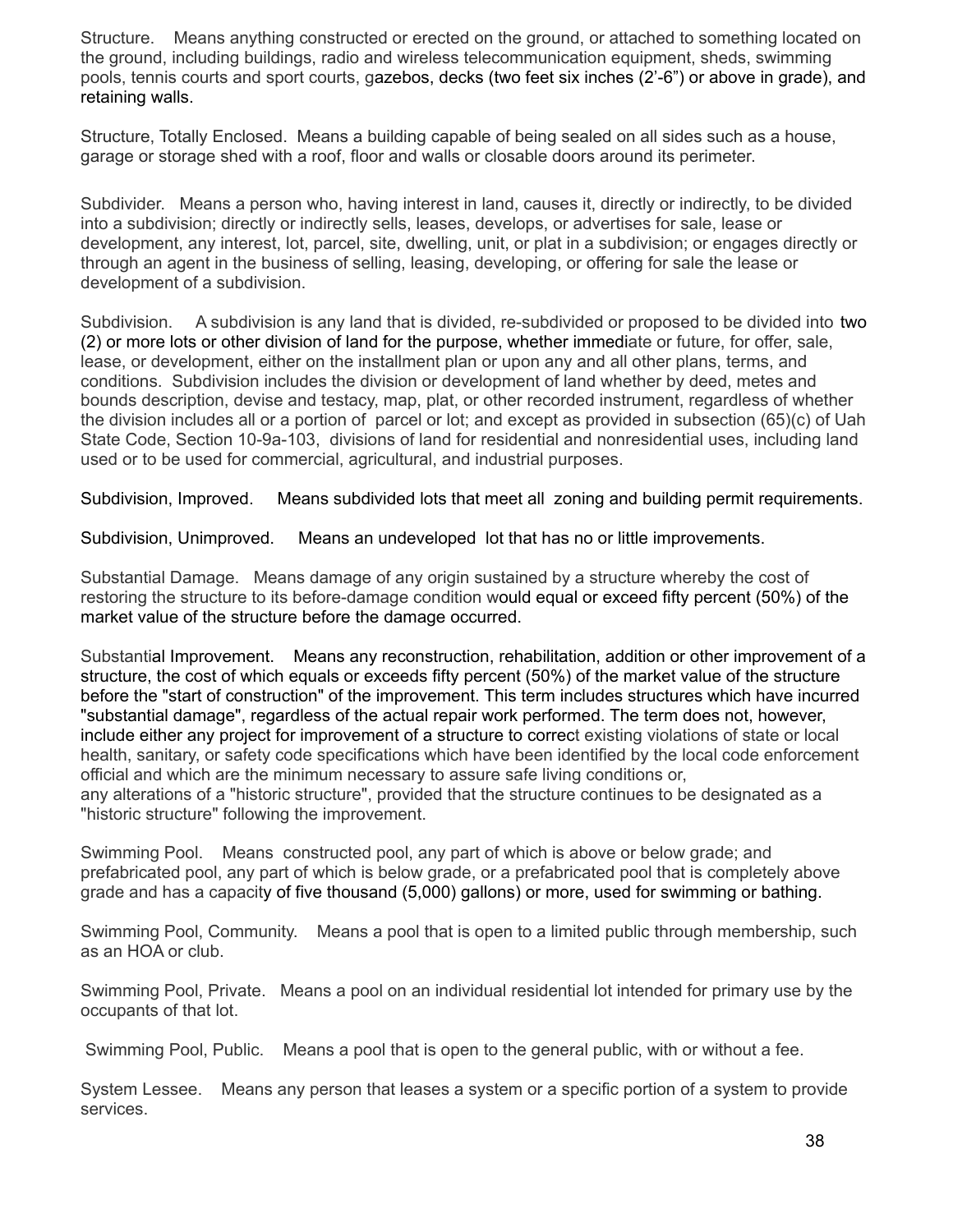#### **Section 12.1.180. T.**

Tattoo Parlor. Means a business establishment that operates tattoo equipment to inject ink or otherwise modify human skin for the purposes of decoration, which may include body piercing; however, establishments that engage in ear piercing and no other activities in this definition shall not be considered tattoo parlors.

Telecommunications. Means the transmission, between or among points specified by the user, of information of the user's choosing (e.g., data, video, and voice), without change in the form or content of the information sent and received.

Telecommunications Service or Services. Means any telecommunications or communications services provided by a provider within the Town that the provider is authorized to provide under federal, state and local law, and any equipment and/or facilities required for and integrated with the services provided within the Town, except that these terms do not include "cable service" as defined in the Cable Communications Policy Act of 1984, as amended by the Cable Television Consumer Protection and Competition Act of 1992 [\(47](http://www.law.cornell.edu/uscode/text/47) USC [521,](http://www.law.cornell.edu/uscode/text/47/521) et seq.), and the Telecommunications Act of 1996. "Telecommunications services" or "services" also includes an open video service.

Telecommunications System or Systems. Means all conduits, manholes, poles, antennas, transceivers, amplifiers and all other electronic devices, equipment, wire and appurtenances owned, leased, or used by a provider, located in the rights-of-way and utilized in the provision of services, including fully digital or analog voice, data and video imaging and other enhanced telecommunications services. "Telecommunications system" or "system" also includes an open video system.

Temporary Sales Trailers. Means trailers for use by home builders or developers for the purpose of sales within subdivision projects, which are subject to the regulations in Title 10 of this Code.

Temporary Use. Means a use that is associated with a holiday or special event for a limited duration of time, including but not limited to outdoor seasonal sales.

Theater. Means a building used primarily for the presentation of movies projected upon a screen or the presentation of live stage productions or performances, which may include ancillary uses such as arcade games and concession areas.

Tobacco Product. Means any cigar, cigarette, or electronic cigarette as defined under Utah Code Section 76-10-101; a tobacco product as defined under Utah Code Section 59-14-102, including chewing tobacco; any substitute for a tobacco product, including flavoring or additives to tobacco; and tobacco paraphernalia as defined under Utah Code Section 76-10-104.1.

Town. Means Fairfield Town, Utah.

Town Street. Means a street or road which has been dedicated to and accepted by theTown or municipality, including utility easements, as a public street.

Trail. Means a dedicated path, improved or unimproved, for the passage of pedestrians, non-motorized vehicles, or equestrian related uses.

Transit-Oriented Development (TOD). Means a form of development that maximizes transit infrastructure by concentrating the most intense types of development around transit stations and along transit lines. Development in such areas is designed to make transit use as convenient as possible.

Travel Trailer. Means a non-motorized, vehicular portable structure built on a chassis for temporary use as living quarters during travel or vacation periods; it is fabricated for towing on medium-duty roads and has a body size not to exceed eight (8) feet in width and forty (40) feet in length.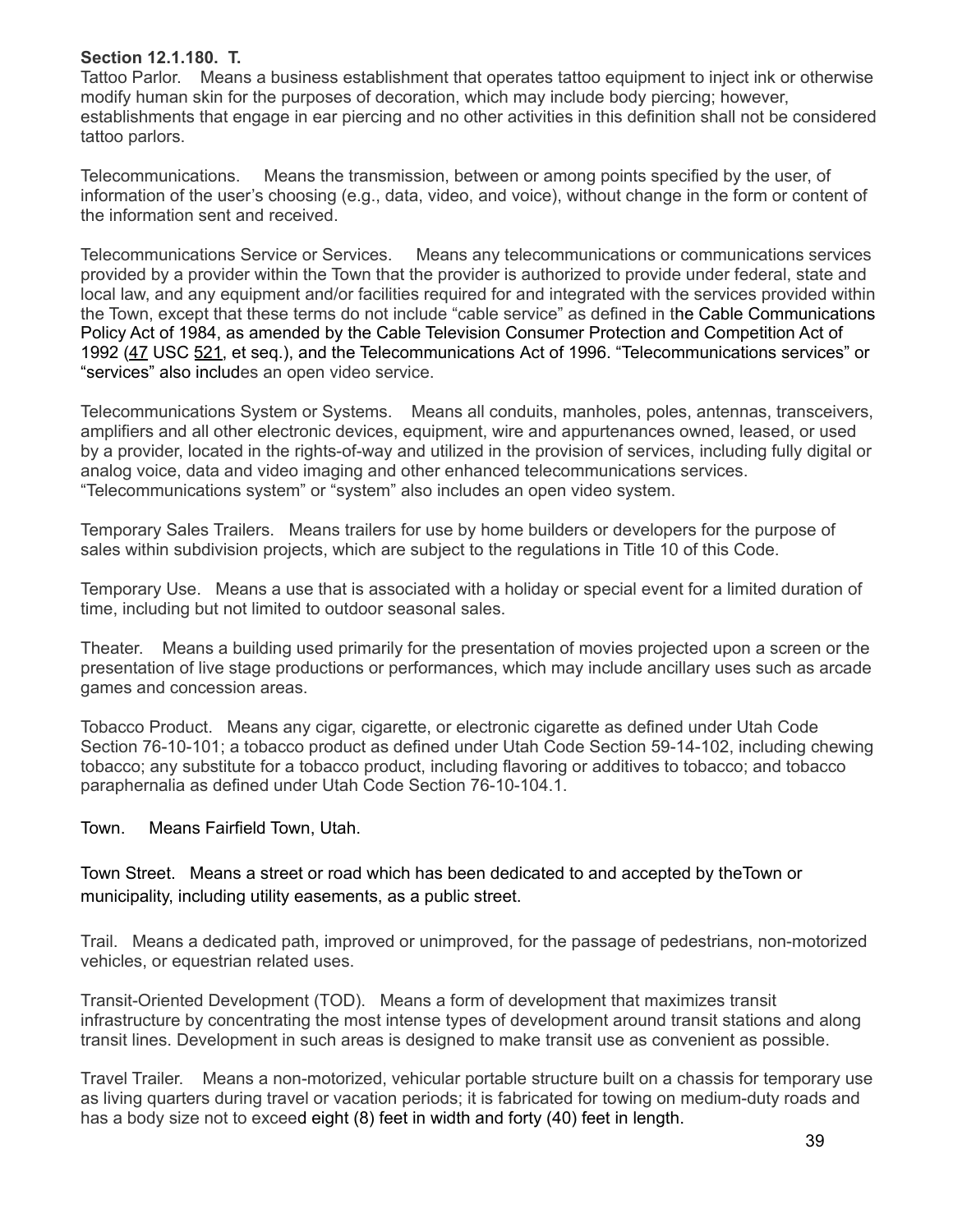# **Section 12.1.190. U - W.**

Undue influence. Means influence by which a person is induced to act otherwise than by their own free will or without adequate attention to the consequences.

Unreasonable Hardship. Means a general restriction placed upon a lot with respect to setback or area where, by reason of exceptional narrowness, shallowness, shape, or topography of such lot, a literal enforcement of the general restrictions would result in an unfairness to the owner compared to the owners of other lots in the same zone and which literal enforcement would be unnecessary in order to achieve the intent of the zone.

Urban Design Committee. Means a committee made up of architects, planners, builders, or other persons whose primary responsibilities are to review architectural plans for commercial, industrial, and multi-family developments; and make recommendations to the Planning Commission regarding architectural style, urban design, and exterior building materials for all types of developments.

Utility. Means any ditch, pipe, wire, way or right of way owned by any person which crosses, goes along, over or under a Fairfield Town road or right of way.

Utilities. Means culinary and secondary water lines and systems, pressure and gravity irrigation lines and ditches, sanitary sewer lines, storm drain lines, subdrains, electric power, natural gas facilities, cable television, telephone transmission lines, data transmission lines, underground conduits and junction boxes, and other services deemed to be of a public utility nature by the Town.

Variance. Means an authorization by the Appeal Authority relative to a specific parcel of land for a modification of a zone's standard height, bulk, area, width, setback, or separation requirement; as distinguished from a special exception (conditional use), the allowing of a use not listed as permitted in a zone, or any other change in zoning requirements.

Vehicle. Means an automobile, trailer, boat or other device in which a person or thing is (or has been or may be, according to the context) transported from one place to another along the ground, through the air, and/or over the water.

Vehicle, Obsolete. Means a used vehicle which lacks a current license and state registration, or a used vehicle which is not in running order without adding parts or repairs. (Exception to the "current license and state registration" standard: a type of vehicle which is not required under Utah State law to be registered and have a license to be operated on public roads, such as a trailer under 750 pound gross unladen weight.)

Warranty Bond. Means a document that meets the requirements of this Title; warranting any improvements required in this Title; accompanied by a Bond Agreement in an amount as specified in this Title on forms approved by the Town; and having the form of an escrow bond with funds on deposit in a reputable, federally-insured financial institution, a cash bond deposited with the Town, or a letter of credit from a reputable, federally-insured financial institution.

Water Source, Culinary. Means a well, spring, stream, or municipal-type piping system (as opposed to water bottles or holding units filled by carried-in water from a source elsewhere).

Water Transmission Line. Means a pipe, ditch, canal, aqueduct or other conduit used or designed to be used to carry water to a particular place; not a natural watercourse.

Waterways. Means those areas, varying in width, along streams, creeks, springs, gullies, or washes which are natural drainage channels as determined by the Town Council, as shown on the Town master